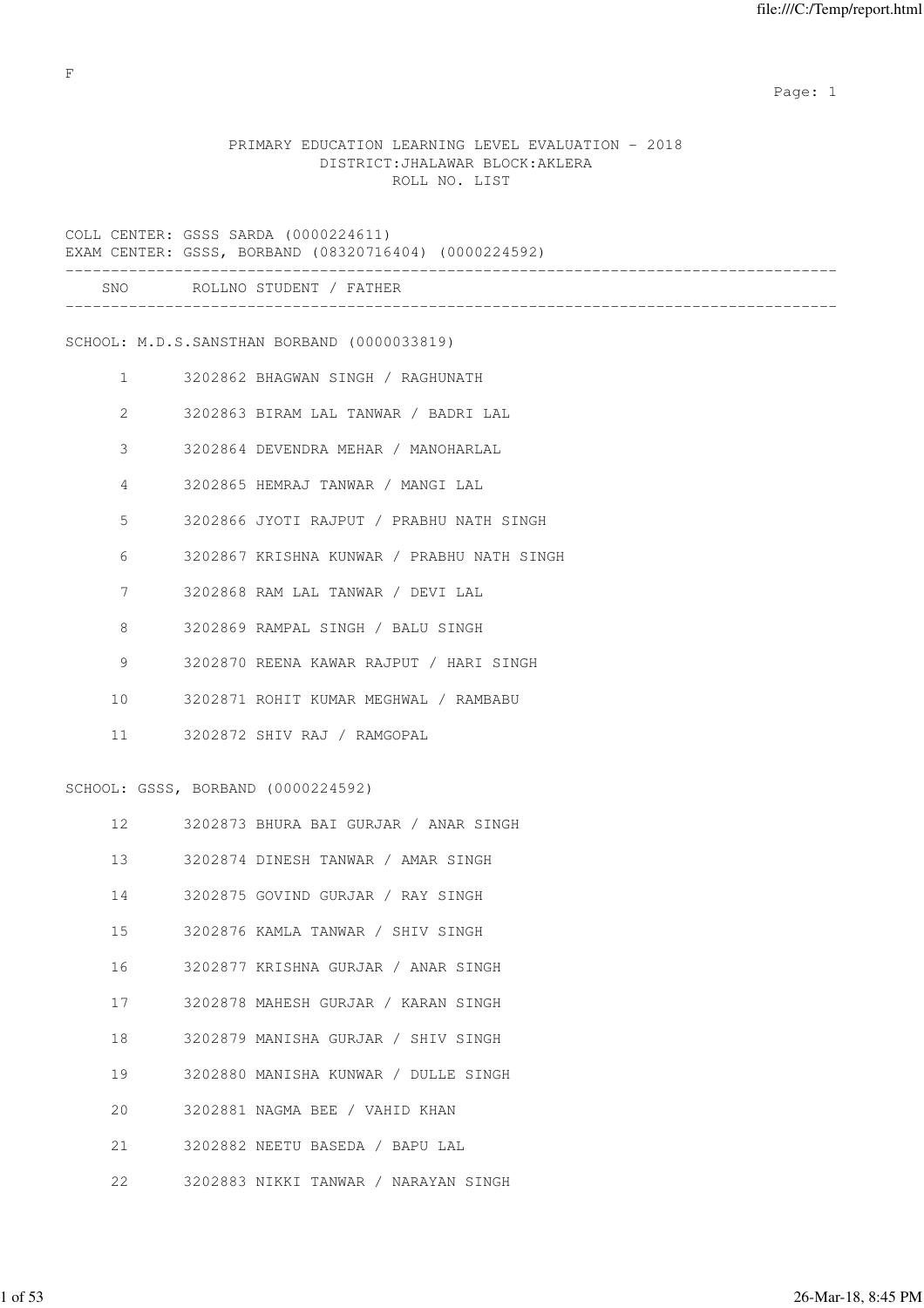Page: 2  $P$  and 2  $P$  and 2  $P$  and 2  $P$  and 2  $P$  and 2  $P$  and 2  $P$  and 2  $P$  and 2  $P$  and 2  $P$  and 2  $P$  and 2  $P$  and 2  $P$  and 2  $P$  and 2  $P$  and 2  $P$  and 2  $P$  and 2  $P$  and 2  $P$  and 2  $P$  and 2  $P$  and 2  $P$ 

# PRIMARY EDUCATION LEARNING LEVEL EVALUATION - 2018 DISTRICT:JHALAWAR BLOCK:AKLERA ROLL NO. LIST

COLL CENTER: GSSS SARDA (0000224611)

|     | EXAM CENTER: GSSS, BORBAND (08320716404) (0000224592) |
|-----|-------------------------------------------------------|
| SNO | ROLLNO STUDENT / FATHER                               |
| 23  | 3202884 RAHUL / RODU LAL                              |
| 2.4 | 3202885 RAHUL GURJAR / NARAYAN SINGH                  |
| 2.5 | 3202886 RAJENDRA KUMAR GURJAR / PUR SINGH             |
| 26  | 3202887 SUMITRA BAI / BHOJRAJ                         |
|     |                                                       |

#### SCHOOL: G.P.S.,MUNJ KA PURA (0000412362)

27 3202888 KOYAL / INDAR SINGH

#### SCHOOL: G.P.S.,DEVARI MANDIR (0000466783)

| 2.8 | 3202889 MANISH KUMAR TANWAR / MOR SINGH     |
|-----|---------------------------------------------|
| 29  | 3202890 MUNNA BAI TANWAR / LAL SINGH        |
| 30  | 3202891 POOJA BAI TANWAR / DARAYAV SINGH    |
| 31  | 3202892 PRAHLAD TANWAR / PRABHU LAL         |
| 32  | 3202893 RAJAL BAI TANWAR / KANHAIYA LAL     |
| 33  | 3202894 REENA BAI TANWAR / MOHAN LAL        |
| 34  | 3202895 SUGNA BAI TANWAR / RAM CHAND TANWAR |
|     |                                             |

# SCHOOL: G.P.S., HARNAWADA KHURD (0000466993)

| 35 | 3202896 BADRI LAL TANWAR / GENDA LAL     |
|----|------------------------------------------|
| 36 | 3202897 DEV RAJ GURJAR / RAJA RAM GURJAR |
| 37 | 3202898 DHARAM RAJ GURJAR / KISHAN LAL   |
| 38 | 3202899 HEMRAJ TANWAR / DEVI LAL         |
| 39 | 3202900 JAGDISH TANWAR / KANWAR LAL      |
| 40 | 3202901 MAHENDRA TANWAR / HAJARI LAL     |
| 41 | 3202902 PAPPU LAL TANWAR / MANGI LAL     |
| 42 | 3202903 PINKI KUMARI / NARAYAN SINGH     |
| 43 | 3202904 PURI BAI / LAL SINGH             |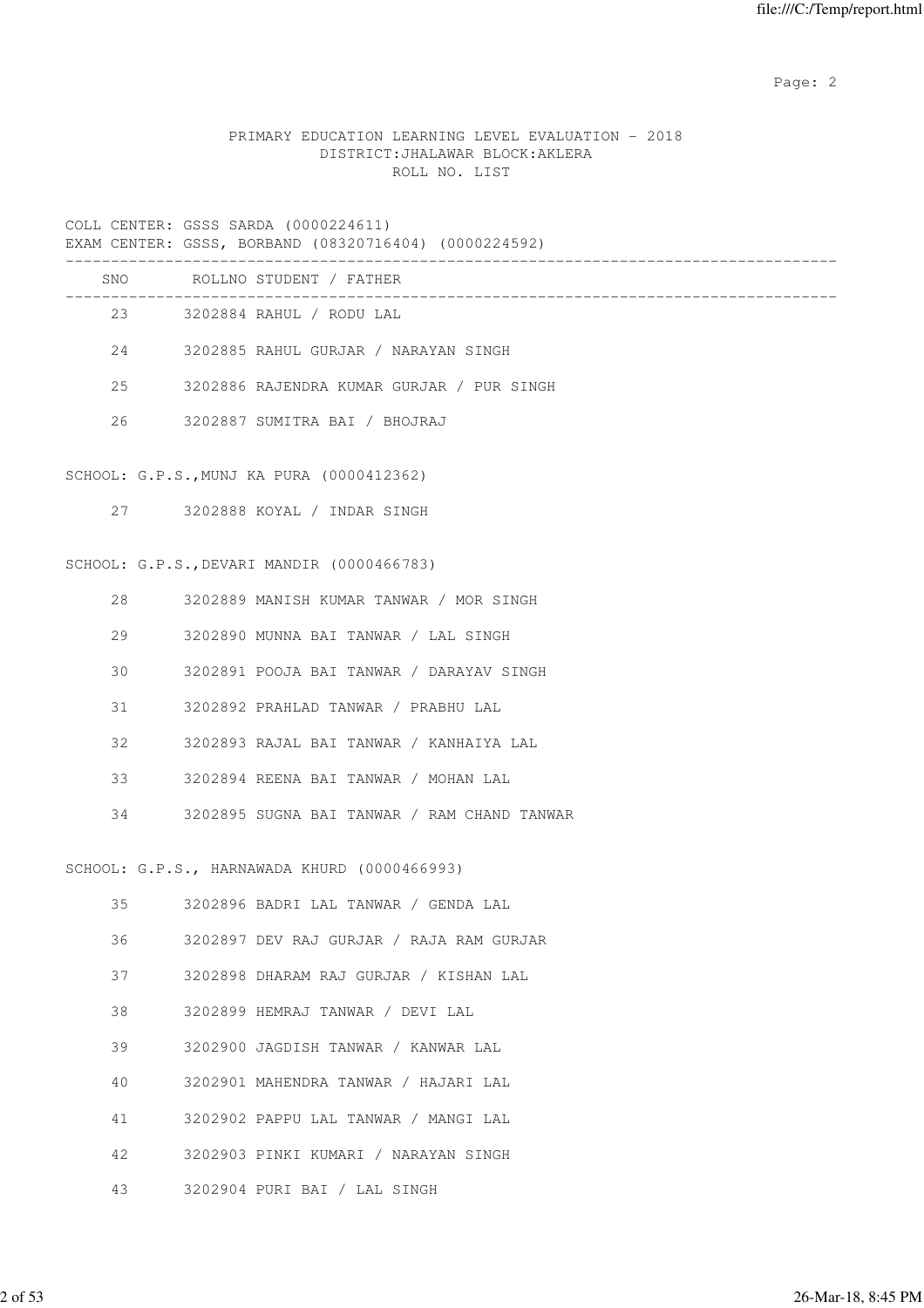Page: 3

# PRIMARY EDUCATION LEARNING LEVEL EVALUATION - 2018 DISTRICT:JHALAWAR BLOCK:AKLERA ROLL NO. LIST

COLL CENTER: GSSS SARDA (0000224611)<br>EXAM CENTER: GSSS RORRAND (08320716)

|  |  | EXAM CENTER: GSSS, BORBAND (08320716404) (0000224592) |  |
|--|--|-------------------------------------------------------|--|

|    | SNO ROLLNO STUDENT / FATHER                     |
|----|-------------------------------------------------|
|    | 44 3202905 RAJU BAI / PRABHU LAL                |
| 45 | 3202906 SAMPAT BAI / RATAN LAL                  |
| 46 | 3202907 SANTOSH BAI / RAMPRASAD                 |
| 47 | 3202908 SEETA BAI / JAI SINGH                   |
| 48 | 3202909 SONU GURJAR / RAY SINGH GURJAR          |
|    | SCHOOL: G.P.S., SHIVPURA (BORBAND) (0000467829) |
| 49 | 3202910 GOVIND / RAMPRASAD                      |
| 50 | 3202911 SANGITA BAI / HAJARI LAL                |
| 51 | 3202912 SHUSHILA BAI / PRABHU LAL               |
| 52 | 3202913 TINA BAI / HARI SINGH                   |
|    | SCHOOL: G.P.S., RAMPURIYA KHURD (0000471247)    |
| 53 | 3202914 PRIANKA KUNWAR / BIRAJRAJ SINGH         |
| 54 | 3202915 RAJPAL SINGH / DUNGAR SINGH             |
|    | SCHOOL: G.P.S., GHODA KHEDA (0000471340)        |
| 55 | 3202916 DHANRAJ / BIRAM LAL                     |
| 56 | 3202917 DHAPU BAI / DEV SINGH                   |
| 57 | 3202918 INDARA BAI / MADAN LAL                  |
| 58 | 3202919 MAHENDRA KUMAR / GORDHAN LAL            |
| 59 | 3202920 MAMTA / GULAB CHAND                     |
| 60 | 3202921 MAMTA / RAM PARSAD                      |
| 61 | 3202922 MANISHA / MADAN LAL                     |
| 62 | 3202923 MORAM BAI / BHERU LAL                   |
| 63 | 3202924 MUKESH KUMAR / JAGDISH                  |
| 64 | 3202925 PANCHU LAL / BANSHI LAL                 |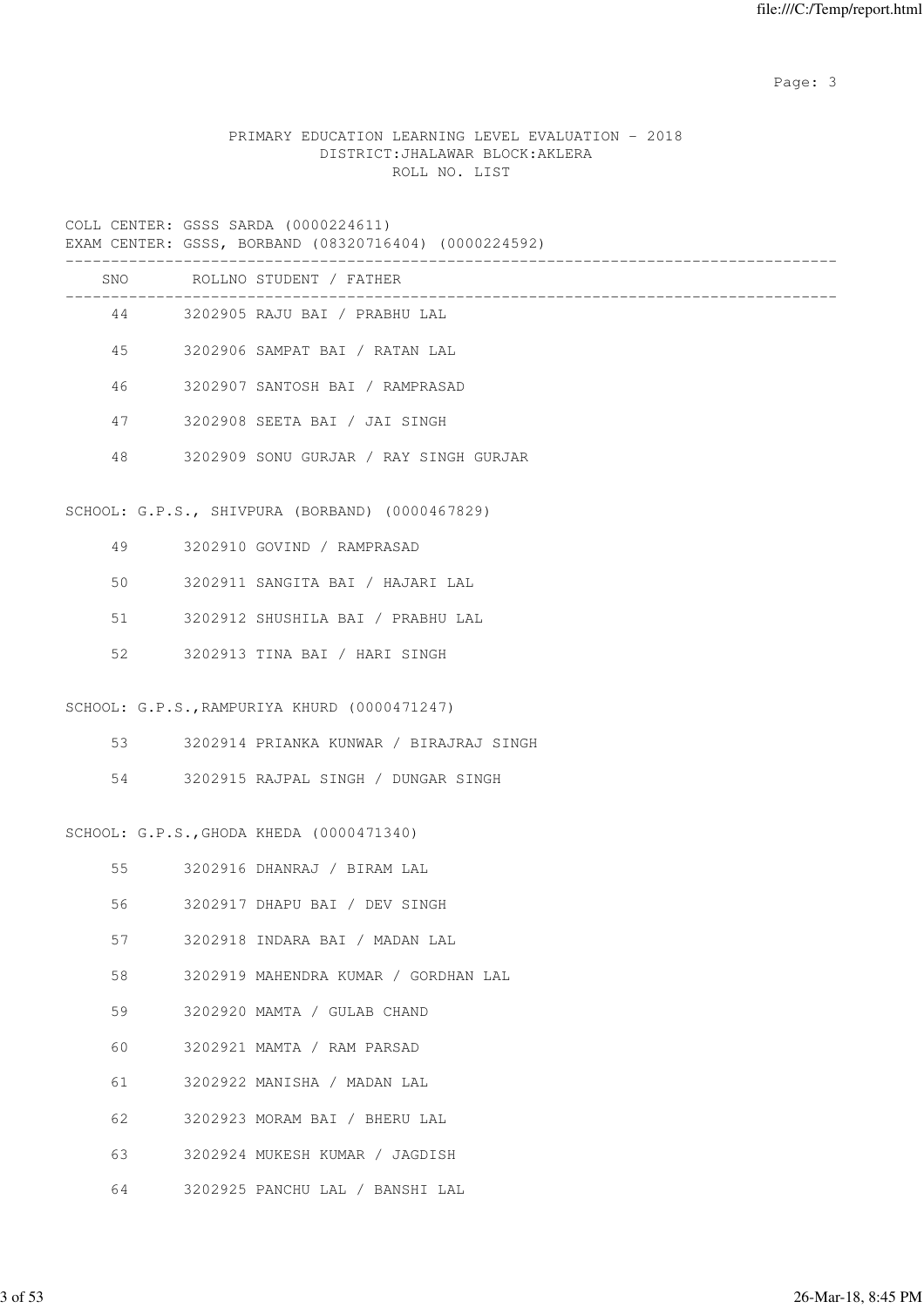Page: 4  $P$ 

#### PRIMARY EDUCATION LEARNING LEVEL EVALUATION - 2018 DISTRICT:JHALAWAR BLOCK:AKLERA ROLL NO. LIST

COLL CENTER: GSSS SARDA (0000224611)

EXAM CENTER: GSSS, BORBAND (08320716404) (0000224592)

|    |         | SNO ROLLNO STUDENT / FATHER              |
|----|---------|------------------------------------------|
|    |         | 65 3202926 PRIYA / JAGDISH               |
|    | 66 10   | 3202927 RAHUL / BHERU LAL                |
|    | 67 — 10 | 3202928 RAMDAYAL / BAL CHAND             |
| 68 |         | 3202929 REKHA BAI / KALYAN SINGH         |
| 69 |         | 3202930 VISHNU LAL / KALU LAL            |
|    |         | SCHOOL: G.P.S., ISLAMPURA (0000473669)   |
|    | 70 — 20 | 3202931 AABID / AAZAD                    |
|    | 71 — 20 | 3202932 JYOTI MEGHWAL / BADRILAL MEGHWAL |
|    | 72 — 10 | 3202933 NISHA MEGHWAL / DEV SINGH        |
|    | 73 — 17 | 3202934 SANIYA / MAJID HUSAIN            |
|    |         | SCHOOL: G.P.S, BADIYA (0000473670)       |
|    | 74 — 20 | 3202935 KIRAN KUMARI / BIRAM LAL         |
|    | 75      | 3202936 MAYA KUMARI / PAPPU LAL          |
|    | 76 76   | 3202937 POOJA KUMARI / SHYAM LAL         |
|    | 77 — 20 | 3202938 RAMA KUMARI / MOTI LAL           |
| 78 |         | 3202939 RAVINA KUMARI / RADHE SHYAM      |
|    |         | SCHOOL: G.P.S., BORADA (0000473671)      |
| 79 |         | 3202940 HEMRAJ / RADHE SHYAM             |
| 80 |         | 3202941 KAMAL / LAL CHAND                |
| 81 |         | 3202942 KANHAYA LAL / BAPU LAL           |
| 82 |         | 3202943 MANGI BAI / KARAN SINGH          |
| 83 |         | 3202944 MUKESH KUMAR / MOR SINGH         |
|    |         |                                          |

- 84 3202945 PINKI BAI / BAPU LAL
- 85 3202946 RAJA RAM / HARI SINGH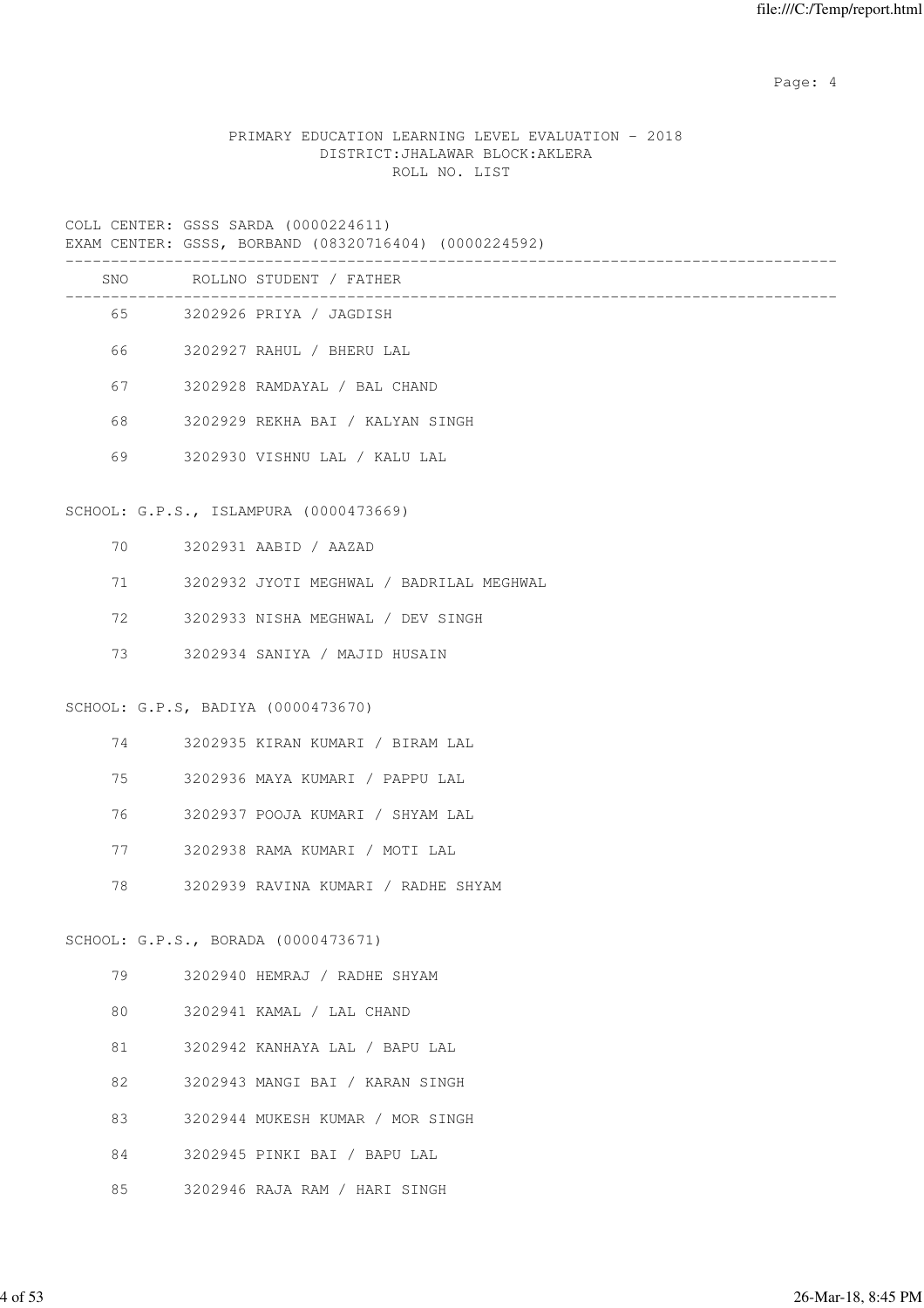Page: 5  $P$  and  $P$  and  $P$  and  $P$  and  $P$  and  $P$  and  $P$  and  $P$  and  $P$  and  $P$  and  $P$  and  $P$  and  $P$  and  $P$  and  $P$  and  $P$  and  $P$  and  $P$  and  $P$  and  $P$  and  $P$  and  $P$  and  $P$  and  $P$  and  $P$  and  $P$  and  $P$  an

#### PRIMARY EDUCATION LEARNING LEVEL EVALUATION - 2018 DISTRICT:JHALAWAR BLOCK:AKLERA ROLL NO. LIST

COLL CENTER: GSSS SARDA (0000224611)

EXAM CENTER: GSSS, BORBAND (08320716404) (0000224592)

| <b>SNO</b> | ROLLNO STUDENT / FATHER          |  |
|------------|----------------------------------|--|
| 86         | 3202947 SANJU / KARAN SINGH      |  |
| 87         | 3202948 SHAITAN BAI / HARI SINGH |  |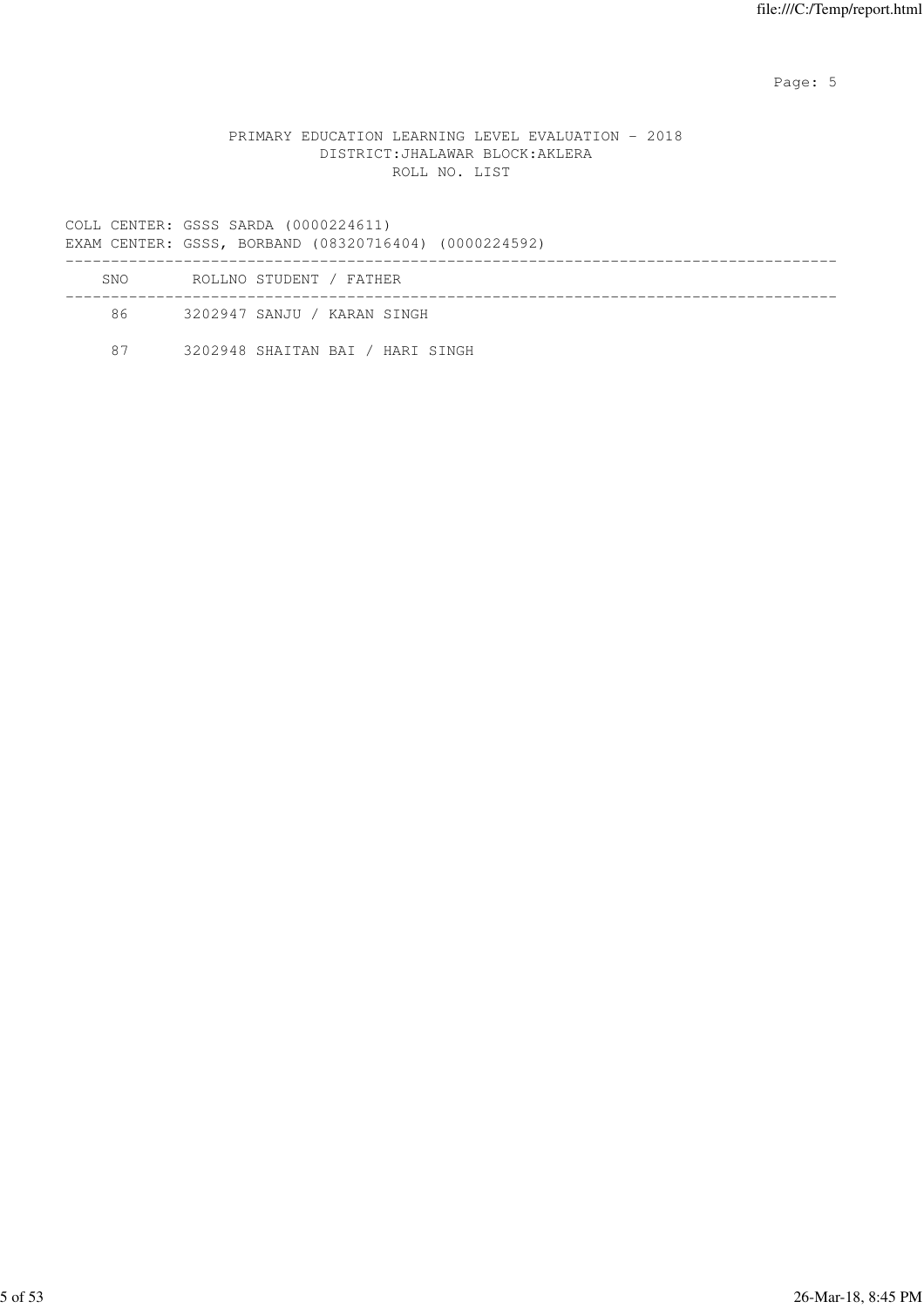expected to the control of the control of the control of the control of the control of the control of the control of the control of the control of the control of the control of the control of the control of the control of

#### PRIMARY EDUCATION LEARNING LEVEL EVALUATION - 2018 DISTRICT:JHALAWAR BLOCK:AKLERA ROLL NO. LIST

COLL CENTER: GSSS SARDA (0000224611) EXAM CENTER: GASSS, BANSKHERI LODHAN (08320713402) (0000224593) ------------------------------------------------------------------------------------- SNO ROLLNO STUDENT / FATHER -------------------------------------------------------------------------------------

SCHOOL: GASSS, BANSKHERI LODHAN (0000224593)

- 1 3202949 ANJALI CARPENTAR / RAMGOPAL CARPENTAR
- 2 3202950 BANKAT TANWAR / HEERA LAL
- 3 3202951 KOSHALYA BAI TANWAR / PHOOLCHAND
- 4 3202952 LAKHAN TANWAR / KALYAN
- 5 3202953 PRAKASH TANWAR / BADE SINGH

#### SCHOOL: G.P.S.,RAMPURIYA (0000471381)

- 6 3202954 BHGWAN SHING / RAM LAL
- 7 3202955 PAWAN KUMAR / ROSHAN SINGH
- 8 3202956 POOJA BAI / SHIVA LAL
- 9 3202957 RAJAL BAI / KALU LAL
- 10 3202958 UDYA SHING / UKAR LAL

SCHOOL: G.P.S., DEVARIKHERA (0000471440)

- 11 3202959 ANJANA BAI / HARI SINGH
- 12 3202960 MAYA BAI / KARAN SINGH
- 13 3202961 RAJNI BAI / DYARAM
- 14 3202962 SAPANA BAI / INDER SINGH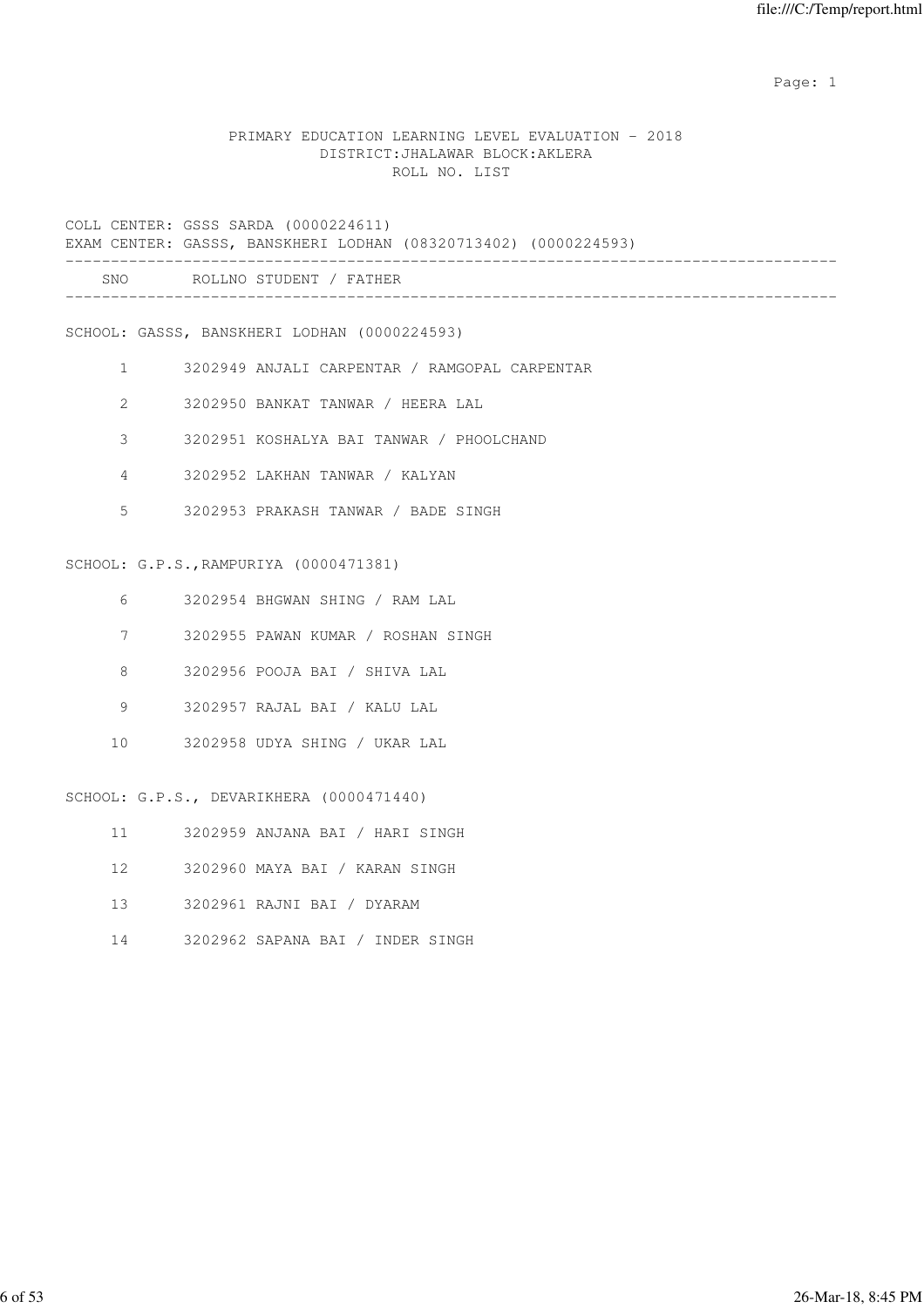expected to the control of the control of the control of the control of the control of the control of the control of the control of the control of the control of the control of the control of the control of the control of

#### PRIMARY EDUCATION LEARNING LEVEL EVALUATION - 2018 DISTRICT:JHALAWAR BLOCK:AKLERA ROLL NO. LIST

COLL CENTER: GSSS SARDA (0000224611) EXAM CENTER: GASSS . ASALPUR (08320712802) (0000224594) ------------------------------------------------------------------------------------- SNO ROLLNO STUDENT / FATHER ------------------------------------------------------------------------------------- SCHOOL: SARSAWATI VIDHYA NIKETAN SANSTHAN GARDA (0000030035) 1 3202963 ABHISHEK / PARMANAND 2 3202964 ANANT / BHOJRAJ 3 3202965 ANKIT KUMAR / KAILASH CHAND 4 3202966 DAYANAND / BHAGWAN SINGH 5 3202967 DEEPAK / LAKHAN SINGH 6 3202968 DILRAJ / BRIJRAJ 7 3202969 DIWAN SINGH / BANESINGH 8 3202970 DURGA LAL / UKAR LAL 9 3202971 HEMLATA / BANESINGH 10 3202972 JASHWANT SINGH / BHAGWAN SINGH 11 3202973 JUGRAJ SINGH GURJAR / BHGAWAN SINGH GURJAR 12 3202974 KAMLESH SUTHAR / GHANSHYAM SUTHAR 13 3202975 KU MANISHA / PURI LAL 14 3202976 KU. KIRAN MEHAR / NARAYAN SINGH MEHAR 15 3202977 KU. SAPNA TELI / SHIV SINGH TELI 16 3202978 KU. SATWANSHI MEHAR / NAND KISHOR MEHAR 17 3202979 MANGI LAL / BABU LAL 18 3202980 MANISHA / ROSHAN SINGH 19 3202981 MANOJ / SALAGRAM 20 3202982 MEENAKSHI MEHAR / RANG LAL MEHAR 21 3202983 MUSKAN SEN / RAM BABU SEN 22 3202984 PARMANAND / KALU LAL 23 3202985 PAVITRA KUMARI GURJAR / DEVI LAL GURJAR

24 3202986 PRAKASH BAI / RAM LAL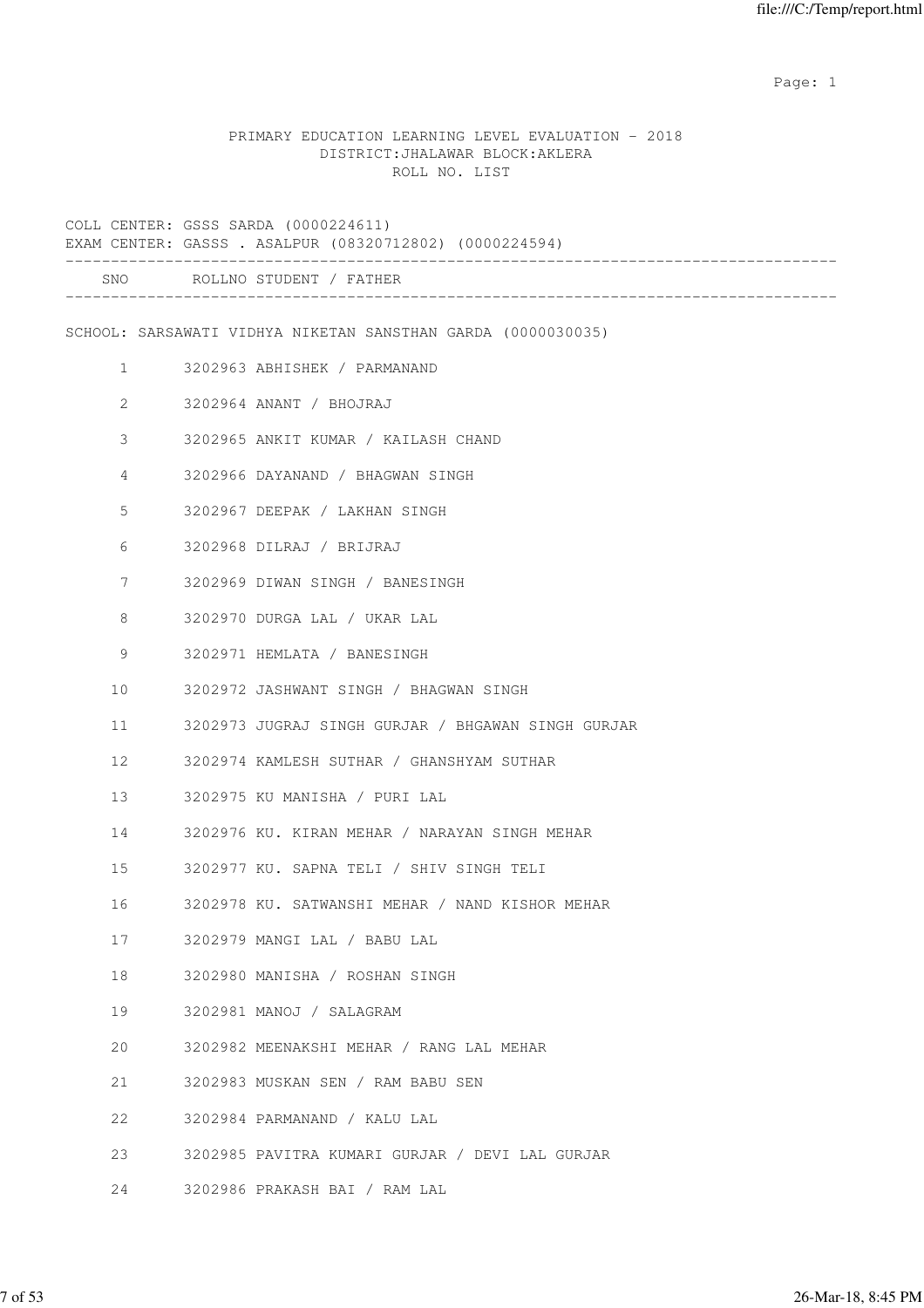Page: 2  $P$  and 2  $P$  and 2  $P$  and 2  $P$  and 2  $P$  and 2  $P$  and 2  $P$  and 2  $P$  and 2  $P$  and 2  $P$  and 2  $P$  and 2  $P$  and 2  $P$  and 2  $P$  and 2  $P$  and 2  $P$  and 2  $P$  and 2  $P$  and 2  $P$  and 2  $P$  and 2  $P$  and 2  $P$ 

# PRIMARY EDUCATION LEARNING LEVEL EVALUATION - 2018 DISTRICT:JHALAWAR BLOCK:AKLERA ROLL NO. LIST

COLL CENTER: GSSS SARDA (0000224611)

|     | EXAM CENTER: GASSS . ASALPUR (08320712802) (0000224594) |
|-----|---------------------------------------------------------|
| SNO | ROLLNO STUDENT / FATHER                                 |
| 2.5 | 3202987 RAJKUMAR / BHAGWAN SINGH                        |
| 26  | 3202988 SANDEEP / NARAYAN SINGH                         |
| 27  | 3202989 SHANKAR LAL / GHISA LAL                         |
| 2.8 | 3202990 SUNIL KUMAR / BHAGWAN SINGH                     |
|     |                                                         |

# SCHOOL: GASSS . ASALPUR (0000224594)

| 29 | 3202991 ANITA GURJAR / BAPU LAL           |
|----|-------------------------------------------|
|    | 30 3202992 ANOKH BAI LODHA / RAYSINGH     |
| 31 | 3202993 ASHOK RAIDAS / NANDLAL            |
| 32 | 3202994 DEEPAK BHEEL / SHANKAR LAL        |
| 33 | 3202995 DHANRAJ LODHA / HEMRAJ            |
| 34 | 3202996 JASWANT ERWAL / ONKAR LAL         |
| 35 | 3202997 JASWANT SINGH GURJAR / HEMRAJ     |
| 36 | 3202998 KALU LAL LODHA / NARAYAN SINGH    |
| 37 | 3202999 KIRAN MEHAR / PRABHU LAL          |
| 38 | 3203000 LAKHAN VEER LODHA / RATAN LAL     |
| 39 | 3203001 MADHU BALA SEN / BANWARI LAL      |
| 40 | 3203002 MANJU BAI LODHA / ONKAR LAL       |
| 41 | 3203003 POOJA GURJAR / LAKHAN SINGH       |
| 42 | 3203004 PREM BAI GURJAR / NANDRAM         |
| 43 | 3203005 RADHESHYAM LODHA / MANGI LAL      |
| 44 | 3203006 RANJEET RAIDAS / ROSHAN SINGH     |
| 45 | 3203007 SAGAR VARMA / BANWARI LAL         |
| 46 | 3203008 SHARDA LODHA / PRABHU LAL         |
| 47 | 3203009 SIMRAN TRIPATHI / RAKESH TRIPATHI |
| 48 | 3203010 SUNITA SHARMA / GOVIND SHARMA     |
|    |                                           |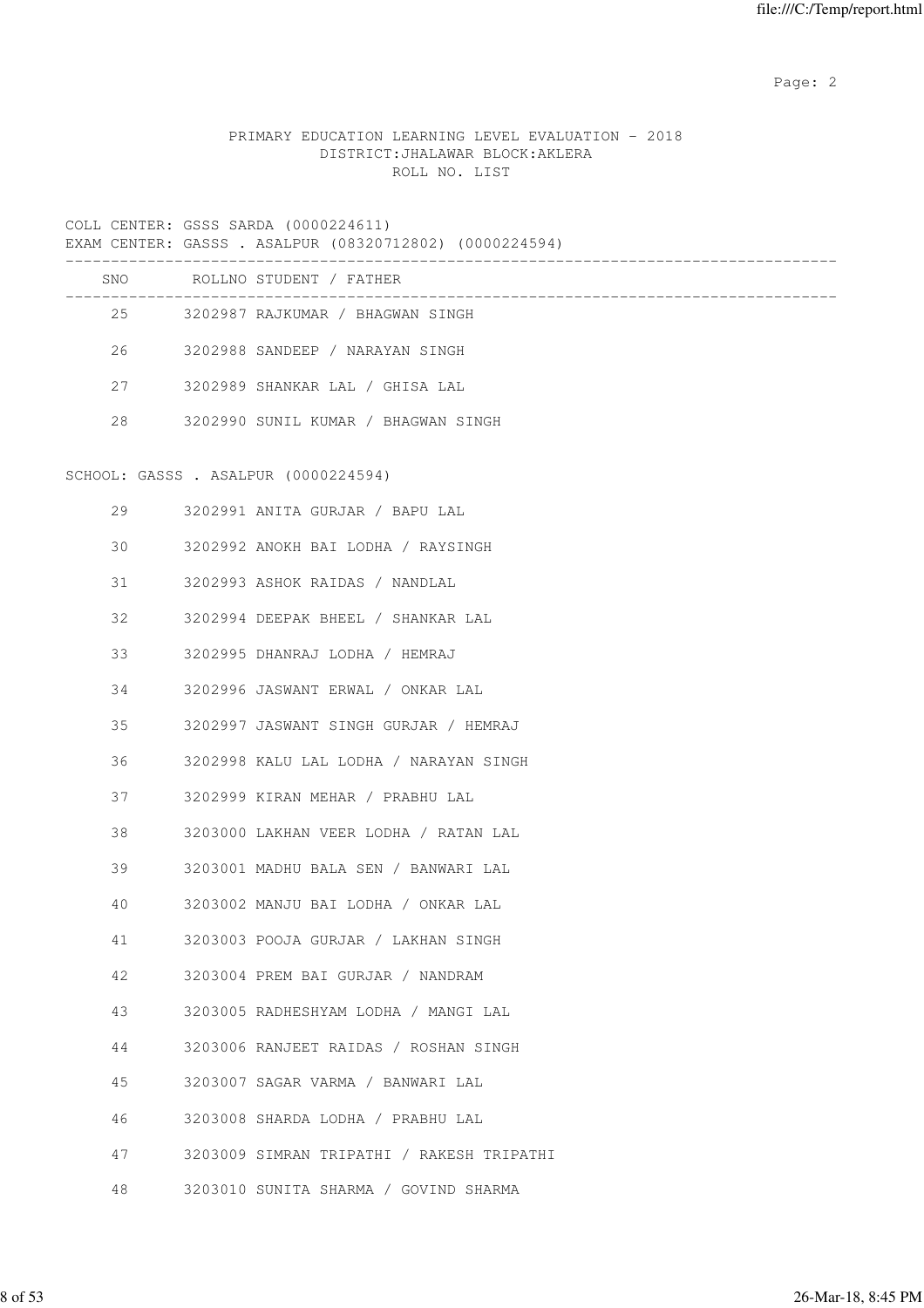Page: 3

#### PRIMARY EDUCATION LEARNING LEVEL EVALUATION - 2018 DISTRICT:JHALAWAR BLOCK:AKLERA ROLL NO. LIST

# COLL CENTER: GSSS SARDA (0000224611) EXAM CENTER: GASSS . ASALPUR (08320712802) (0000224594) ------------------------------------------------------------------------------------- SNO ROLLNO STUDENT / FATHER -------------------------------------------------------------------------------------

SCHOOL: G.P.S., DORIYAKHEDI (0000471240)

- 49 3203011 RADHA KUMARI / CHAIN SINGH
- 50 3203012 RAHUL RUHELA / DEV SINH

SCHOOL: G.P.S.,NANAGARADA (0000471345)

- 51 3203013 DEVRAJ / RAYSINGH GURJAR
- 52 3203014 VIKARAM / GOPAL LAL

#### SCHOOL: G.P.S.,DADLAI (0000471346)

- 53 3203015 DIVAN SINGH / ANAR SIN GH
- 54 3203016 DURGA LAL / DEVI LAL
- 55 3203017 MAYA BAI / RAM DAYAL
- 56 3203018 POOJA BAI / MOHAN LAL

#### SCHOOL: G.P.S.,GURADI (0000471347)

- 57 3203019 KAMLESH TANWAR / BAPU LAL TANWAR
- 58 3203020 RADHA GURJAR / LAKSHMINARAYAN GURJAR

#### SCHOOL: G.U.P.S.,GARADA (0000471348)

| 59 | 3203021 ARJUN MALI / NANU RAM MALI      |
|----|-----------------------------------------|
| 60 | 3203022 BHOJRAJ GURJAR / RAM LAL GUJAR  |
| 61 | 3203023 DHEERAJ GURJAR / BAL SINGH      |
| 62 | 3203024 HEMRAJ MEHAR / GORDHAN MEHAR    |
| 63 | 3203025 JASRAJ MEHAR / MANGI LAL        |
| 64 | 3203026 KIRTAN KUMAR SEN / SURESH CHAND |
| 65 | 3203027 PAVAN KUMAR GURJAR / BAL CHAND  |
|    |                                         |

66 3203028 PAVITRA KUMARI / BHERU LAL GUJAR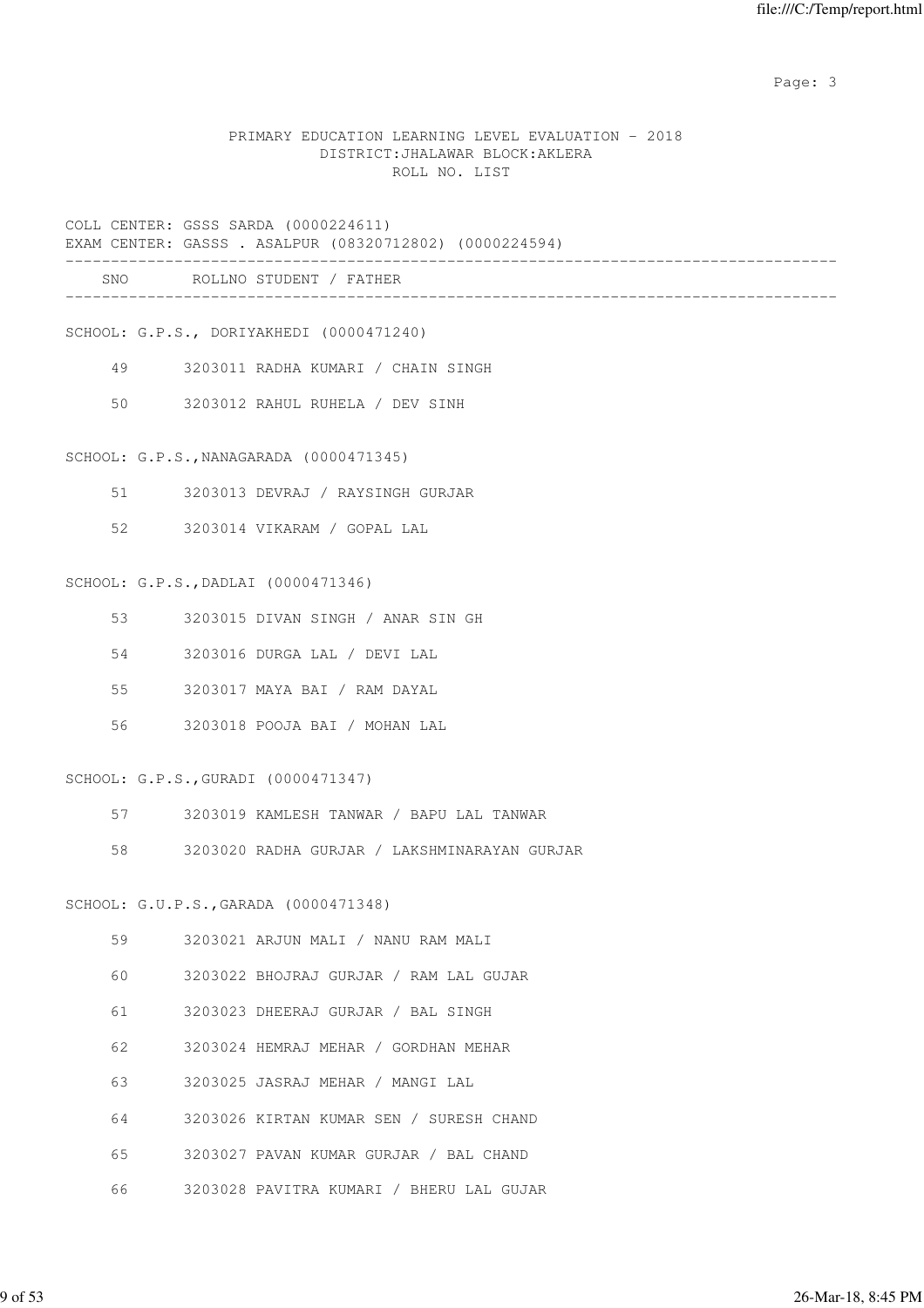Page: 4  $P$ 

# PRIMARY EDUCATION LEARNING LEVEL EVALUATION - 2018 DISTRICT:JHALAWAR BLOCK:AKLERA ROLL NO. LIST

|          | COLL CENTER: GSSS SARDA (0000224611)<br>EXAM CENTER: GASSS . ASALPUR (08320712802) (0000224594) |
|----------|-------------------------------------------------------------------------------------------------|
|          | SNO ROLLNO STUDENT / FATHER                                                                     |
|          | 67 3203029 PREM CHAND LODHA / SHIV NARAYAN LODHA                                                |
| 68       | 3203030 RADHA BAI GUJAR / SEETA RAM                                                             |
| 69       | 3203031 SONU MEHAR / GIRIRAJ MEHAR                                                              |
| 70       | 3203032 VERSHA GURJAR / SAMPAT RAJ GURJAR                                                       |
| 71       | 3203033 YUVARAJ GURJAR / BHERU LAL GURJAR                                                       |
|          | SCHOOL: G.P.S., TODA (0000471358)                                                               |
| 72 —     | 3203034 MAYA / KANHI RAM                                                                        |
| 73       | 3203035 ROHIT / PHOOL SINGH                                                                     |
|          | SCHOOL: G.U.P.S., JHIKADIYA (ASALPUR) (0000474226)                                              |
| 74 — 200 | 3203036 AASHA KUMARI RAIDAS / BHERU LAL                                                         |
| 75       | 3203037 ARJUN RAIDAS / RAMCHANDRA                                                               |
| 76       | 3203038 ASHOK KUMAR BHEEL / KARAN SING                                                          |
| 77       | 3203039 DURGA BAI BHEEL / HEMRAJ BHEEL                                                          |
| 78       | 3203040 JYOTI KUMARI CHAMAR / PAPPU LAL                                                         |
| 79       | 3203041 MANISHA BHEEL / RADHE SHYAM                                                             |
| 80       | 3203042 RAHUL RAIDAS / RAMPRASAD                                                                |
| 81       | 3203043 RAJESH KUMARI LODHA / DULI CHAND                                                        |
| 82       | 3203044 SUNIL KUMAR LODHA / JAMNA LAL                                                           |
| 83       | 3203045 YASH GAUTAM / MANOJ GAUTAM                                                              |
|          | SCHOOL: GPS NAI KHOYARA (0000483413)                                                            |

| 84      | 3203046 ANIL MEGHWAL / HEERA LAL        |
|---------|-----------------------------------------|
| 8.5     | 3203047 DEVRAJ RUHELA / RAMCHANDRA      |
| 86 - 1  | 3203048 GIRIRAJ MEGHWAL / HEERA LAL     |
| 87 — 18 | 3203049 KANAK RUHELA / RAY SINGH RUHELA |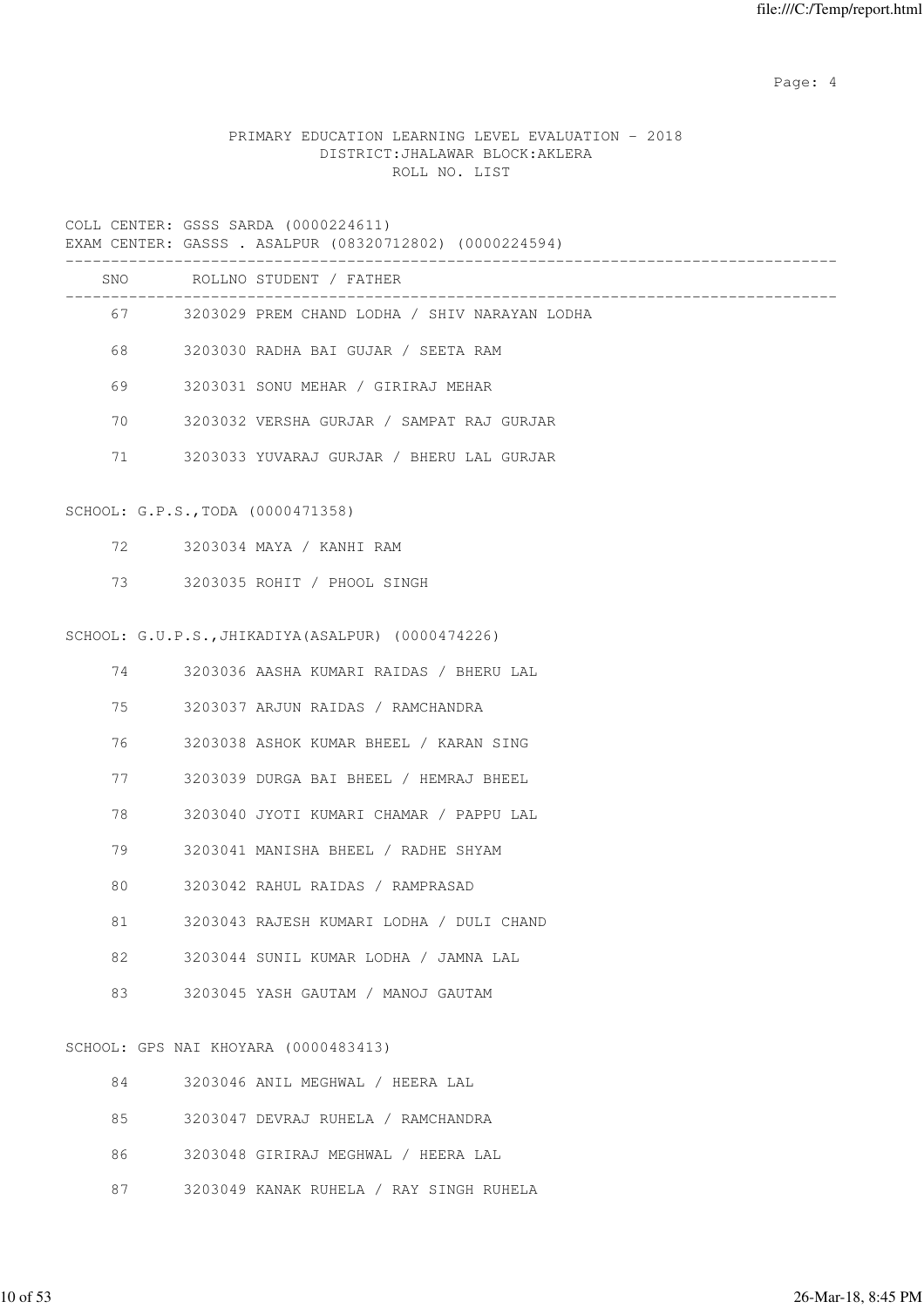Page: 5  $P$  and  $P$  and  $P$  and  $P$  and  $P$  and  $P$  and  $P$  and  $P$  and  $P$  and  $P$  and  $P$  and  $P$  and  $P$  and  $P$  and  $P$  and  $P$  and  $P$  and  $P$  and  $P$  and  $P$  and  $P$  and  $P$  and  $P$  and  $P$  and  $P$  and  $P$  and  $P$  an

# PRIMARY EDUCATION LEARNING LEVEL EVALUATION - 2018 DISTRICT:JHALAWAR BLOCK:AKLERA ROLL NO. LIST

|     | EXAM CENTER: GASSS . ASALPUR (08320712802) (0000224594) |
|-----|---------------------------------------------------------|
| SNO | ROLLNO STUDENT / FATHER                                 |
| 88  | 3203050 MAHENDRA SINGH RUHELA / ROSHAN SINGH RUHELA     |
| 89  | 3203051 MUSKAN RUHELA / SHIVNARAYAN                     |
| 90  | 3203052 NAVAL SINGH RUHELA / RAY SINGH RUHELA           |
| 91  | 3203053 SIYA RAM BHEEL / RAM GOPAL                      |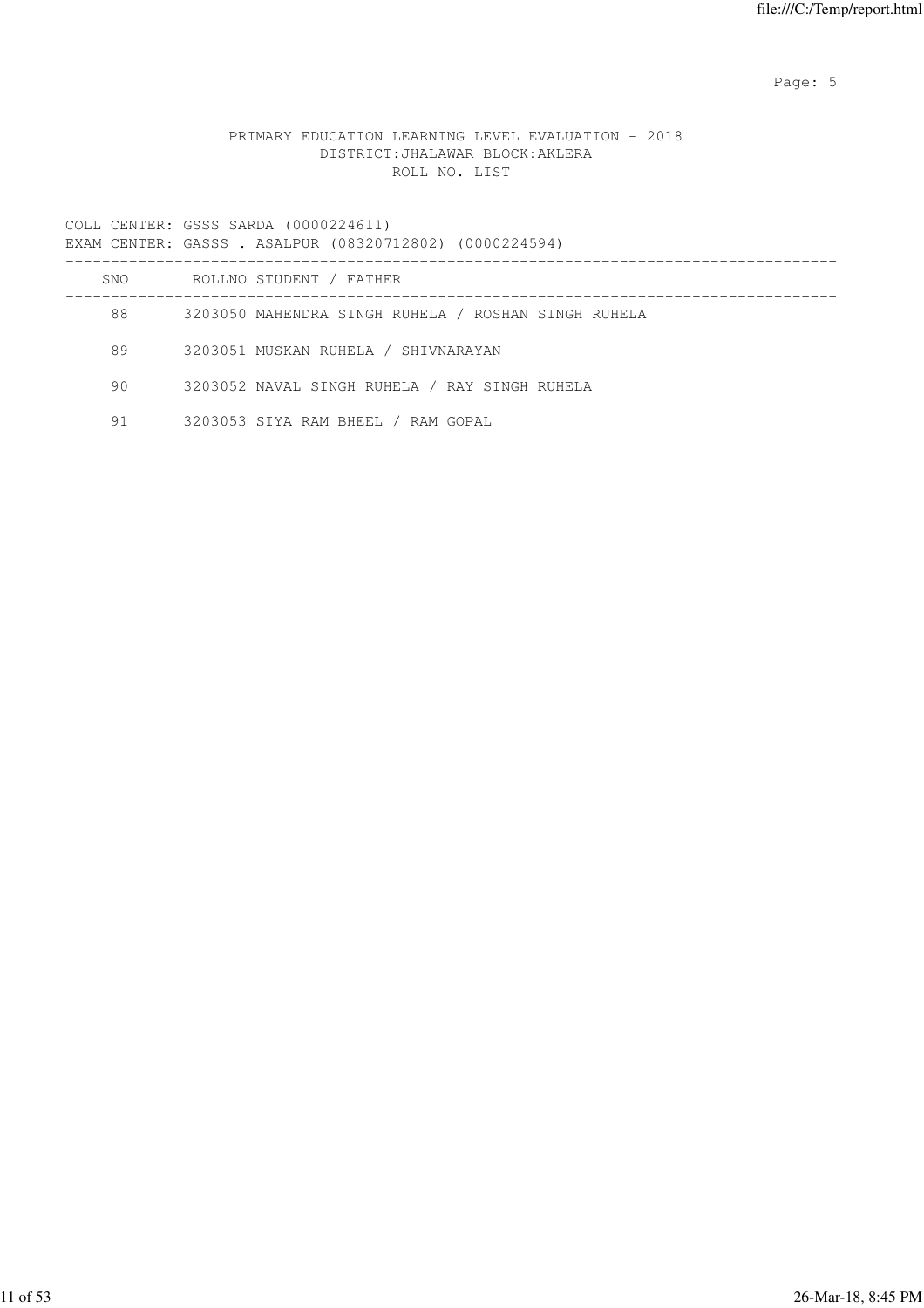example of the state of the state of the state of the state of the state of the state of the state of the state of the state of the state of the state of the state of the state of the state of the state of the state of the

#### PRIMARY EDUCATION LEARNING LEVEL EVALUATION - 2018 DISTRICT:JHALAWAR BLOCK:AKLERA ROLL NO. LIST

|                |                                   | COLL CENTER: GSSS SARDA (0000224611)<br>EXAM CENTER: GSSS UMARIYA (08320723804) (0000224597) |
|----------------|-----------------------------------|----------------------------------------------------------------------------------------------|
|                |                                   | SNO ROLLNO STUDENT / FATHER                                                                  |
|                |                                   | SCHOOL: MAA SHARDA SHIKASHAN SANSTHAN UMARIYA (0000038083)                                   |
| $\mathbf{1}$   |                                   | 3203054 BABLESH KUMAR MEHAR / RAM PRASAD                                                     |
| $\overline{2}$ |                                   | 3203055 BHOLA SHANKAR MEGHWAL / BIRAM LAL                                                    |
| 3              |                                   | 3203056 CHAMPI / SHYAM LAL                                                                   |
| 4              |                                   | 3203057 DURGA LAL / UNKAR LAL                                                                |
| 5              |                                   | 3203058 DURGA LAL DANGI / KALU SINGH                                                         |
| 6              |                                   | 3203059 DURGESH KUMAR GURJAR / SUJAN SINGH                                                   |
| 7              |                                   | 3203060 GAYATRI KUMARI MEGHWAL / SHYAM LAL                                                   |
| 8              |                                   | 3203061 HEMLATA BAI / BHANWAR LAL                                                            |
| 9              |                                   | 3203062 KIRAN KUMARI / BHAGWAN SINGH                                                         |
| 10             |                                   | 3203063 LAKHAN / BHAGWAN SINGH                                                               |
| 11             |                                   | 3203064 MANISH KUMAR DANGI / BAL CHAND DANGI                                                 |
| 12             |                                   | 3203065 MANISHA KUMARI MEHAR / RAMESH CHAND                                                  |
| 13             |                                   | 3203066 NILESH KUMAR / RAMESHCHAND                                                           |
| 14             |                                   | 3203067 RAHUL KUMAR / BARDI LAL                                                              |
| 15             |                                   | 3203068 RAJENDRA KUMAR / RAMPRASAD DANGI                                                     |
| 16             |                                   | 3203069 RAMKISHAN / RAMPRASAD                                                                |
| 17             |                                   | 3203070 ROHIT / SHANKAR LAL                                                                  |
| 18             |                                   | 3203071 RUKMA BAI GURJAR / SUJAN SINGH                                                       |
| 19             |                                   | 3203072 SUNITA KUMARI DANGI / RAMESH CHAND                                                   |
| 20             |                                   | 3203073 VISHAL DANGI / UDALAL                                                                |
|                | SCHOOL: GSSS UMARIYA (0000224597) |                                                                                              |

- 21 3203074 AARTI KUMARI BHEEL / SEETA RAM
- 22 3203075 ARJUN MEHAR / MANGI LAL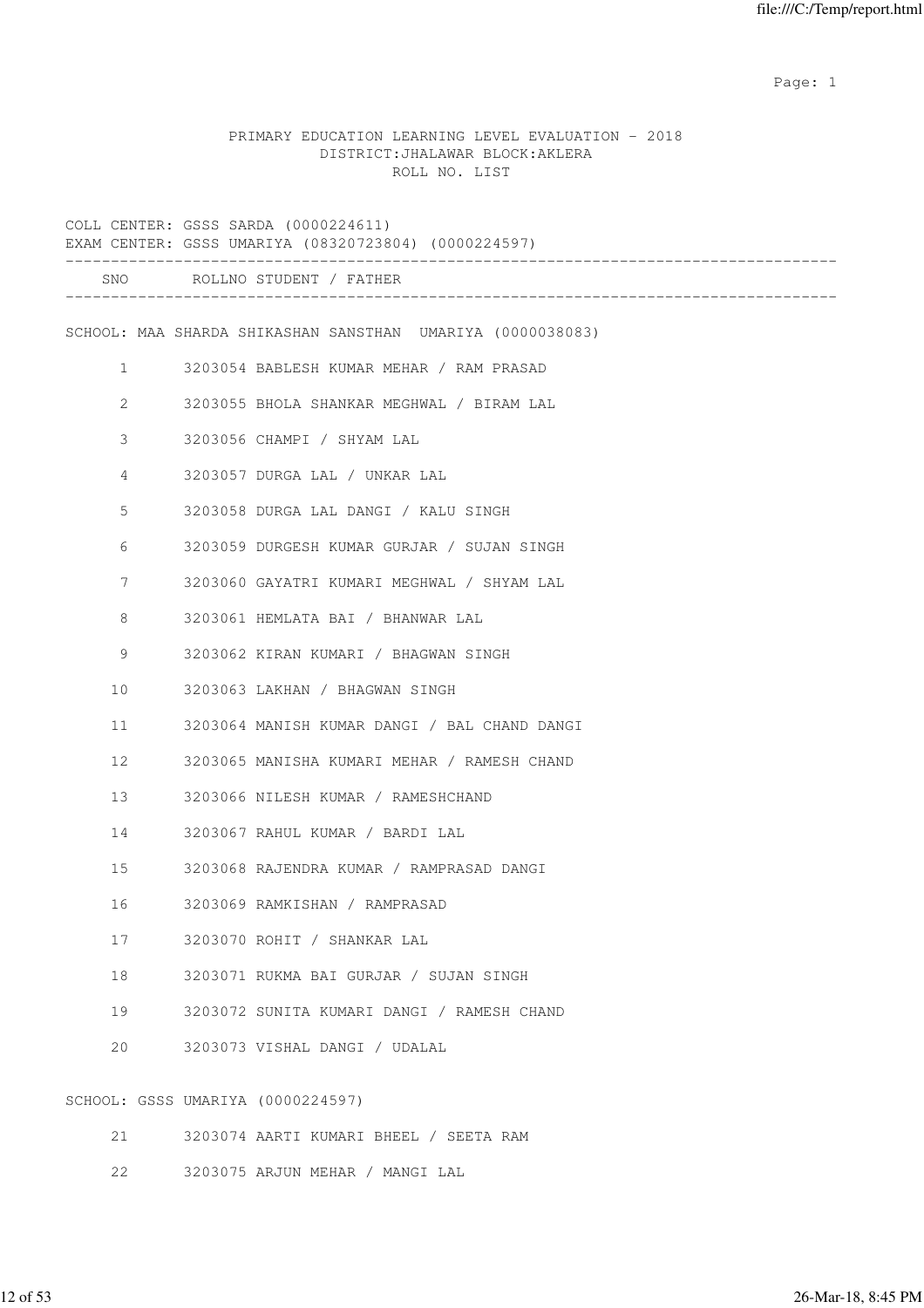Page: 2  $P$  and 2  $P$  and 2  $P$  and 2  $P$  and 2  $P$  and 2  $P$  and 2  $P$  and 2  $P$  and 2  $P$  and 2  $P$  and 2  $P$  and 2  $P$  and 2  $P$  and 2  $P$  and 2  $P$  and 2  $P$  and 2  $P$  and 2  $P$  and 2  $P$  and 2  $P$  and 2  $P$  and 2  $P$ 

# PRIMARY EDUCATION LEARNING LEVEL EVALUATION - 2018 DISTRICT:JHALAWAR BLOCK:AKLERA ROLL NO. LIST

COLL CENTER: GSSS SARDA (0000224611) EXAM CENTER: GSSS UMARIYA (08320723804) (0000224597) ------------------------------------------------------------------------------------- SNO ROLLNO STUDENT / FATHER ------------------------------------------------------------------------------------- 23 3203076 DURGESH KUMAR DANGI / NARAYAN LAL 24 3203077 JYOTI KUMARI BHEEL / SEETA RAM 25 3203078 KAVITA KUMARI DANGI / BADE SINGH 26 3203079 KAVITA KUMARI GURJAR / PUR SINGH 27 3203080 NEETESH KUMAR LUHAR / SHYAM LAL 28 3203081 NIRMALA KUMARI BHEEL / KALU LAL 29 3203082 POOJA KUMARI CHARAN / KALU LAL 30 3203083 RANJEET SINGH GURJAR / PRITHVI SINGH 31 3203084 REENA KUMARI MEHAR / SEETA RAM 32 3203085 SACHIN KUMAR MEHAR / KALULAL 33 3203086 SANJU BAI DANGI / RATAN LAL 34 3203087 SEETA RAM DANGI / PHOOL SINGH 35 3203088 SHANKAR LAL MEGHWAL / BIRAM LAL 36 3203089 URMILA KUMARI GURJAR / CHHAGAN LAL 37 3203090 VISHNU PRASAD BHEEL / KALULAL SCHOOL: G.P.S., KHERDANTA (0000467045) 38 3203091 BASANTEE BAI / LALCHAND 39 3203092 BHAGVAN SINGH / ROSHN SINGH 40 3203093 CHANDR SINGH / MOHAN LAL 41 3203094 DALEE BAI / KALU LAL 42 3203095 GYAN SINGH / JAGNNATH 43 3203096 KANHAIYA LAL / SHANKAR LAL 44 3203097 KAUSHLYA BAI / PRABHU LAL 45 3203098 KIRSHNA BAI / MOHAN LAL 46 3203099 MAMTA BAI / RAY SINGH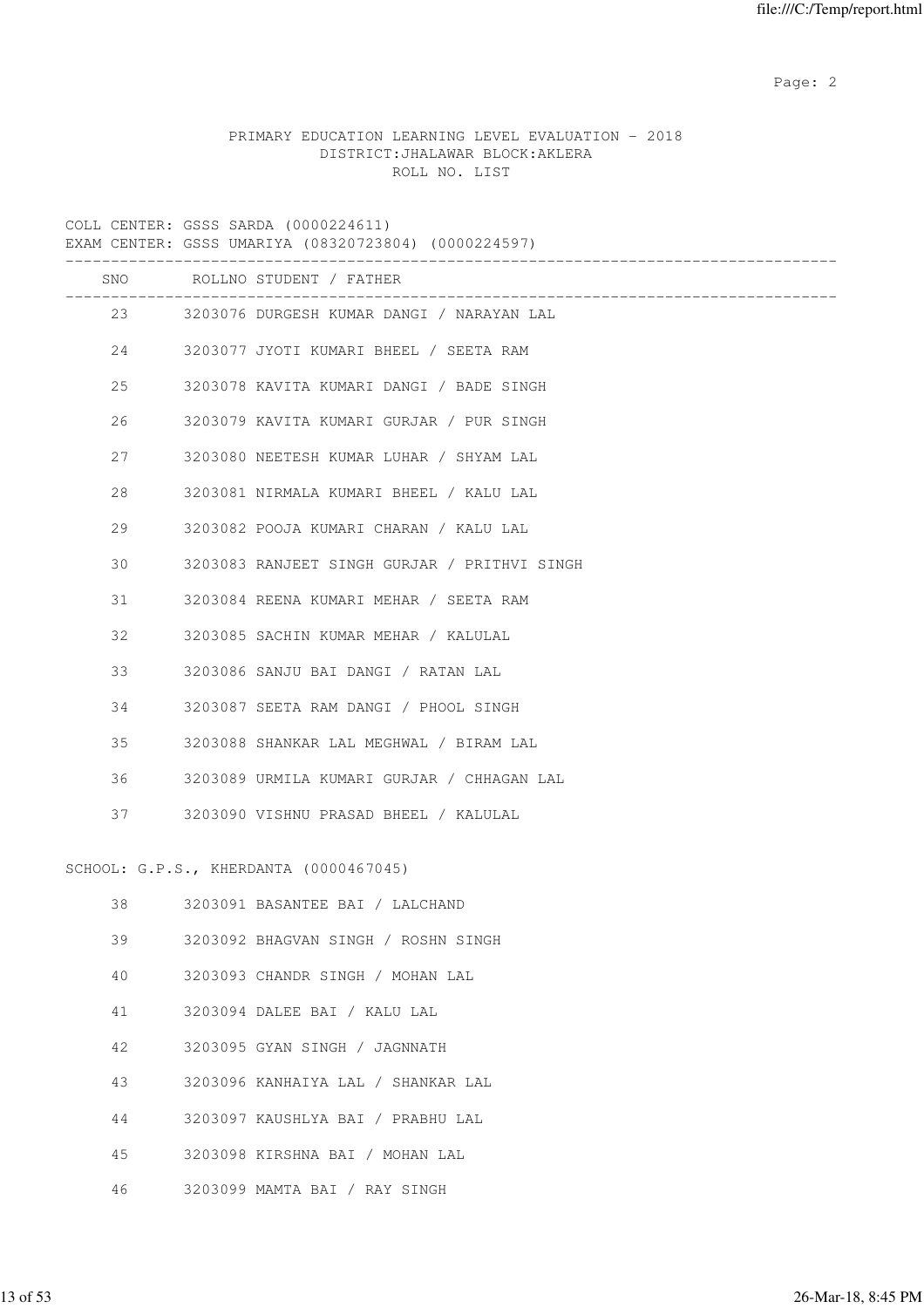Page: 3

## PRIMARY EDUCATION LEARNING LEVEL EVALUATION - 2018 DISTRICT:JHALAWAR BLOCK:AKLERA ROLL NO. LIST

| EXAM CENTER: GSSS UMARIYA (08320723804) (0000224597) |  |  |  |
|------------------------------------------------------|--|--|--|
|------------------------------------------------------|--|--|--|

|    | SNO ROLLNO STUDENT / FATHER                    |
|----|------------------------------------------------|
|    | 47 3203100 PARMANAND / GHANSHYAM               |
| 48 | 3203101 RAJEE BAI / NANURAM                    |
| 49 | 3203102 RAKESH KUMAR / BADREE LAL              |
| 50 | 3203103 RAMCHANDR / RAMPARSAD                  |
| 51 | 3203104 SUMITRA BAI TANVAR / BHAVANEE SINGH    |
|    | SCHOOL: G.P.S., RAMPURIYA (KALAN) (0000467815) |
| 52 | 3203105 BABALI BAI / GULAB SINGH               |
| 53 | 3203106 RAJU LAL / RAM PRASHADA                |
| 54 | 3203107 ROSHAN SINGH / MADAN LAL               |
| 55 | 3203108 SANGITA BAI / AMAR SINGH               |
| 56 | 3203109 SEENI BAI / RAY SINGH                  |
| 57 | 3203110 SOMI BAI / BIRAM                       |
|    | SCHOOL: G.P.S., CHHUVADIYA (0000471244)        |
| 58 | 3203111 DURGA BAI GURJAR / LAL SINGH           |
| 59 | 3203112 MANEESHA GURJAR / MADHOO SINGH         |
| 60 | 3203113 SAVITREE BAI GURJAR / ANAR SINGH       |
| 61 | 3203114 SURENDRA SINGH GURJAR / DEV SINGH      |
|    | SCHOOL: G.P.S., RAKADA (0000471245)            |
| 62 | 3203115 DEVENDRA SINGGURJAR / BALU SINGH       |
| 63 | 3203116 DHAPU VARMA / JAGANNATH                |
| 64 | 3203117 DHILKHUSH CHAMAR / MOHAN LAL           |
| 65 | 3203118 DURGESH CHAMAR / PREM SINGH            |

- 66 3203119 GIRIRAJ GURJAR / GORILAL
- 67 3203120 JASWANT MEHAR / NAND RAM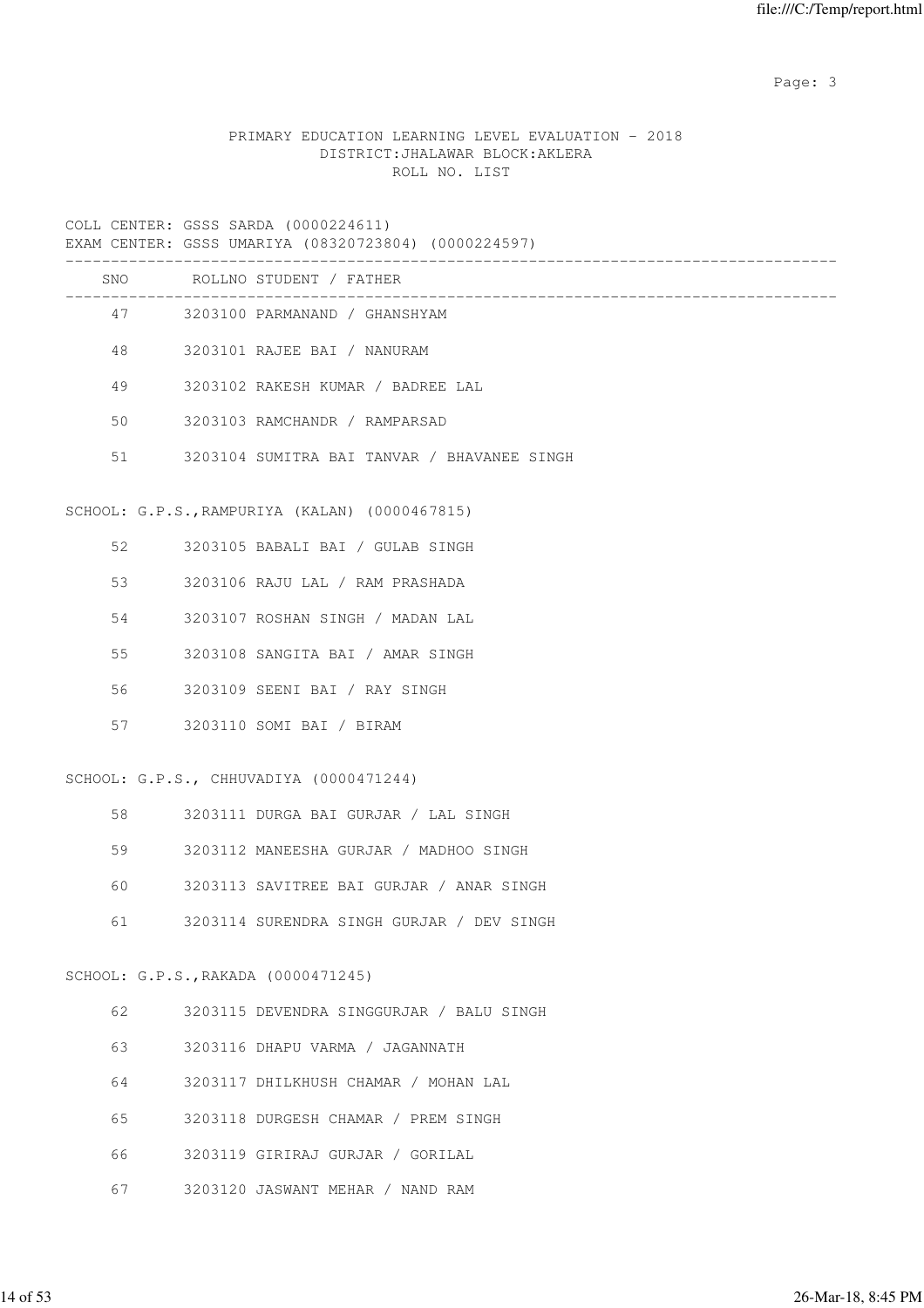Page: 4  $P$ 

# PRIMARY EDUCATION LEARNING LEVEL EVALUATION - 2018 DISTRICT:JHALAWAR BLOCK:AKLERA ROLL NO. LIST

COLL CENTER: GSSS SARDA (0000224611)

|  |  | EXAM CENTER: GSSS UMARIYA (08320723804) (0000224597) |  |
|--|--|------------------------------------------------------|--|
|  |  |                                                      |  |

|    |         | SNO ROLLNO STUDENT / FATHER                  |
|----|---------|----------------------------------------------|
|    |         | 68 3203121 JEEVAN VARMA / BALCHAND           |
| 69 |         | 3203122 KIRAN / DEVI LAL                     |
| 70 |         | 3203123 PAVAN / GORI LAL                     |
| 71 |         | 3203124 RANU KUMARI / NAND RAM               |
| 72 |         | 3203125 SARITA GURJAR / DEVKARAN             |
| 73 |         | 3203126 SURAJ DARJI / KHHANIRAM              |
|    |         | 74 3203127 VINOD CHAMAR / BADRI LAL          |
|    |         | 75 3203128 VISHAL CHAMAR / RADHE SHYAM       |
|    |         |                                              |
|    |         | SCHOOL: G.P.S., TAPRIYA BANJARA (0000471246) |
|    | 76 — 76 | 3203129 MUKESH KUMAR / DULE SINGH            |
| 77 |         | 3203130 RAKESH KUMAR / MANGI LAL TAWAR       |

# SCHOOL: G.P.S, SURI (0000473781)

78 3203131 ANKIT KUMAR MEHAR / RODI LAL MEHAR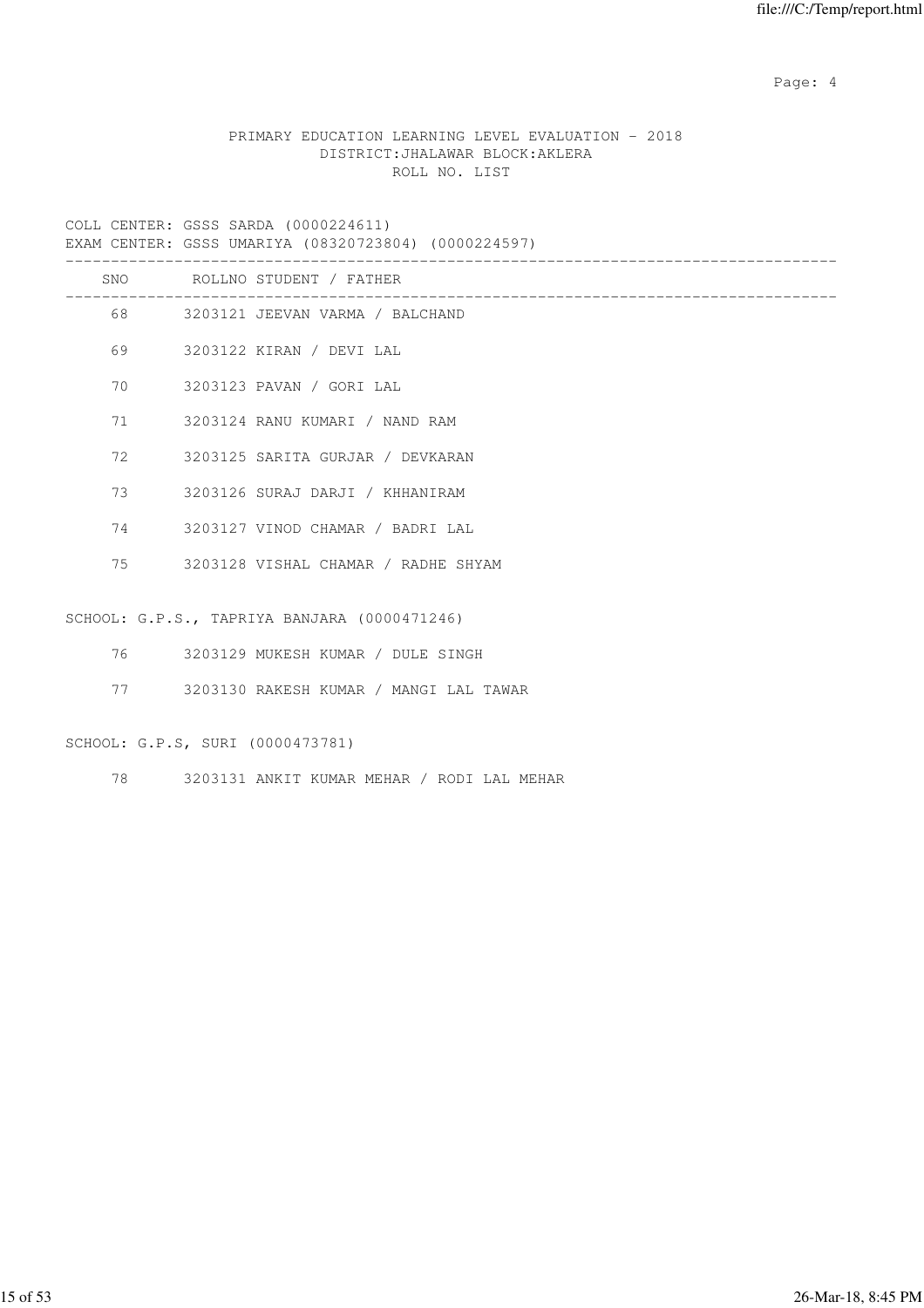example of the state of the state of the state of the state of the state of the state of the state of the state of the state of the state of the state of the state of the state of the state of the state of the state of the

# PRIMARY EDUCATION LEARNING LEVEL EVALUATION - 2018 DISTRICT:JHALAWAR BLOCK:AKLERA ROLL NO. LIST

|              | COLL CENTER: GSSS SARDA (0000224611)<br>EXAM CENTER: GOVT. SENIOR SECONDARY SCHOOL BINDAKHERA (08320716002) (0000224603) |
|--------------|--------------------------------------------------------------------------------------------------------------------------|
|              | SNO ROLLNO STUDENT / FATHER                                                                                              |
|              | SCHOOL: GOVT. SENIOR SECONDARY SCHOOL BINDAKHERA (0000224603)                                                            |
| $\mathbf{1}$ | 3203132 ABHILASHA GURJAR / RAYSINGH                                                                                      |
| 2            | 3203133 ANJALI GURJAR / NARAYAN SINGH                                                                                    |
| 3            | 3203134 BABU SINGH GURJAR / ANAR SINGH                                                                                   |
| 4            | 3203135 BALWAN SINGH / DEV SINGH GURJAR                                                                                  |
| 5            | 3203136 BHAWNA KUMARI / TUFAN SINGH GURJAR                                                                               |
| 6            | 3203137 DEVKARAN GURJAR / NARAYAN SINGH                                                                                  |
| 7            | 3203138 DEVRAJ GURJAR / BADRI LAL                                                                                        |
| 8            | 3203139 GAYATRI BAI GURJAR / KALU LAL                                                                                    |
| 9            | 3203140 GOVIND GURJAR / BAL CHAND                                                                                        |
| 10           | 3203141 JASWANT SINGH GURJAR / GYAN SINGH                                                                                |
| 11           | 3203142 LAKHAN GURJAR / CHHAGAN SINGH                                                                                    |
| 12           | 3203143 MADHU KUMARI GURJAR / LAL SINGH GURJAR                                                                           |
| 13           | 3203144 NARENDRA SINGH GURJAR / KALU LAL                                                                                 |
| 14           | 3203145 NIRMALA GURJAR / AASARAM                                                                                         |
| 15           | 3203146 PARMANAND GURJAR / KESAR SINGH GURJAR                                                                            |
| 16           | 3203147 PAVITRA KUMARI / KALU LAL GURJAR                                                                                 |
| 17           | 3203148 POOJA GURJAR / BHAGWAN                                                                                           |
| 18           | 3203149 POOJA GURJAR / GORDHAN SINGH                                                                                     |
| 19           | 3203150 RADHA BAI / BALCHAND GURJAR                                                                                      |
| 20           | 3203151 RAHUL KUMAR / KALU LAL GURJAR                                                                                    |
| 21           | 3203152 RAJESH GURJAR / RADHE SHYAM                                                                                      |
| 22           | 3203153 SAMANDAR SINGH GURJAR / KARAN SINGH                                                                              |
| 23           | 3203154 SARITA KUMARI / LAL SINGH BHEEL                                                                                  |
| 24           | 3203155 SHAKINA / ROSHAN SINGH GURJAR                                                                                    |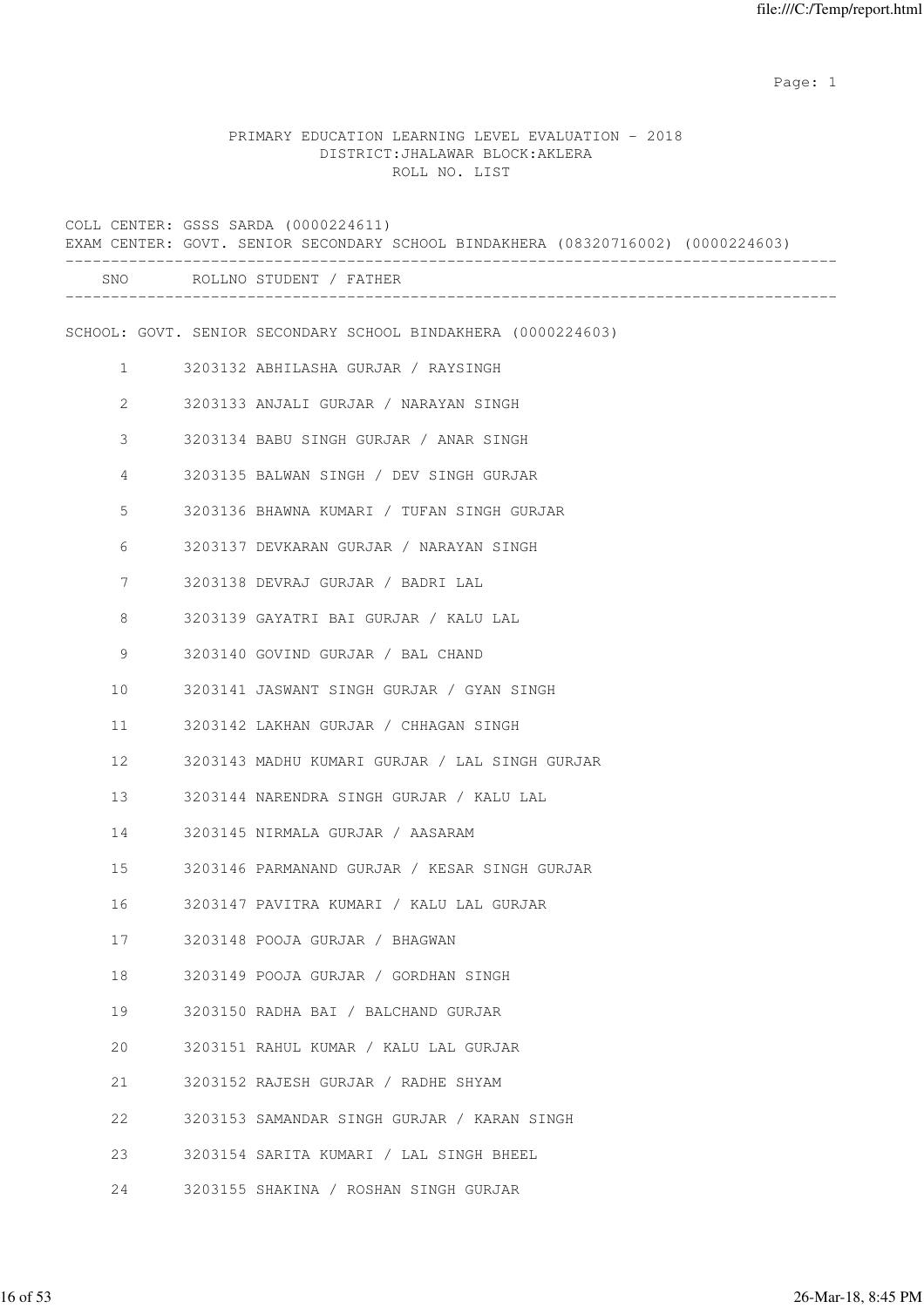Page: 2  $P$  and 2  $P$  and 2  $P$  and 2  $P$  and 2  $P$  and 2  $P$  and 2  $P$  and 2  $P$  and 2  $P$  and 2  $P$  and 2  $P$  and 2  $P$  and 2  $P$  and 2  $P$  and 2  $P$  and 2  $P$  and 2  $P$  and 2  $P$  and 2  $P$  and 2  $P$  and 2  $P$  and 2  $P$ 

# PRIMARY EDUCATION LEARNING LEVEL EVALUATION - 2018 DISTRICT:JHALAWAR BLOCK:AKLERA ROLL NO. LIST

COLL CENTER: GSSS SARDA (0000224611)

EXAM CENTER: GOVT. SENIOR SECONDARY SCHOOL BINDAKHERA (08320716002) (0000224603) -------------------------------------------------------------------------------------

| SNO | ROLLNO STUDENT / FATHER                   |  |
|-----|-------------------------------------------|--|
| 2.5 | 3203156 SUGNA BAI / BADRI LAL GURJAR      |  |
| 26  | 3203157 SUNITA KUMARI / DEVI SINGH GURJAR |  |
| 27  | 3203158 URMILA BAI / RAYSINGH GURJAR      |  |

#### SCHOOL: G.P.S., BAVARIKHERA (0000410556)

- 28 3203159 DHAPU BAI / SUJANSINGH
- 29 3203160 PRAVEEN KUMAR / RAMLAL

#### SCHOOL: G.U.P.S., PATALIKHERA (0000467799)

| 30 | 3203161 DHAPU BAI BHEEL / JAGNNATH                 |
|----|----------------------------------------------------|
|    | 31 3203162 HANSRAJ BHEEL / POORSINGH               |
| 32 | 3203163 NISHA KUMARI GURJAR / GYAN SINGH           |
|    | 33<br>3203164 POOJA KUMARI GURJAR / BHAGAWAN SINGH |
| 34 | 3203165 RACHANA KUMARI GURJAR / DEVI SINGH GURJAR  |
| 35 | 3203166 SALOCHANA KUMARI GURJAR / SAMPAT RAJ       |
|    | 36 3203167 SUDAN KUMAR GURJAR / LAXMINARAYAN       |
|    |                                                    |
|    | SCHOOL: G.U.P.S., PATLIYA LODHAN (0000471273)      |
|    | 37 3203168 ANITA BAI / GHANSHYAM,                  |
|    | 38 3203169 ANITA BAI / PRABHULAL                   |
| 39 | 3203170 BALCHAND / MOTILAL                         |
|    |                                                    |

- 40 3203171 CHANDRA SINGH TANWAR / ROSHAN SINGH
- 41 3203172 DHARAM RAJ / MOHAN LAL
- 42 3203173 DINESH KUMAR / MANOHAR SINGH
- 43 3203174 DINESH TANWAR / RADHAKISHAN
- 44 3203175 GOVIND TANWAR / MOHAN LAL
- 45 3203176 KABBU BAI / MOR SINGH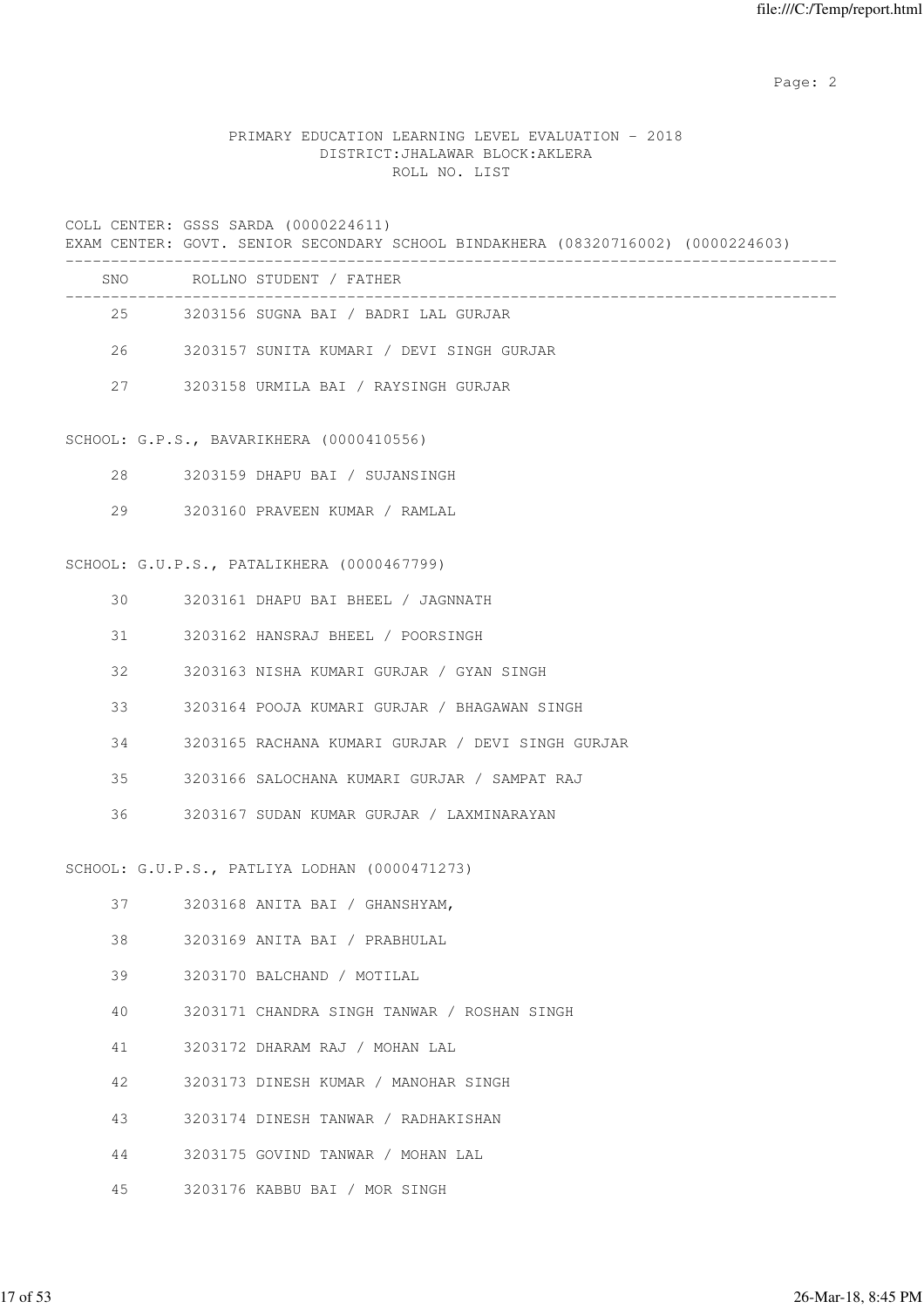Page: 3

# PRIMARY EDUCATION LEARNING LEVEL EVALUATION - 2018 DISTRICT:JHALAWAR BLOCK:AKLERA ROLL NO. LIST

COLL CENTER: GSSS SARDA (0000224611)

EXAM CENTER: GOVT. SENIOR SECONDARY SCHOOL BINDAKHERA (08320716002) (0000224603)

|    | SNO ROLLNO STUDENT / FATHER                      |
|----|--------------------------------------------------|
|    | 46 3203177 KABBU BAI / MANGILAL                  |
| 47 | 3203178 KALI BAI SEN / RAMCHANDRA                |
| 48 | 3203179 MANGILAL TANWAR / BADE SINGH             |
| 49 | 3203180 MANJU BAI / BADE SINGH                   |
| 50 | 3203181 NANI BAI / MOTILAL                       |
| 51 | 3203182 PARVEENA BAI / GORDHAN                   |
| 52 | 3203183 PIRULAL / MANSINGH                       |
| 53 | 3203184 RAJU BAI / MANOHAR SINGH                 |
| 54 | 3203185 RAMCHANDRA / NARAYAN                     |
| 55 | 3203186 RAMCHANDRA TANWAR / JAGDISH              |
| 56 | 3203187 RAMESH TANWAR / NARAYAN SINGH            |
| 57 | 3203188 RAMLAL / DEVILAL                         |
| 58 | 3203189 SANTI / PRABHU LAL                       |
|    | SCHOOL: G.P.S., MANPURA JAGIR (0000471354)       |
| 59 | 3203190 NISHA KUMARI / DEVILAL                   |
| 60 | 3203191 SHIVANI KUMARI / LALCHAND                |
|    | SCHOOL: G.P.S., UNCHAKHEDA KA MAJRA (0000471355) |
| 61 | 3203192 DHARMRAJ / MANOHAR                       |
| 62 | 3203193 KUMARI POOJA / GOVERDHAN LAL             |
| 63 | 3203194 KUMARI RINA / RAYSINGH                   |
| 64 | 3203195 NEMICHAND / LALCHAND                     |
| 65 | 3203196 RAMBABU / PRABHULAL                      |
| 66 | 3203197 SAINTY / SUJANSINGH                      |

#### SCHOOL: G.P.S.,PRATHVIPURA (0000471428)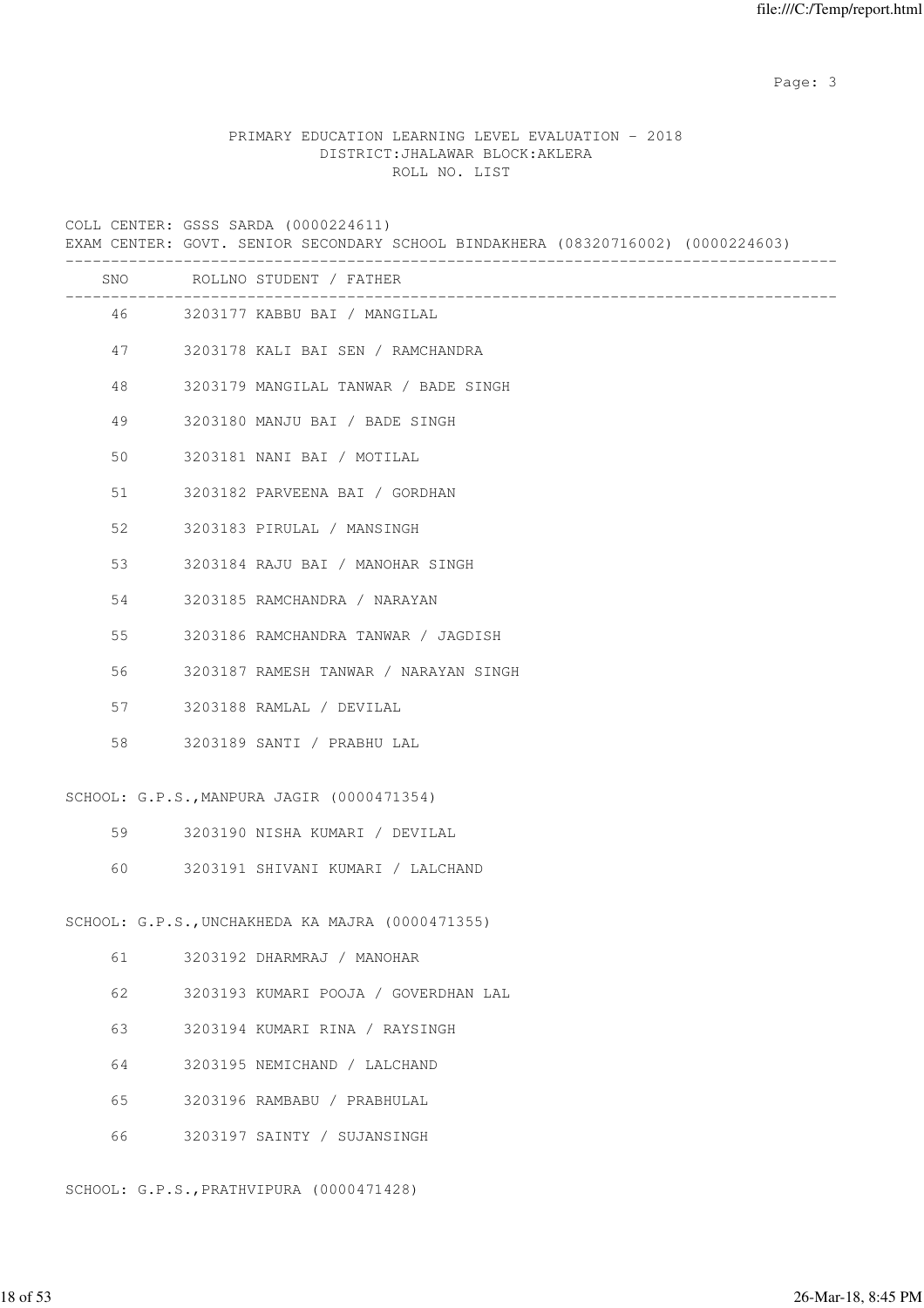Page: 4  $P$ 

# PRIMARY EDUCATION LEARNING LEVEL EVALUATION - 2018 DISTRICT:JHALAWAR BLOCK:AKLERA ROLL NO. LIST

COLL CENTER: GSSS SARDA (0000224611) EXAM CENTER: GOVT. SENIOR SECONDARY SCHOOL BINDAKHERA (08320716002) (0000224603)

|    |          | SNO ROLLNO STUDENT / FATHER                 |
|----|----------|---------------------------------------------|
|    |          | 67 3203198 MAHARWAN GUWARIYA / INDERSINGH   |
|    |          | SCHOOL: G.U.P.S., UPASALI (0000471429)      |
| 68 |          | 3203199 AANANDI BAI / GOPAL LAL             |
| 69 |          | 3203200 AARTI KUMARI BHEEL / DURGA LAL      |
| 70 |          | 3203201 ARJUN SINGH BHEEL / MANGILAL        |
| 71 |          | 3203202 BAJRANG LAL BHEEL / PARMANAND BHEEL |
| 72 |          | 3203203 GIRRAJ BAI BHEEL / NANDRAM          |
| 73 |          | 3203204 KANHAIYA LAL BHEEL / HEMRAJ BHEEL   |
| 74 |          | 3203205 PAVAN KUMAR BHEEL / RANGLAL         |
| 75 |          | 3203206 POOJA KUMARI / RAMLAL               |
| 76 |          | 3203207 SULOCHANA BAI BHEEL / KAWARLAL      |
|    |          | SCHOOL: G.P.S., DHAMAKHEDA (0000506587)     |
|    | 77 — 20  | 3203208 ANKIT KUMAR / DEVISINGH             |
|    | 78 — 178 | 3203209 BHAWANISINGH / RAMBABU BHEEL        |
| 79 |          | 3203210 DINESH KUMAR / MORSINGH             |
| 80 |          | 3203211 HEMRAJ BHEEL / KARANSINGH           |
| 81 |          | 3203212 LALCHAND / NANURAM                  |
| 82 |          | 3203213 LALI BAI / GOPAL LAL BHEEL          |
| 83 |          | 3203214 PAVAN KUMAR / RODULAL BHEEL         |
| 84 |          | 3203215 PRIYA KUMARI / ROSHAN SINGH         |
| 85 |          | 3203216 PRIYANKA GURJAR / BHAGWAN SINGH     |
| 86 |          | 3203217 RAVI KUMAR / BHOJRAJ                |
| 87 |          | 3203218 RAVI KUMAR / RAMLAL                 |

88 3203219 SANDEEP KUMAR / KAILASH CHAND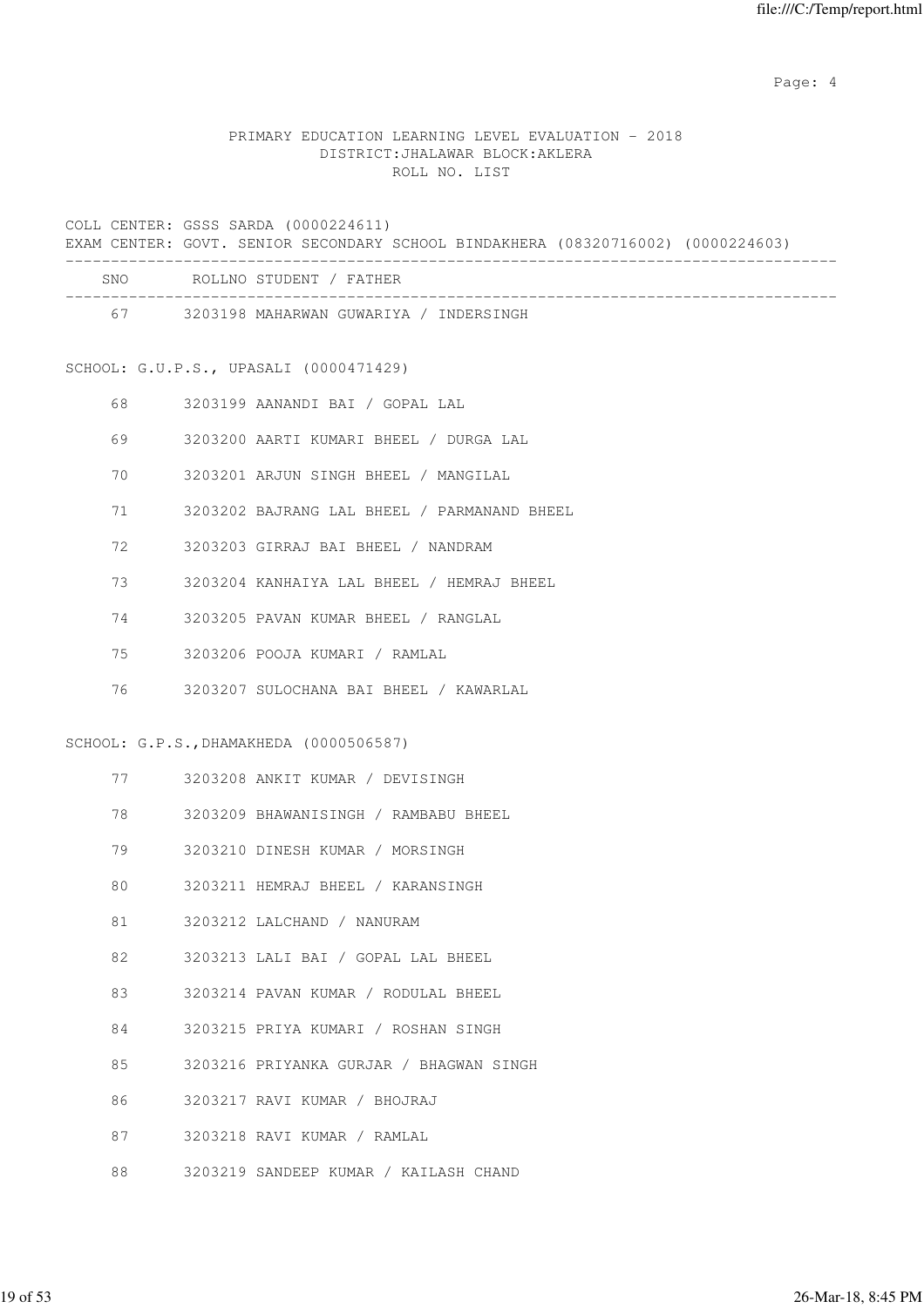Page: 5  $P$  and  $P$  and  $P$  and  $P$  and  $P$  and  $P$  and  $P$  and  $P$  and  $P$  and  $P$  and  $P$  and  $P$  and  $P$  and  $P$  and  $P$  and  $P$  and  $P$  and  $P$  and  $P$  and  $P$  and  $P$  and  $P$  and  $P$  and  $P$  and  $P$  and  $P$  and  $P$  an

#### PRIMARY EDUCATION LEARNING LEVEL EVALUATION - 2018 DISTRICT:JHALAWAR BLOCK:AKLERA ROLL NO. LIST

COLL CENTER: GSSS SARDA (0000224611) EXAM CENTER: GOVT. SENIOR SECONDARY SCHOOL BINDAKHERA (08320716002) (0000224603) ------------------------------------------------------------------------------------- SNO ROLLNO STUDENT / FATHER

------------------------------------------------------------------------------------- SCHOOL: G.P.S.,NEECHAKHEDA (0000506588)

89 3203220 KALULAL / RAYSINGH

90 3203221 MANGI BAI / BADE SINGH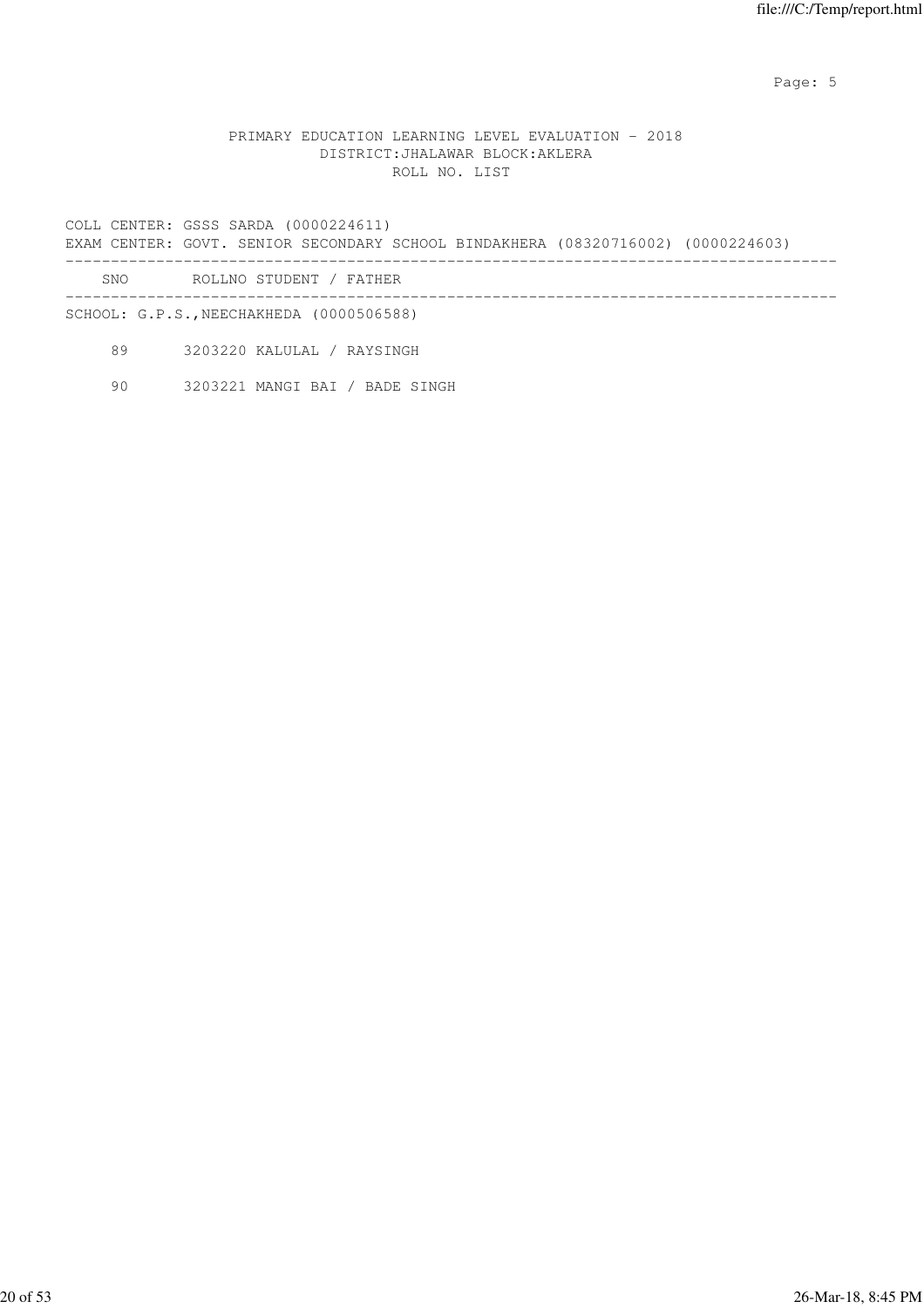example of the state of the state of the state of the state of the state of the state of the state of the state of the state of the state of the state of the state of the state of the state of the state of the state of the

## PRIMARY EDUCATION LEARNING LEVEL EVALUATION - 2018 DISTRICT:JHALAWAR BLOCK:AKLERA ROLL NO. LIST

|              | COLL CENTER: GSSS SARDA (0000224611)<br>EXAM CENTER: GASSS BHALTA (08320715309) (0000224604) |
|--------------|----------------------------------------------------------------------------------------------|
|              | SNO ROLLNO STUDENT / FATHER                                                                  |
|              | SCHOOL: GYAN VIHAR SHIKSHAN SANSTHAN UPS (0000014789)                                        |
| $\mathbf{1}$ | 3203222 AARTI BHEEL / BHERULAL BHEEL                                                         |
| 2            | 3203223 BHAGWATI TANWAR / RATAN LAL TANWAR                                                   |
| 3            | 3203224 DHIRAJ DANGI / BHERU LAL DANGI                                                       |
| 4            | 3203225 DILKHUSH RUHELA / NAND LAL RUHELA                                                    |
| 5            | 3203226 DINESH TANWAR / PANNA LAL TANWAR                                                     |
| 6            | 3203227 DIVYANSHI PARETA / MURALI MANOHAR PARETA                                             |
| 7            | 3203228 GYAN SINGH TANWAR / RATAN LAL TANWAR                                                 |
| 8            | 3203229 HEMRAJ GURJAR / RAY SINGH GURJAR                                                     |
| 9            | 3203230 KALPANA PARETA / BHANWAR LAL PARETA                                                  |
| 10           | 3203231 KALU LAL ARWAL / FULCHAND ARWAL                                                      |
| 11           | 3203232 KANWAR LAL BHEEL / MOHAN LAL BHEEL                                                   |
| 12           | 3203233 KIRAN BHEEL / PRAKASH CHAND BHEEL                                                    |
| 13           | 3203234 LAKHAN RUHELA / LAL CHAND RUHELA                                                     |
| 14           | 3203235 LAKHAN SEN / GYARASI RAM SEN                                                         |
| 15           | 3203236 MANISH BHEEL / FULCHAND BHEEL                                                        |
| 16           | 3203237 MONU SEN / JAGDISH PRASAD SEN                                                        |
| 17           | 3203238 NAVEEN SEN / JAGDISH PRASAD SEN                                                      |
| 18           | 3203239 NOSHAD KHAN / HUSAIN MOHAMMAD                                                        |
| 19           | 3203240 OM PRAKASH RUHELA / BALCHAND RUHELA                                                  |
| 20           | 3203241 PAYAL PARETA / BHANWAR LAL PARETA                                                    |
| 21           | 3203242 PAYAL RUHELA / LAL CHAND RUHELA                                                      |
| 22           | 3203243 RAJESH BHEEL / LAXMINARAYAN BHEEL                                                    |
| 23           | 3203244 RAKESH GURJAR / MANGI LAL GURJAR                                                     |
| 24           | 3203245 RAMESH TANWAR / BADRI LAL TANWAR                                                     |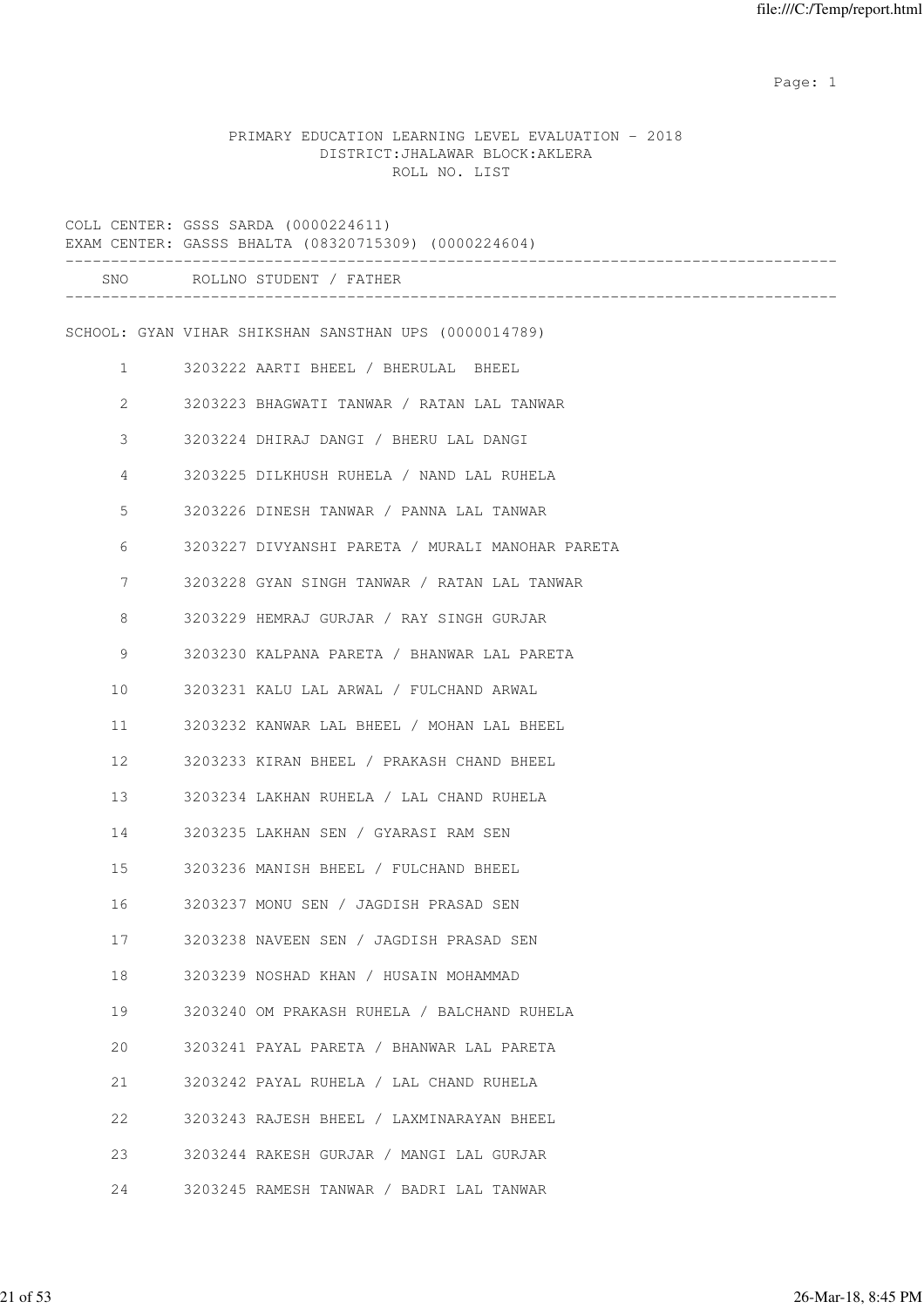Page: 2  $P$  and 2  $P$  and 2  $P$  and 2  $P$  and 2  $P$  and 2  $P$  and 2  $P$  and 2  $P$  and 2  $P$  and 2  $P$  and 2  $P$  and 2  $P$  and 2  $P$  and 2  $P$  and 2  $P$  and 2  $P$  and 2  $P$  and 2  $P$  and 2  $P$  and 2  $P$  and 2  $P$  and 2  $P$ 

# PRIMARY EDUCATION LEARNING LEVEL EVALUATION - 2018 DISTRICT:JHALAWAR BLOCK:AKLERA ROLL NO. LIST

|    | EXAM CENTER: GASSS BHALTA (08320715309) (0000224604)           |
|----|----------------------------------------------------------------|
|    | SNO ROLLNO STUDENT / FATHER<br>___________                     |
|    | 25<br>3203246 RANU MEHAR / GIRIRAJ MEHAR                       |
|    | 26 7<br>3203247 REHAN KHAN / TAJ MOHAMMAD                      |
| 27 | 3203248 SACHIN GURJAR / BAL SINGH GURJAR                       |
| 28 | 3203249 SHELI BHEEL / SUJAN SINGH BHEEL                        |
| 29 | 3203250 SOHEL KHAN / ISRAIL ALI                                |
| 30 | 3203251 SURENDRA BHEEL / BHAGWAN SINGH BHEEL                   |
| 31 | 3203252 TASHMIYA KHANAM / NAIM KHAN                            |
| 32 | 3203253 VIDYA BHEEL / RAJU LAL BHEEL                           |
| 33 | 3203254 VIKRAM SINGH RUHELA / DEV SINGH RUHELA                 |
| 34 | 3203255 VISHAL MEHAR / DINESH MEHAR                            |
|    | SCHOOL: swami vevekanand shikshan sansthan bhalta (0000021460) |
| 35 | 3203256 ASHISH KUMAR / KAILASH CHAND                           |
| 36 | 3203257 ATHARV BANSAL / SATISH BANSAL                          |
| 37 | 3203258 BHARAT BHEEL / KALULAL BHEEL                           |
| 38 | 3203259 DEEPAK KUMAR MALI / RAMESHCHAND                        |
| 39 | 3203260 DHEERAJ GURJAR / NANDRAM                               |
| 40 | 3203261 GOPAL BHEEL / MOHAN LAL                                |
| 41 | 3203262 JUNED MOHAMMAD / MUBARIK                               |
| 42 | 3203263 KAMLESH KUMAR TANWAR / SUJAN SINGH                     |
| 43 | 3203264 KHURSHEED MOHAMMAD / MUBARIK                           |
| 44 | 3203265 KHUSHBU KUMARI BHEEL / JAGDISH KUMAR                   |
| 45 |                                                                |
|    | 3203266 MAHAK LUHAR / HANSRAJ                                  |
| 46 | 3203267 MANISHA GOUSWAMI / MUKESH KUMAR                        |
| 47 | 3203268 MOHAMMAD ALFEJ / ARIF MOHAMMAD                         |
| 48 | 3203269 PINKI BHEEL / BHAGWAN SINGH                            |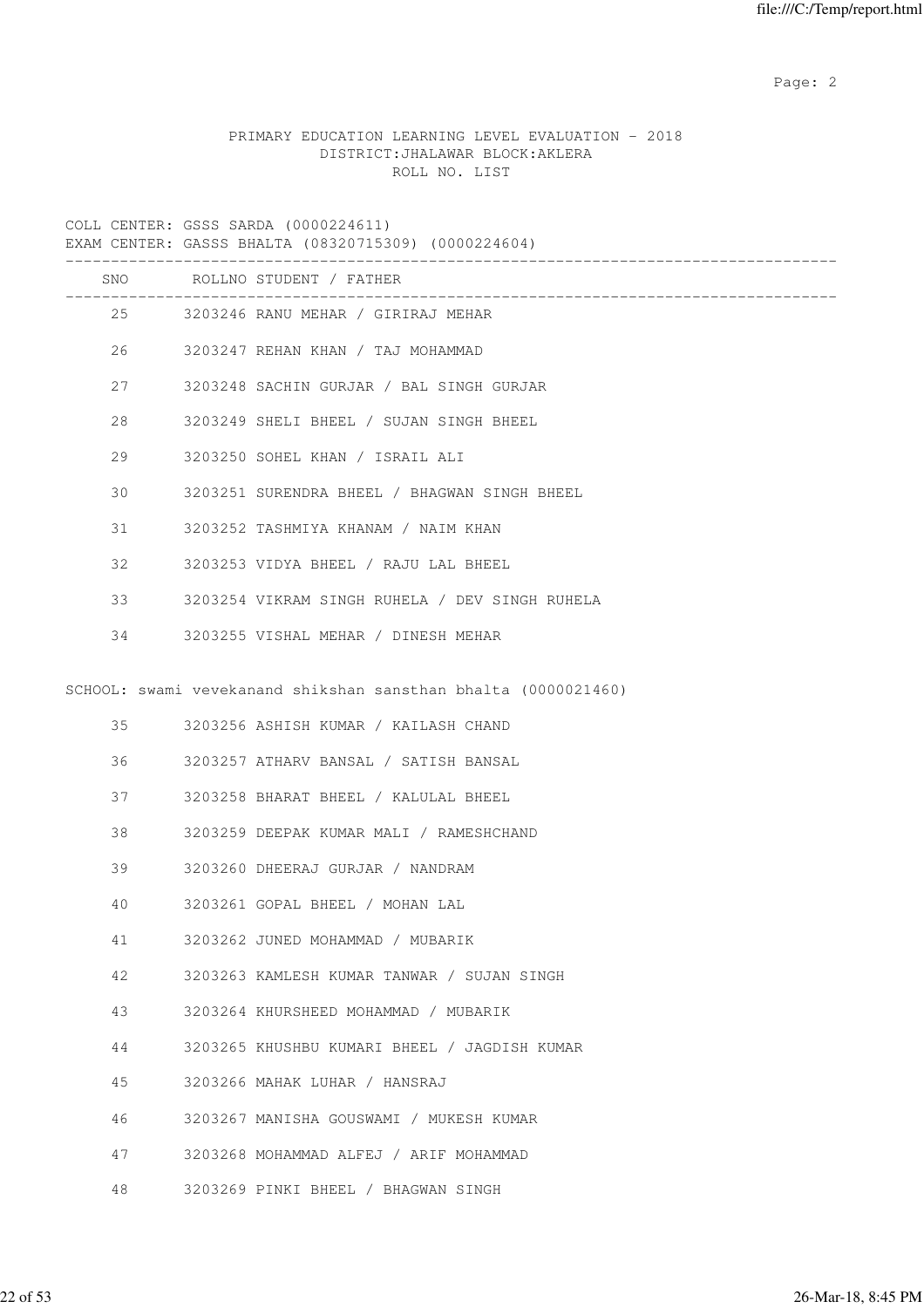Page: 3

# PRIMARY EDUCATION LEARNING LEVEL EVALUATION - 2018 DISTRICT:JHALAWAR BLOCK:AKLERA ROLL NO. LIST

|    | COLL CENIER. GOOD DARDA (UUUUZZHUII)<br>EXAM CENTER: GASSS BHALTA (08320715309) (0000224604) |
|----|----------------------------------------------------------------------------------------------|
|    | SNO ROLLNO STUDENT / FATHER                                                                  |
|    | 49 3203270 POOJA KUMARI MALI / POONAM CHAND MALI                                             |
| 50 | 3203271 RAJASHWARI GURJAR / GOPAL LAL GURJAR                                                 |
| 51 | 3203272 RAJULAL TANWAR / PHOOLCHAND                                                          |
| 52 | 3203273 RAMRATAN BHEEL / KANHAIYYA LAL                                                       |
| 53 | 3203274 REETA KUMARI BHEEL / BALCHAND                                                        |
| 54 | 3203275 ROHIT BHEEL / SANTOSH                                                                |
| 55 | 3203276 ROHIT BHEEL / GOPAL LAL                                                              |
| 56 | 3203277 SOYAB LEKHARA / SHOKET HUSSAIN                                                       |
| 57 | 3203278 SUMIT KUMAR BHEEL / HANSRAJ BHEEL                                                    |
| 58 | 3203279 YASMIN BEE / JAMIL MOHAMMAD                                                          |
|    | SCHOOL: kvbvm bhalta (0000030601)                                                            |
| 59 | 3203280 AJYA KUMAR / RAMKARAN                                                                |
| 60 | 3203281 ALSHIFA / JAKIR HUSSAIN                                                              |
| 61 | 3203282 BHAGWAN SINGH / KELASHA CHAND                                                        |
| 62 | 3203283 BHARAT MALI / HARAK CHAND MALI                                                       |
| 63 | 3203284 BILAL HUSSAIN / SUBRATI                                                              |
| 64 | 3203285 GOPAL / JAGDISH MALI                                                                 |
| 65 | 3203286 JHUJHAR SINGH / NANURAM GURJAR                                                       |
| 66 | 3203287 KITTU / ASHIK MOHAMMAD                                                               |

- 67 3203288 LAKHAN MALI / MOOL CHAND MALI
- 68 3203289 MANGI LAL RATHOR / GOPAL RATHOR
- 69 3203290 NAAVNIT RATHOR / VIJAY RATHOR
- 70 3203291 NIRAJ BHEEL / RAMBABU
- 71 3203292 POOJA KUMARI / DEV SINGH
- 72 3203293 RAJARAM / PURSINGH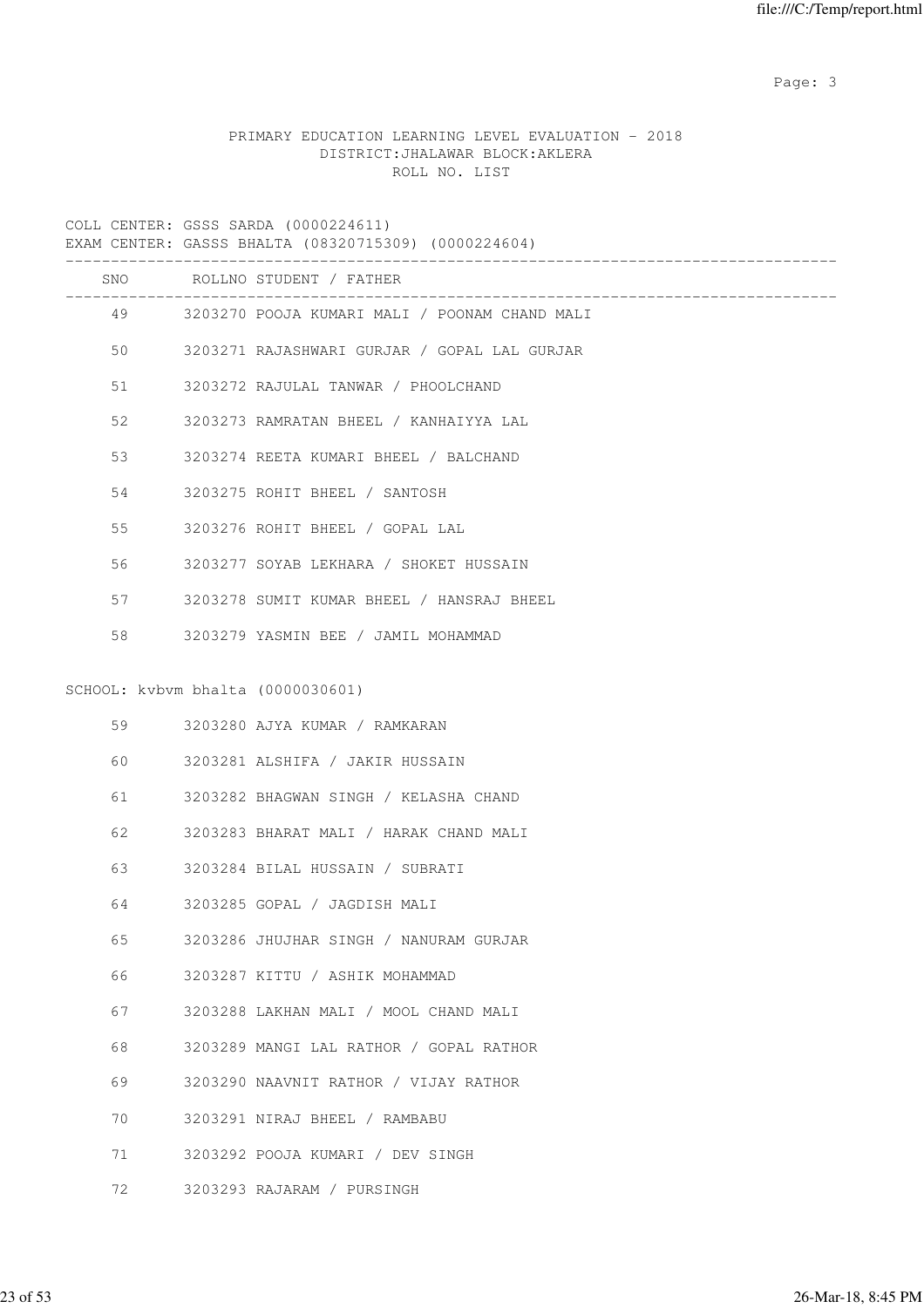Page: 4  $P$ 

# PRIMARY EDUCATION LEARNING LEVEL EVALUATION - 2018 DISTRICT:JHALAWAR BLOCK:AKLERA ROLL NO. LIST

COLL CENTER: GSSS SARDA (0000224611) EXAM CENTER: GASSS BHALTA (08320715309) (0000224604)

| SNO | ROLLNO STUDENT / FATHER             |
|-----|-------------------------------------|
| 73  | 3203294 RAVI KAHAR / BABU LAL       |
| 74  | 3203295 REHAN / JAKIR HUSSAIN       |
| 75  | 3203296 SUNIL KUMAR BHEEL / DEV LAL |
| 76  | 3203297 YUVRAJ / NIRBHAY SINGH      |
|     |                                     |
|     |                                     |

# SCHOOL: JYOTI INTERNATIONAL ACADEMY BHALTA (0000033820)

|    | 77                                                                                                            | 3203298 ANJLI SEN / MAHAVEER SEN                 |
|----|---------------------------------------------------------------------------------------------------------------|--------------------------------------------------|
|    | 78 — 178 — 178 — 178 — 178 — 178 — 178 — 178 — 178 — 178 — 178 — 178 — 178 — 178 — 178 — 178 — 178 — 178 — 17 | 3203299 DEVENDRA KUMAR GURJAR / LAL SINGH GURJAR |
| 79 |                                                                                                               | 3203300 HARIOM KUSHWAH / HEMANT KUSHWAH          |
| 80 |                                                                                                               | 3203301 PARTH SHARMA / ASHOK SHARMA              |
| 81 |                                                                                                               | 3203302 SANJNA BAI GURJAR / ARJUN SINGH GURJAR   |
| 82 |                                                                                                               | 3203303 SEETA RAM GURJAR / BADRILAL GURJAR       |
|    |                                                                                                               |                                                  |
|    | SCHOOL: GASSS BHALTA (0000224604)                                                                             |                                                  |
| 83 |                                                                                                               | 3203304 ALI HUSAIN / JUMMA BHAI                  |
| 84 |                                                                                                               | 3203305 ARJUN BHEEL / RAMPRASAD BHEEL            |
| 85 |                                                                                                               | 3203306 ARJUN MALI / BHERU LAL MALI              |
| 86 |                                                                                                               | 3203307 BANTI LAL MALI / ROSHAN LAL              |
| 87 |                                                                                                               | 3203308 BHAGWAN SINGH / PAPPU LAL                |
| 88 |                                                                                                               | 3203309 GOVIND KUMAR MALI / CHHAGAN LAL          |
| 89 |                                                                                                               | 3203310 KANHAIYA LAL / DEVI LAL                  |
| 90 |                                                                                                               | 3203311 KANHAIYA LAL MALI / POONAM CHAND         |
| 91 |                                                                                                               | 3203312 LAKHAN ARWAL / MOHAN LAL ARWAL           |
| 92 |                                                                                                               | 3203313 LOKESH KUMAR / MUKESH MALI               |
| 93 |                                                                                                               | 3203314 MOHAN BHEEL / BHAGWAN SINGH BHEEL        |
| 94 |                                                                                                               | 3203315 PRAVEEN ARWAL / ROSHAN LAL               |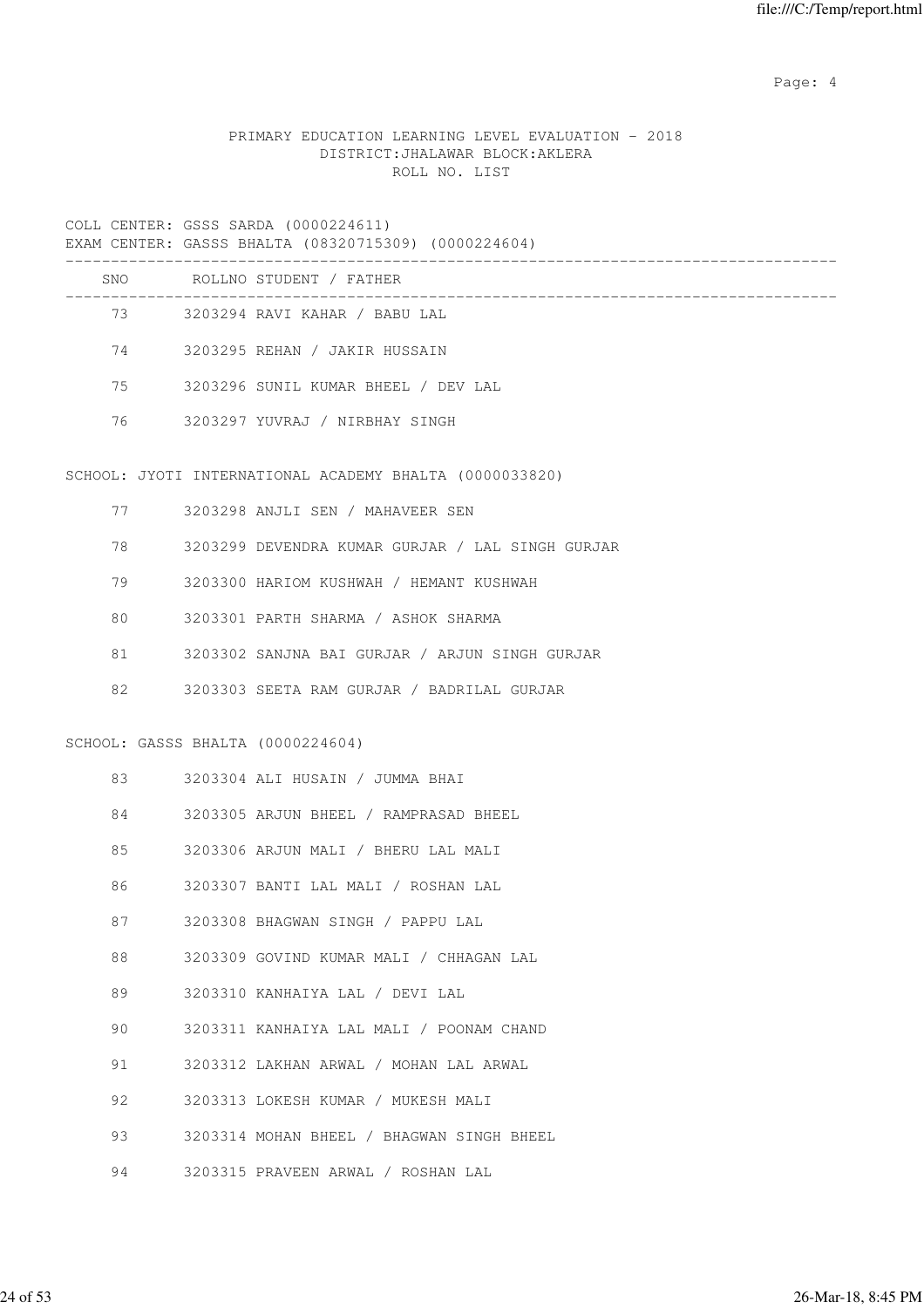Page: 5  $P$  and  $P$  and  $P$  and  $P$  and  $P$  and  $P$  and  $P$  and  $P$  and  $P$  and  $P$  and  $P$  and  $P$  and  $P$  and  $P$  and  $P$  and  $P$  and  $P$  and  $P$  and  $P$  and  $P$  and  $P$  and  $P$  and  $P$  and  $P$  and  $P$  and  $P$  and  $P$  an

# PRIMARY EDUCATION LEARNING LEVEL EVALUATION - 2018 DISTRICT:JHALAWAR BLOCK:AKLERA ROLL NO. LIST

COLL CENTER: GSSS SARDA (0000224611)

|     | EXAM CENTER: GASSS BHALTA (08320715309) (0000224604)          |
|-----|---------------------------------------------------------------|
| SNO | ROLLNO STUDENT / FATHER                                       |
|     | 95<br>3203316 RAHUL / GHEESA LAL                              |
|     | 96 — 10<br>3203317 RAJENDRA KUMAR BHEEL / VISHNU PRASAD BHEEL |
| 97  | 3203318 RAJESH KUMAR BHEEL / BAPU LAL                         |
| 98  | 3203319 RAKESH KUMAR BHEEL / RUGNATH BHEEL                    |
| 99  | 3203320 RAVI GOYAL / MANOHAR GOYAL                            |
| 100 | 3203321 RAVINDRA SINGH / MOR SINGH                            |
| 101 | 3203322 ROHIT MALI / RAJU MALI                                |
| 102 | 3203323 SARFARAJ KHAN / SIRAJ KHAN                            |
| 103 | 3203324 SHAKIR ALI / WAHID ALI                                |
| 104 | 3203325 SHIV RAJ BHEEL / BAPU LAL                             |
| 105 | 3203326 SUNIL KUMAR / KANHAIYA LAL                            |
|     | SCHOOL: G.P.S., LANKAPURI (0000466729)                        |
| 106 | 3203327 AJAY / BHAGWAN SINGH                                  |
|     | 3203328 ASHA KUMARI / BAL CHAND<br>107                        |
| 108 | 3203329 BABALU / SATYANARAYAN                                 |
| 109 | 3203330 MAHAVEER / CHHAGAN LAL                                |
| 110 | 3203331 MANGI BAI / NANU RAM                                  |
| 111 | 3203332 MANGI LAL / PURILAL                                   |
| 112 | 3203333 MOHINI / MADAN LAL                                    |
| 113 | 3203334 PURI LAL / BAL CHAND                                  |
| 114 | 3203335 RAVEENA / KANHAIYA LAL                                |
|     |                                                               |
|     | SCHOOL: GPS, BHERDIKALA (0000466755)                          |
| 115 | 3203336 BALCHAND TANWAR / GORDHAN TANWAR                      |

116 3203337 KALI BAI TANWAR / BHAIRU LAL TANWAR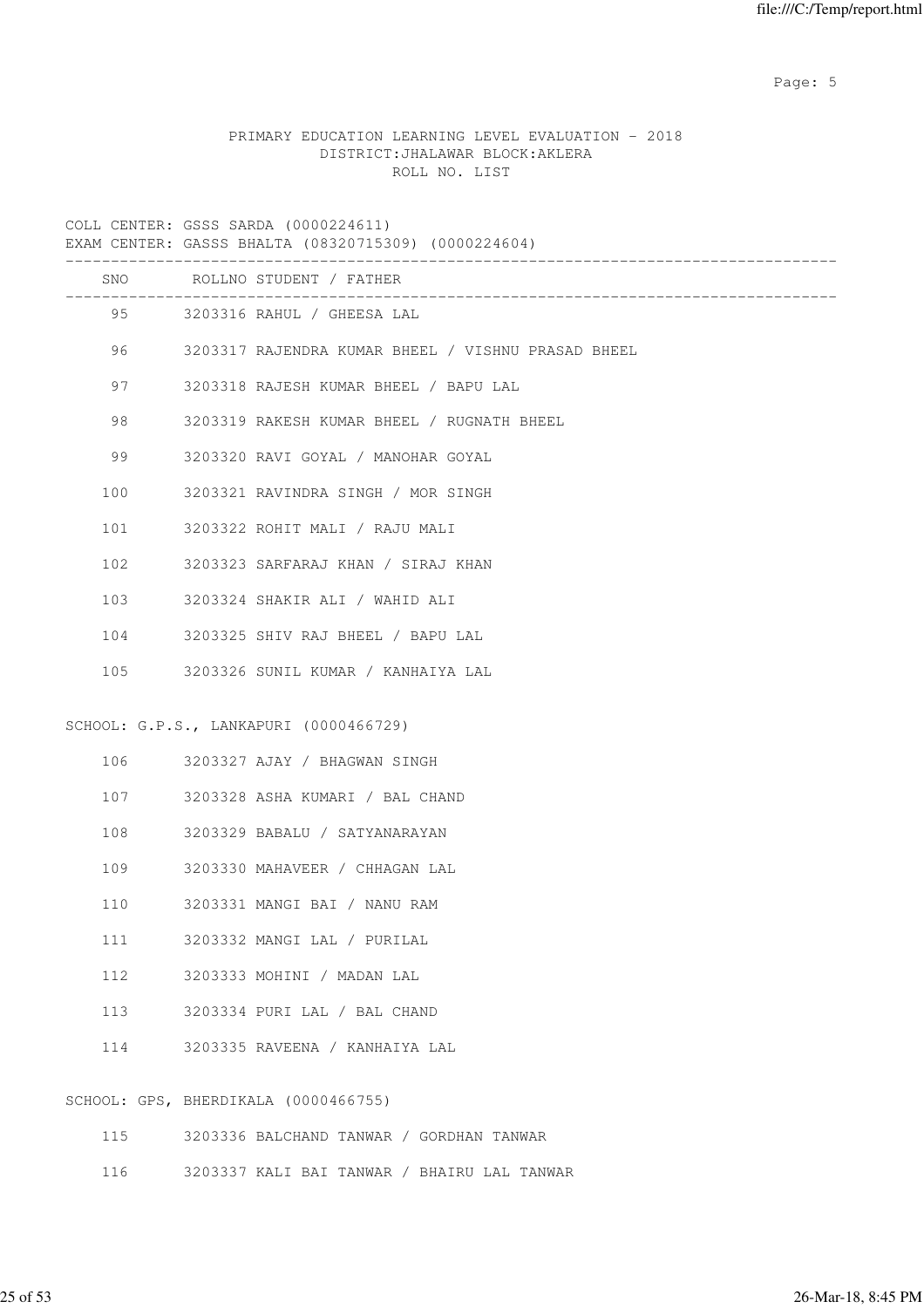Page: 6  $P$  and  $P$  and  $P$  and  $P$  and  $P$  and  $P$  and  $P$  and  $P$  and  $P$  and  $P$  and  $P$  and  $P$  and  $P$  and  $P$  and  $P$  and  $P$  and  $P$  and  $P$  and  $P$  and  $P$  and  $P$  and  $P$  and  $P$  and  $P$  and  $P$  and  $P$  and  $P$  an

# PRIMARY EDUCATION LEARNING LEVEL EVALUATION - 2018 DISTRICT:JHALAWAR BLOCK:AKLERA ROLL NO. LIST

|     | EXAM CENTER: GASSS BHALTA (08320715309) (0000224604)           |
|-----|----------------------------------------------------------------|
|     | SNO ROLLNO STUDENT / FATHER<br>______________________          |
|     | 117 3203338 KAMLESH TANWAR / PHOOL CHAND TANWAR                |
|     | 118<br>3203339 MUKESH TANWAR / RADHA KISHAN TANWAR             |
|     | 119<br>3203340 MUKESH TANWAR / MOTILAL TANWAR                  |
| 120 | 3203341 PAPPU LAL TANWAR / BADE SINGH TANWAR                   |
| 121 | 3203342 RAJU LAL TANWAR / RAM PRASAD TANWAR                    |
| 122 | 3203343 RAMLAL TANWAR / BHANVAR LAL TANWAR                     |
|     | 123<br>3203344 RESHAM BAI TANWAR / BADRI LAL TANWAR            |
| 124 | 3203345 SAMPAT BAI TANWAR / BHANVAR LAL TANWAR                 |
| 125 | 3203346 SANGEETA BAI TANWAR / PHOOL CHAND TANWAR               |
| 126 | 3203347 SUGAN BAI TANWAR / BHANVAR LAL TANWAR                  |
| 127 | 3203348 SUMITRA BAI TANWAR / BADE SINGH TANWAR                 |
| 128 | 3203349 SURESH TANWAR / LAL SINGH TANWAR                       |
|     | SCHOOL: G.P.S., BEHDI KHURD (0000471427)                       |
|     | 129<br>3203350 DEVENDR GURJAR / GHAN SHYAM GURJAR              |
|     | 130<br>3203351 DEVRAJ GURJAR / RAY SHING                       |
|     | 131<br>3203352 DHARM RAJ GURJAR / PHOOL CHAND GURJAR           |
| 132 | 3203353 RAVINDR GURJAR / BAL SHING                             |
|     |                                                                |
|     | SCHOOL: GOVT.UTKRISHT. GIRLS MIDDLE SCHOOL BHALTA (0000506217) |
| 133 | 3203354 AFRIN / BABU KHAN                                      |
| 134 | 3203355 ALSHIFA BEE / MOHAMMAD HUSAIN                          |
| 135 | 3203356 ANITA CHAMAR / RAM NARAYAN CHAMAR                      |
| 136 | 3203357 ANJALI MALI / RAMESH CHAND                             |
| 137 | 3203358 ASHA BHEEL / MOHAN LAL                                 |
| 138 | 3203359 BARDEEP MEHAR / DEEP CHAND MEHAR                       |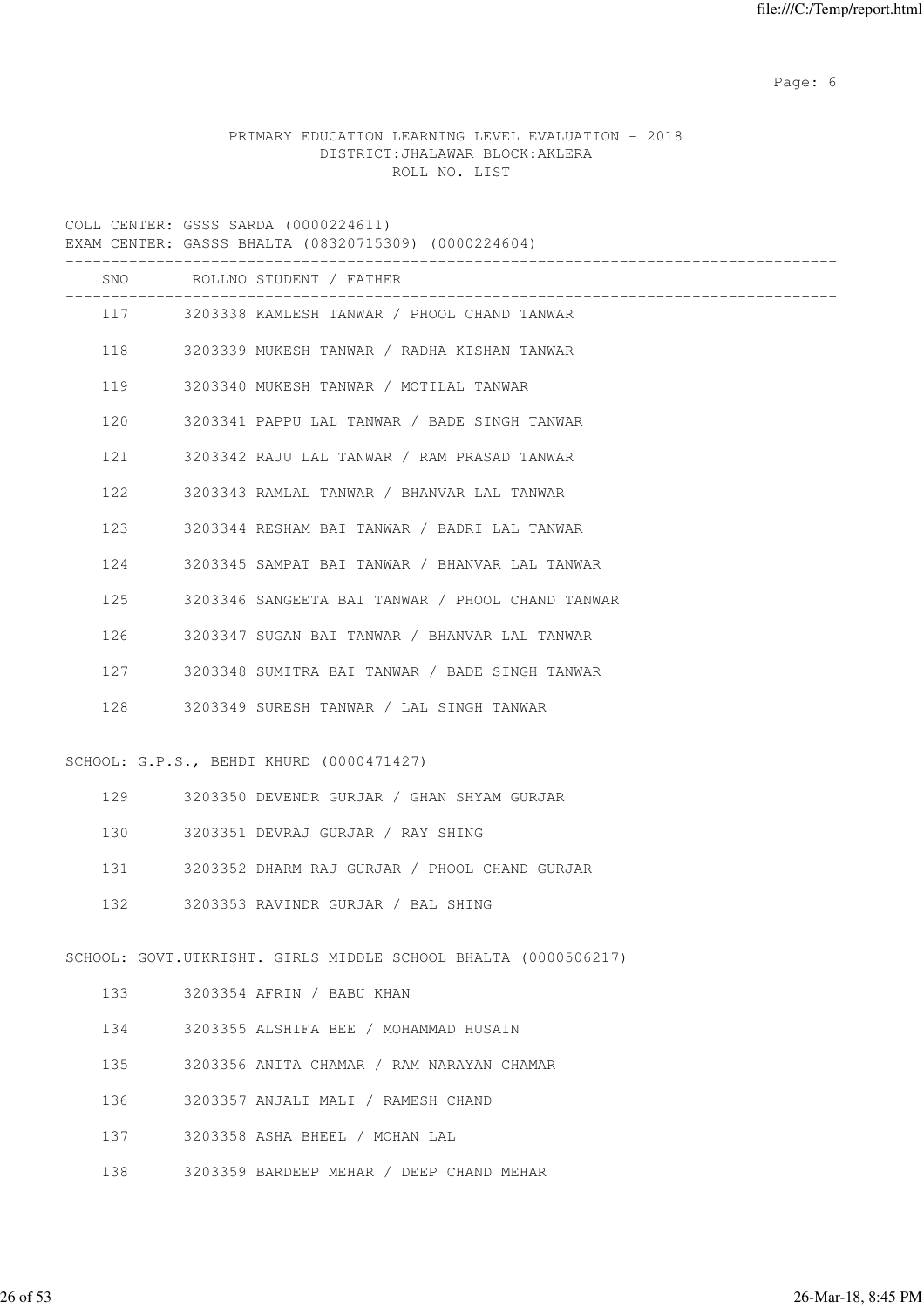Page: 7  $P$  and  $P$  and  $P$  and  $P$  and  $P$  and  $P$  and  $P$  and  $P$  and  $P$  and  $P$  and  $P$  and  $P$  and  $P$  and  $P$  and  $P$  and  $P$  and  $P$  and  $P$  and  $P$  and  $P$  and  $P$  and  $P$  and  $P$  and  $P$  and  $P$  and  $P$  and  $P$  an

# PRIMARY EDUCATION LEARNING LEVEL EVALUATION - 2018 DISTRICT:JHALAWAR BLOCK:AKLERA ROLL NO. LIST

|     | EXAM CENTER: GASSS BHALTA (08320715309) (0000224604) |
|-----|------------------------------------------------------|
| SNO | ROLLNO STUDENT / FATHER                              |
|     | 139 3203360 BARKHA KAHAR / KALYAN MALI               |
|     | 140 3203361 BEENA KUMARI BHEEL / MOOL CHAND BHEEL    |
| 141 | 3203362 BHULI BAI / BALCHAND BHEEL                   |
| 142 | 3203363 BINDIYA / PAPPU LAL                          |
| 143 | 3203364 BULBUL CHAMAR / KAILASH CHAMAR               |
| 144 | 3203365 DHAPU BAI GURJAR / NANURAM GURJAR            |
| 145 | 3203366 GOVINDI BAI CHAMAR / TULSI RAM CHAMAR        |
| 146 | 3203367 KAJAL KUMARI SEN / HARISH KUMAR SEN          |
| 147 | 3203368 KAVITA BAI / GHISA LAL MALI                  |
| 148 | 3203369 KOMAL CHAMAR / ROSHAN LAL CHAMAR             |
| 149 | 3203370 MANJU BAI CHAMAR / RAM SINGH CHAMAR          |
| 150 | 3203371 MINAKSHI RUHELA / HEMRAJ                     |
| 151 | 3203372 MUSKAN HARIJAN / HARI SHANKAR                |
| 152 | 3203373 NEHA RATHOR / PURI LAL                       |
| 153 | 3203374 PINKI BAI GURJAR / KANHIRAM                  |
| 154 | 3203375 PRIYANKA ARWAL / JAGDISH                     |
| 155 | 3203376 PRIYANKA MEENA / CHIMMAN LAL MEENA           |
| 156 | 3203377 RAHNUMA / JAHID                              |
| 157 | 3203378 SANJIDA / SHARIF MOHMMAD                     |
| 158 | 3203379 SAPANA MALI / JAGDISH PRASAD                 |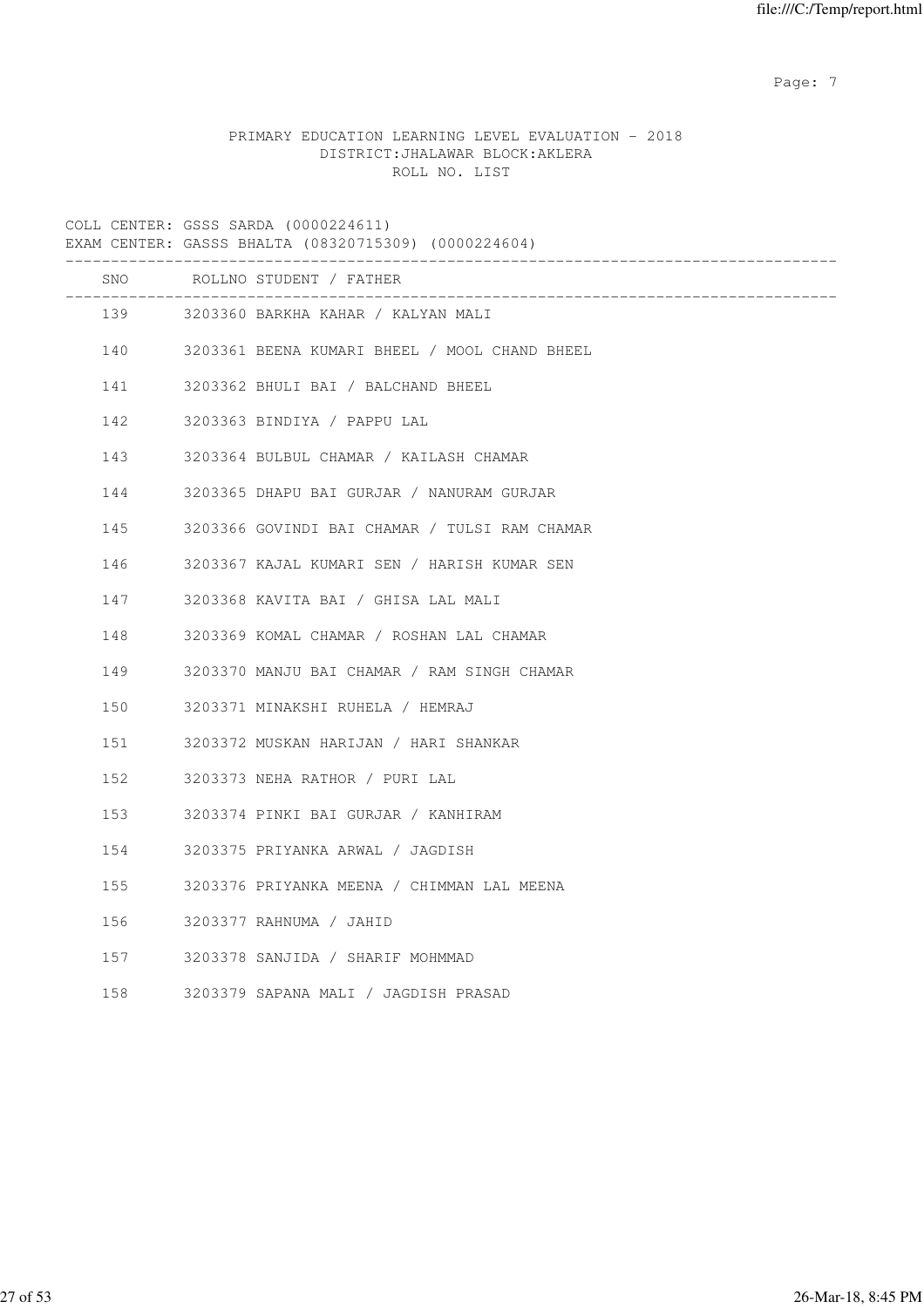example of the state of the state of the state of the state of the state of the state of the state of the state of the state of the state of the state of the state of the state of the state of the state of the state of the

# PRIMARY EDUCATION LEARNING LEVEL EVALUATION - 2018 DISTRICT:JHALAWAR BLOCK:AKLERA ROLL NO. LIST

|              | COLL CENTER: GSSS SARDA (0000224611)<br>EXAM CENTER: GSSS BORKHERI GUJARAN (08320717902) (0000224605) |
|--------------|-------------------------------------------------------------------------------------------------------|
|              | SNO ROLLNO STUDENT / FATHER                                                                           |
|              | SCHOOL: GSSS BORKHERI GUJARAN (0000224605)                                                            |
| $\mathbf{1}$ | 3203380 AJAY KUMAR RAIDAS / DEVI LAL RAIDAS                                                           |
| 2            | 3203381 ANIL GURJAR / INDRA SINGH GURJAR                                                              |
| 3            | 3203382 ANITA BHEEL / ROSHAN SINGH                                                                    |
| 4            | 3203383 ANUSUIYA GURJAR / CHAIN SINGH GURJAR                                                          |
| 5            | 3203384 ARVIND KUMAR / BHAWANI SINGH                                                                  |
| 6            | 3203385 BALI BAI BHEEL / MADAN LAL BHEEL                                                              |
| 7            | 3203386 BHOJRAJ BHEEL / BHAWANI SINGH BHEEL                                                           |
| 8            | 3203387 DEVRAJ BHEEL / BIRAM LAL BHEEL                                                                |
| 9            | 3203388 DEVRAJ GURJAR / MOHAN LAL GURJAR                                                              |
| 10           | 3203389 DHAPU BAI BHEEL / BHAWANI SINGH BHEEL                                                         |
| 11           | 3203390 HEMRAJ BHEEL / RAJENDRA SINGH                                                                 |
| 12           | 3203391 JASWANT SINGH BHEEL / INDRA SINGH BHEEL                                                       |
| 13           | 3203392 KALI BAI BHEEL / ONKARLAL BHEEL                                                               |
| 14           | 3203393 KAMLESH BHEEL / CHHAGAN LAL BHEEL                                                             |
| 15           | 3203394 KIRAN CHAMAR / CHHAGAN LAL CHAMAR                                                             |
| 16           | 3203395 KIRAN VERMA / DEV LAL VERMA                                                                   |
| 17           | 3203396 NISHA GURJAR / LAL SINGH GURJAR                                                               |
| 18           | 3203397 PREM BAI LUHAR / RADHESHYAM LUHAR                                                             |
| 19           | 3203398 PREM BAI VERMA / MADAN LAL VERMA                                                              |
| 20           | 3203399 PREM SINGH VERMA / RAMESH CHAND VERMA                                                         |
| 21           | 3203400 RADHA GURJAR / ROSHAN SINGH                                                                   |
| 22           | 3203401 RAJARAM GURJAR / MADAN LAL GURJAR                                                             |
| 23           | 3203402 RAM BILAS BHEEL / KISHAN BHEEL                                                                |
| 24           | 3203403 RAM DAYAL BHEEL / BALCHAND BHEEL                                                              |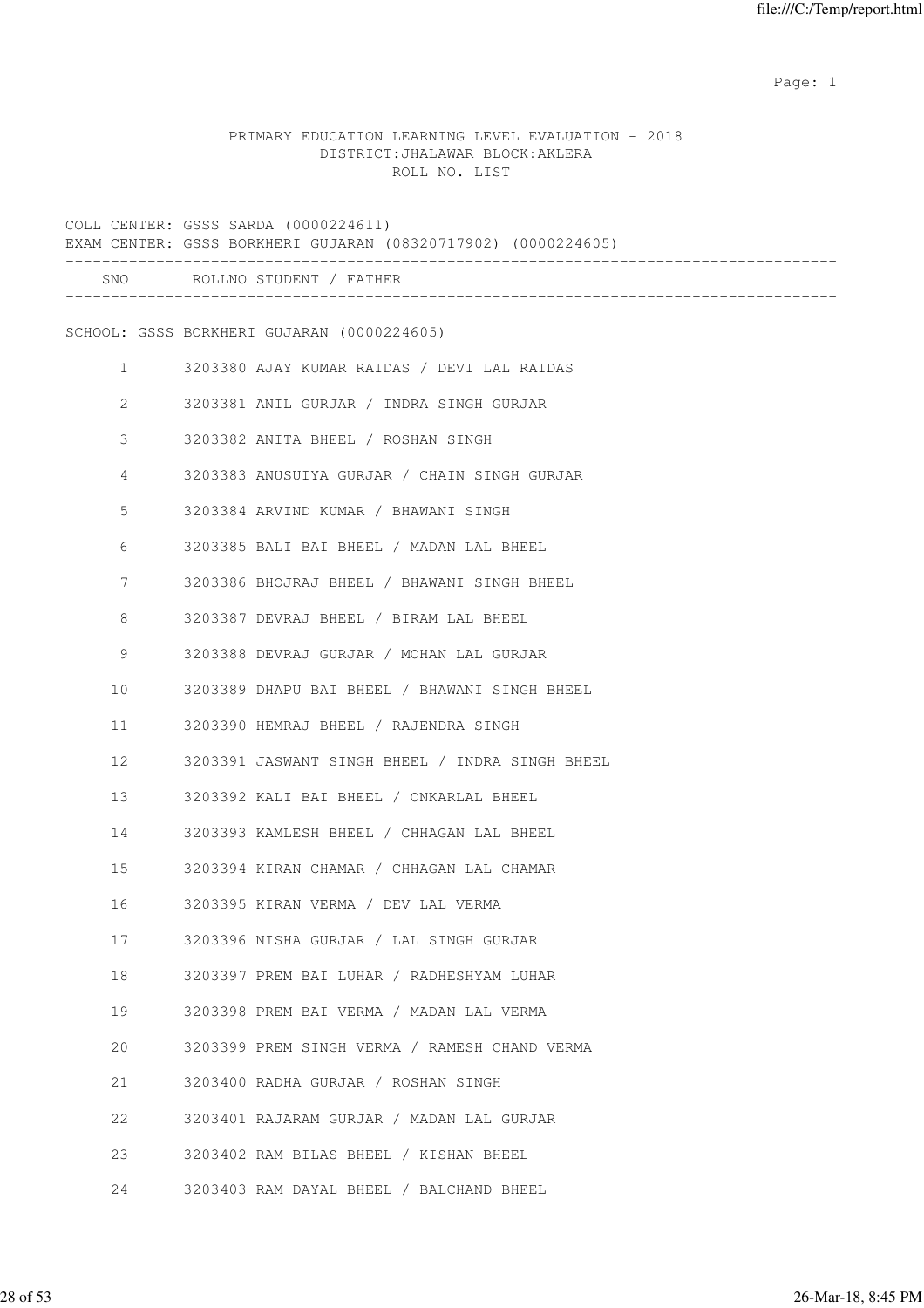Page: 2  $P$  and 2  $P$  and 2  $P$  and 2  $P$  and 2  $P$  and 2  $P$  and 2  $P$  and 2  $P$  and 2  $P$  and 2  $P$  and 2  $P$  and 2  $P$  and 2  $P$  and 2  $P$  and 2  $P$  and 2  $P$  and 2  $P$  and 2  $P$  and 2  $P$  and 2  $P$  and 2  $P$  and 2  $P$ 

# PRIMARY EDUCATION LEARNING LEVEL EVALUATION - 2018 DISTRICT:JHALAWAR BLOCK:AKLERA ROLL NO. LIST

COLL CENTER: GSSS SARDA (0000224611)

|     | EXAM CENTER: GSSS BORKHERI GUJARAN (08320717902) (0000224605) |
|-----|---------------------------------------------------------------|
|     | SNO ROLLNO STUDENT / FATHER                                   |
|     | 25 3203404 RAM KANYA BAI GURJAR / MOHAN LAL GURJAR            |
| 26  | 3203405 REENA GURJAR / NAND RAM GURJAR                        |
| 27  | 3203406 RENUKA MEHAR / GOPAL LAL MEHAR                        |
| 2.8 | 3203407 ROOP SINGH BHEEL / RAI SINGH                          |
| 29  | 3203408 SAPATAR SINGH GURJAR / KALU LAL                       |
| 30  | 3203409 SAPNA GURJAR / GHYAN SINGH GURJAR                     |
| 31  | 3203410 SATYANARAYAN BHEEL / BHAGWAN SINGH                    |
| 32  | 3203411 SHIVANI BHEEL / KANHIRAM BHEEL                        |
| 33  | 3203412 SONU BHEEL / KANHIRAM BHEEL                           |
|     | 34 3203413 SONU VERMA / KALU LAL                              |
|     |                                                               |
|     | SCHOOL: G.P.S., BHILKHEDA (0000466750)                        |
|     | 35 3203414 DEVRAJ GURJAR / KALU LAL                           |

|  | 3203415 GOVIND TANVAR |  |  |  | JAGANNATH |
|--|-----------------------|--|--|--|-----------|
|--|-----------------------|--|--|--|-----------|

37 3203416 KANYA BAI TANVAR / MANGI LAL

38 3203417 LEKHRAJ GURJAR / ANAR SINGH

- 39 3203418 MANGILAL TANVAR / GHISA LAL
- 40 3203419 MANISHA KUMARI / MOTI LAL
- 41 3203420 MUKESH KUMAR TANVAR / BALCHAND
- 42 3203421 PAVAN KUMAR CHAMAR / KALU LAL
- 43 3203422 POOJA BAI SEN / RAMPRASAD SEN
- 44 3203423 SANGITA BAI CHAMAR / NANURAM
- 45 3203424 SANGITA TANVAR / BAPU LAL
- 46 3203425 SANTOSH BAI TANVAR / DEVI SINGH
- 47 3203426 SAPANA KUMARI GURJAR / KALU LAL
- 48 3203427 SAPANA KUMARI SEN / RAMPRASAD SEN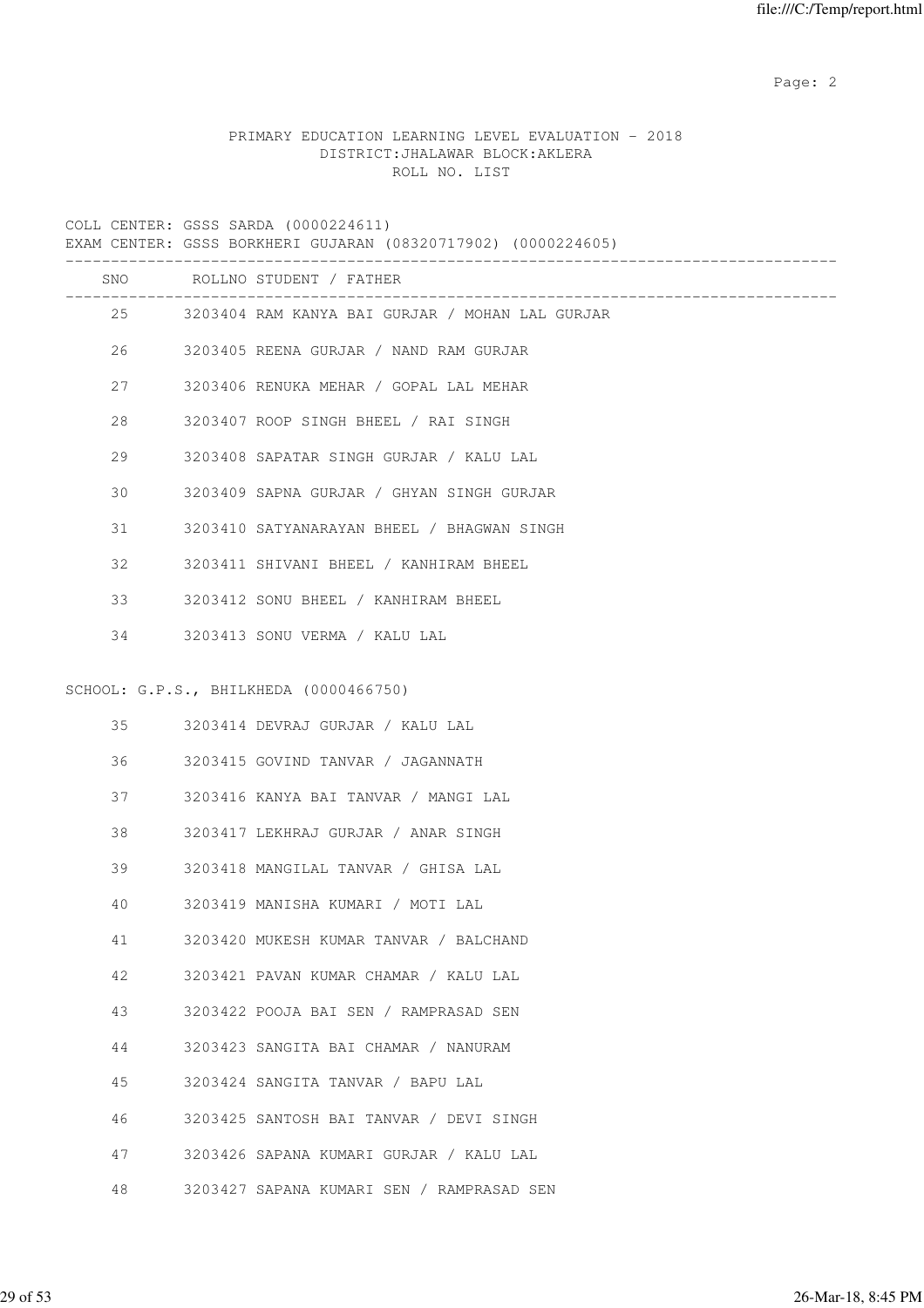Page: 3

# PRIMARY EDUCATION LEARNING LEVEL EVALUATION - 2018 DISTRICT:JHALAWAR BLOCK:AKLERA ROLL NO. LIST

#### COLL CENTER: GSSS SARDA (0000224611)

|     | EXAM CENTER: GSSS BORKHERI GUJARAN (08320717902) (0000224605) |
|-----|---------------------------------------------------------------|
| SNO | ROLLNO STUDENT / FATHER                                       |
| 49  | 3203428 SOKEN TANVAR / DEVI SINGH                             |
| 50  | 3203429 VIKRAM SINGH GURJAR / KALU LAL                        |

# SCHOOL: G.P.S.,ROJYA (0000471342)

| 51 | 3203430 DILIP PRAJAPAT / NANU RAM PRAJAPAT         |
|----|----------------------------------------------------|
| 52 | 3203431 JASWANT SINGH GURJAR / SULTAN SINGH GURJAR |
| 53 | 3203432 LAKHAN SINGH SEN / LAXMINARAYAN SEN        |
| 54 | 3203433 SANGEETA GURJAR / KALU SINGH GURJAR        |

#### SCHOOL: G.P.S.MANGALPURA (0000471357)

55 3203434 HANSRAJ GURJAR / BHAGAWAN SINGH

# SCHOOL: G.P.S., KHARKHEDA (0000471406)

| 56 —    | 3203435 DEVRAJ GURJAR / CHEN SINGH |  |  |  |
|---------|------------------------------------|--|--|--|
| 57 - 57 | 3203436 MUSKAN KUMARI / BALU SINGH |  |  |  |

- 58 3203437 SEEMA BAI / LAXMI NARAYAN
- 59 3203438 SUNIL KUMAR GURJAR / BADRI LAL

# SCHOOL: G.P.S., AMLAVADA (0000471407)

- 60 3203439 BULA BAI / GAN SINGH
- 61 3203440 SAKENA BAI / NANDRAM

# SCHOOL: G.P.S.,RAM BHALTI (0000471422)

| 62. | 3203441 BIRAMI BAI / BALCHAND   |
|-----|---------------------------------|
| 63  | 3203442 DHAPU BAI / MANOHAR LAL |
| 64  | 3203443 GUDDU LAL / KALU LAL    |
| 65  | 3203444 KANTI BAI / RAY SINGH   |
| 66  | 3203445 MALA / BANVARI LAL      |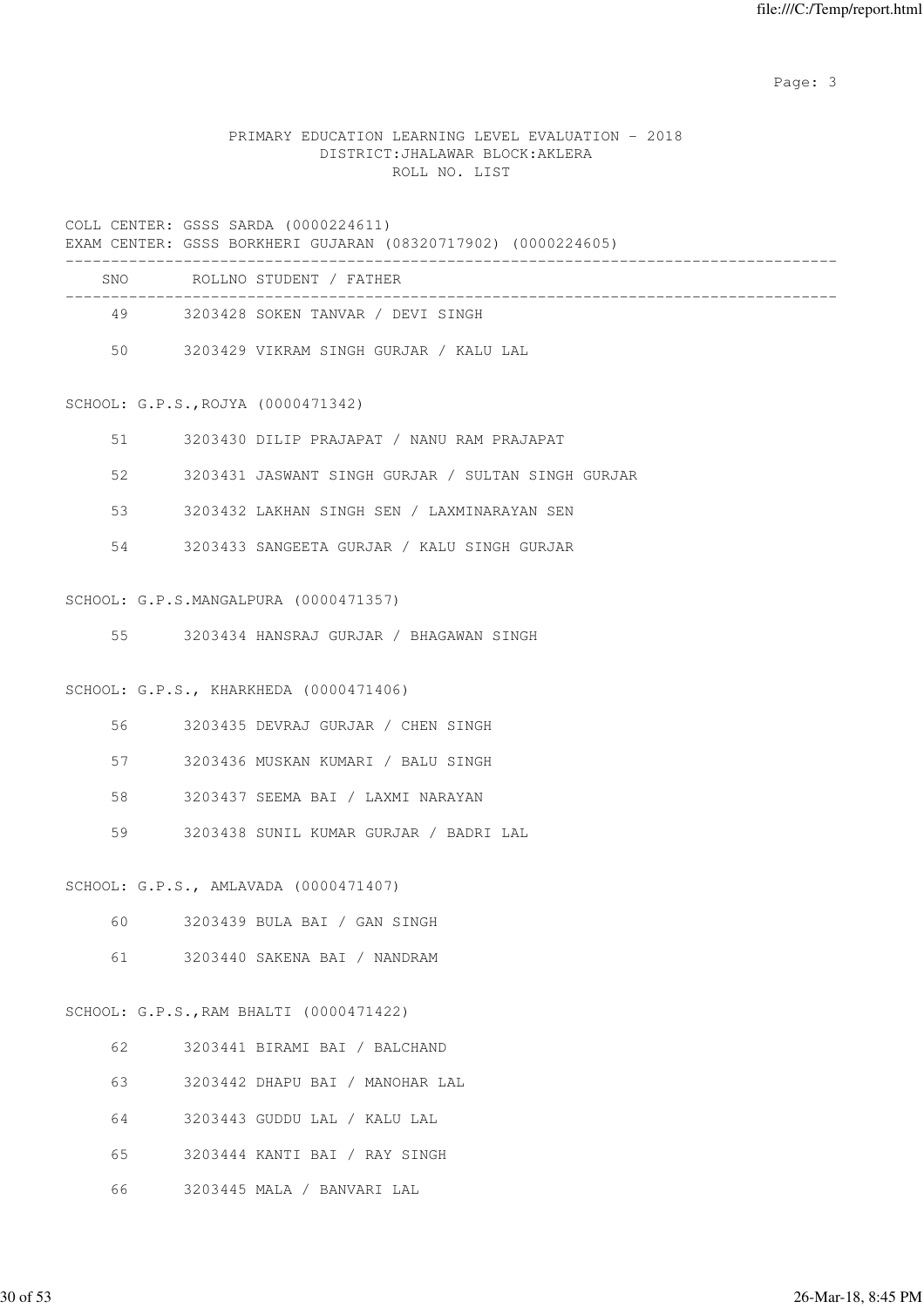Page: 4  $P$ 

# PRIMARY EDUCATION LEARNING LEVEL EVALUATION - 2018 DISTRICT:JHALAWAR BLOCK:AKLERA ROLL NO. LIST

COLL CENTER: GSSS SARDA (0000224611)

|          | COLL CENTER: GSSS SARDA (0000224611)<br>EXAM CENTER: GSSS BORKHERI GUJARAN (08320717902) (0000224605) |
|----------|-------------------------------------------------------------------------------------------------------|
|          | SNO ROLLNO STUDENT / FATHER                                                                           |
|          | 67 3203446 MANGI BAI / LAL SINGH                                                                      |
|          | 68 3203447 MANISHA / DEVI SHANKAR                                                                     |
| 69 — 10  | 3203448 POOJA KUMARI / BHARAT SINGH                                                                   |
| 70       | 3203449 SAJAN BAI / KALU LAL                                                                          |
| 71       | 3203450 SEEMA KUMARI / BALCHAND                                                                       |
| 72       | 3203451 VISHAL / RAMKISHAN                                                                            |
|          | SCHOOL: G.P.S., BHIL BHALTI (0000471424)                                                              |
| 73       | 3203452 DEEPAK / CHHAGAN LAL                                                                          |
| 74 — 200 | 3203453 HASEENA / SEETA RAM                                                                           |
| 75 —     | 3203454 MADHU / RAYA SINGH                                                                            |
| 76 —     | 3203455 MUSKAN BAI / KAMAL KISHORE                                                                    |
| 77       | 3203456 RAJU LAL / MOHAN LAL                                                                          |
| 78       | 3203457 SUNIL / RAYA SINGH                                                                            |
|          | SCHOOL: G.P.S., KHARKHEDI (0000471433)                                                                |
| 79 — 10  | 3203458 GAYATRI / BHERU LAL                                                                           |
| 80       | 3203459 SANJANA / UNKAR LAL                                                                           |
| 81       | 3203460 SILI / KANHI RAM                                                                              |

# SCHOOL: GPS TALAB BHALTI (0000502542)

- 82 3203461 DIWAN SINGH / RAMESH CHAND
- 83 3203462 TEJ SINGH / SANTRAM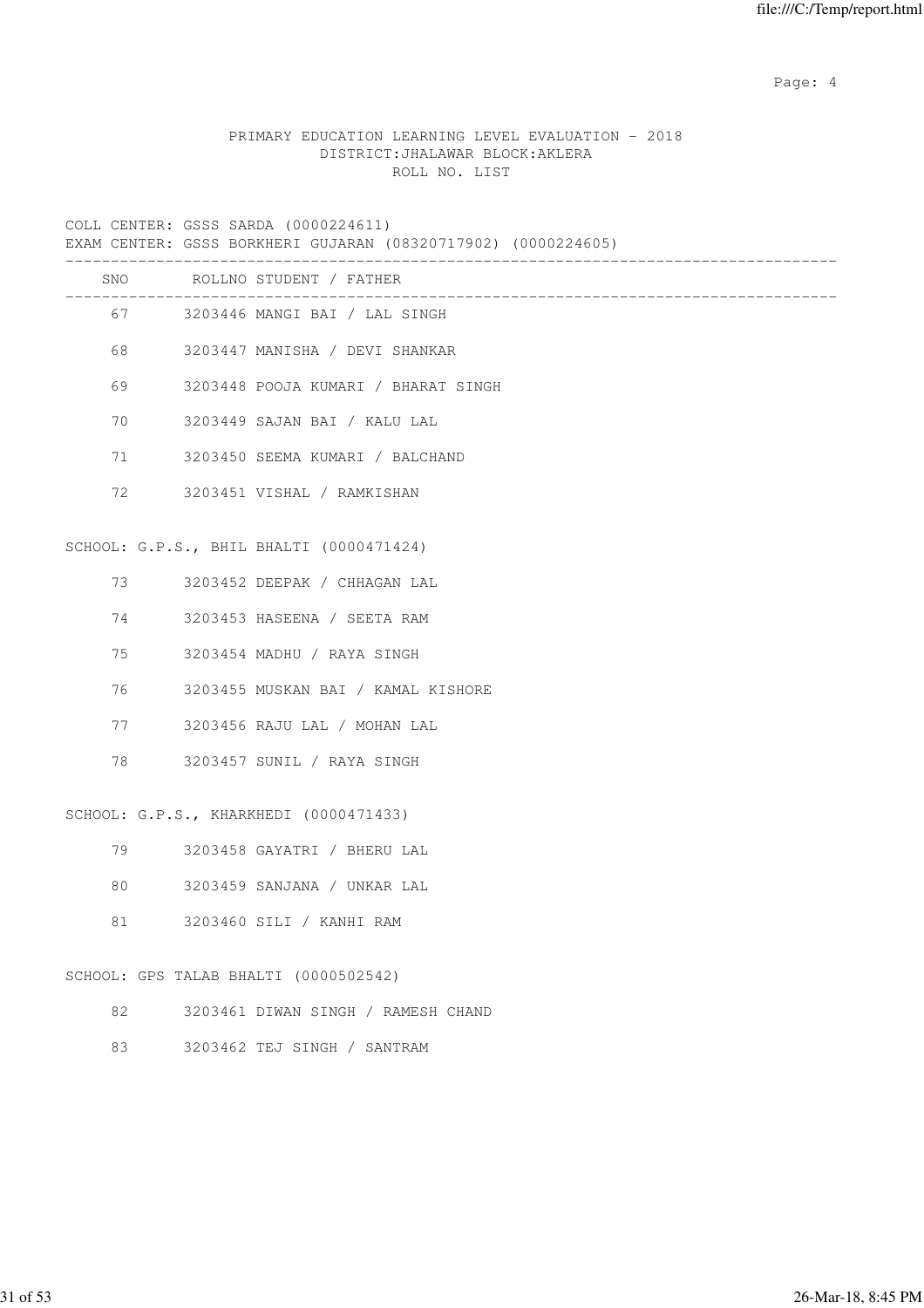example of the state of the state of the state of the state of the state of the state of the state of the state of the state of the state of the state of the state of the state of the state of the state of the state of the

# PRIMARY EDUCATION LEARNING LEVEL EVALUATION - 2018 DISTRICT:JHALAWAR BLOCK:AKLERA ROLL NO. LIST

|    |                       | COLL CENTER: GSSS SARDA (0000224611)<br>EXAM CENTER: GSSS SARDA (08320722806) (0000224611) |
|----|-----------------------|--------------------------------------------------------------------------------------------|
|    |                       | SNO ROLLNO STUDENT / FATHER                                                                |
|    |                       | SCHOOL: LAL BAHADUR SHASHTRI SHIKSHAN SHANSATHAN SARDA (0000032540)                        |
|    | $\mathbf{1}$          | 3203463 AANAND KUMAR / RAMESH CHAND                                                        |
|    | $\mathbf{2}^{\prime}$ | 3203464 AAYUSH DOBI / GANPAT LAL                                                           |
|    | 3                     | 3203465 ABISHAK PARETA / SANJY KUMAR                                                       |
|    | 4                     | 3203466 ALISHA / IRSHAD MOHAMMAD                                                           |
|    | 5                     | 3203467 ANAS MOHAMMAD / IRSHAD MOHAMMAD                                                    |
|    | 6                     | 3203468 ANIL KUMAR RUHELA / BAJRANG LAL                                                    |
|    | 7                     | 3203469 ARJUN SINGH RUHELA / BAL CHAND                                                     |
|    | 8                     | 3203470 ARUN KUMAR / JAGDISH                                                               |
|    | 9                     | 3203471 BANWARI LAL ERVAL / RAMESH CHAND                                                   |
| 10 |                       | 3203472 BEERAM LAL TANWAR / MOHAN LAL                                                      |
| 11 |                       | 3203473 BHAGWAN SINGH TANWAR / KARAN SINGH                                                 |
| 12 |                       | 3203474 BHAWANA KUMARI RUHELA / POONAM CHAND                                               |
| 13 |                       | 3203475 BHURIBAI TANWAR / NANURAM                                                          |
| 14 |                       | 3203476 DAMODAR TANWAR / HAJARI LAL                                                        |
| 15 |                       | 3203477 DANMAL TANWAR / NANURAM                                                            |
| 16 |                       | 3203478 DEERAJ RUHELA / UMMED SINGH                                                        |
| 17 |                       | 3203479 DEVRAJ SEN / BHERU LAL                                                             |
| 18 |                       | 3203480 DIPAK KUMAR TANWAR / KARAN SINGH                                                   |
| 19 |                       | 3203481 DIPAK RUHELA / RADHESHYAM                                                          |
| 20 |                       | 3203482 DUSHANT SINGH TANWAR / PURILAL                                                     |
| 21 |                       | 3203483 HARIOM TANWAR / LALCHAND                                                           |
| 22 |                       | 3203484 HARIOM TANWAR / GHISALAL                                                           |
| 23 |                       | 3203485 HEMLATA LODHA / BAL CHAND                                                          |
| 24 |                       | 3203486 HEMLATA TANWAR / RADHESHYAM                                                        |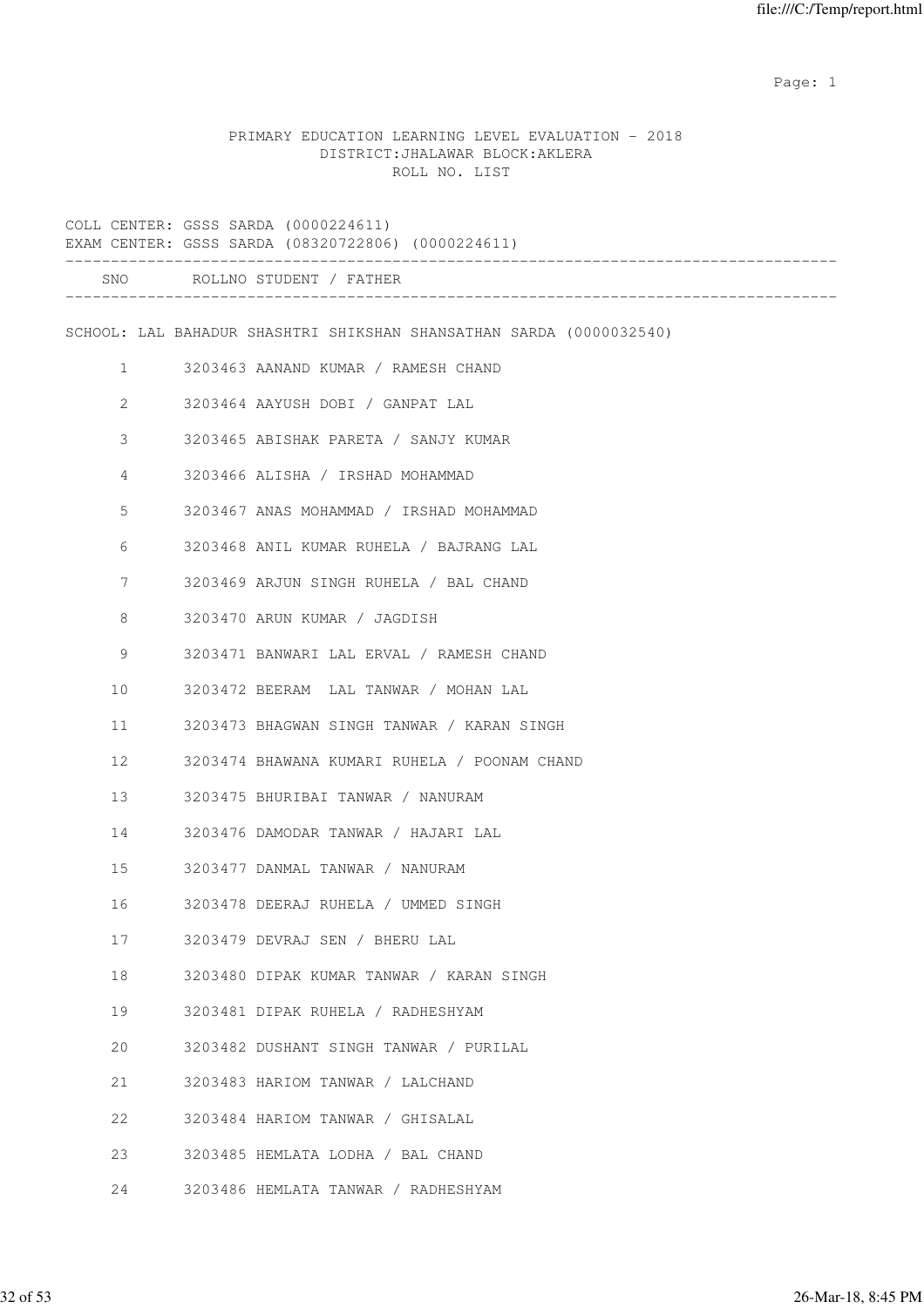Page: 2  $P$  and 2  $P$  and 2  $P$  and 2  $P$  and 2  $P$  and 2  $P$  and 2  $P$  and 2  $P$  and 2  $P$  and 2  $P$  and 2  $P$  and 2  $P$  and 2  $P$  and 2  $P$  and 2  $P$  and 2  $P$  and 2  $P$  and 2  $P$  and 2  $P$  and 2  $P$  and 2  $P$  and 2  $P$ 

# PRIMARY EDUCATION LEARNING LEVEL EVALUATION - 2018 DISTRICT:JHALAWAR BLOCK:AKLERA ROLL NO. LIST

|    | COLL CENTER: GSSS SARDA (0000224611)<br>EXAM CENTER: GSSS SARDA (08320722806) (0000224611) |
|----|--------------------------------------------------------------------------------------------|
|    | SNO ROLLNO STUDENT / FATHER                                                                |
|    | 25 3203487 JASWANT SINGH GURJAR / HARI SHANKAR                                             |
| 26 | 3203488 KALU LAL LODHA / BHERU LAL                                                         |
| 27 | 3203489 KAMLESH TANWAR / HARI SINGH                                                        |
| 28 | 3203490 LALIT KUMAR LODHA / HEMRAJ                                                         |
| 29 | 3203491 LEKHRAJ TANWAR / HARIBAKS                                                          |
| 30 | 3203492 LOKESH KUMAR / PRAHALAD SINGH                                                      |
| 31 | 3203493 MAHAVEER TANVAR / GENDA LAL                                                        |
| 32 | 3203494 MANGI LAL TANWAR / ROSHAN SINGH                                                    |
| 33 | 3203495 MANISH KUMAR LODHA / RATAN LAL                                                     |
| 34 | 3203496 MOHIT TANWAR / MANGI LAL                                                           |
| 35 | 3203497 MUKESH TANVAR / PRABHU LAL                                                         |
| 36 | 3203498 MUSKAN TANWAR / GOVIND SINGH                                                       |
| 37 | 3203499 NAVIN MEWADA / CHETAN KUMAR                                                        |
| 38 | 3203500 NEMICHAND TANWAR / UNKAR LAL                                                       |
| 39 | 3203501 NISHA KUMARI PARETA / DILIP KUMAR                                                  |
| 40 | 3203502 PAPPU LAL TANWAR / DEV SINGH TANWAR                                                |
| 41 | 3203503 PHOOL CHAND TANWAR / GYARASIRAM                                                    |
| 42 | 3203504 PINKY TANWAR / SHIV SINGH                                                          |
| 43 | 3203505 PRAMCHAND RATOR / NANURAM                                                          |
| 44 | 3203506 PUSHAPA PARJAPAT / RAJU LAL                                                        |
| 45 | 3203507 RACHNA RUHELA / BHAGAVAN SINGH                                                     |
| 46 | 3203508 RADHESHYAM TANWAR / RAMESH CHAND                                                   |
| 47 | 3203509 RAHUL SINGH RAJPUT / BHAGWAN SINGH                                                 |
| 48 | 3203510 RAJESH KAHAR / KANYALAL                                                            |
| 49 | 3203511 RAJESH KUMAR TANWAR / RAYSINGH                                                     |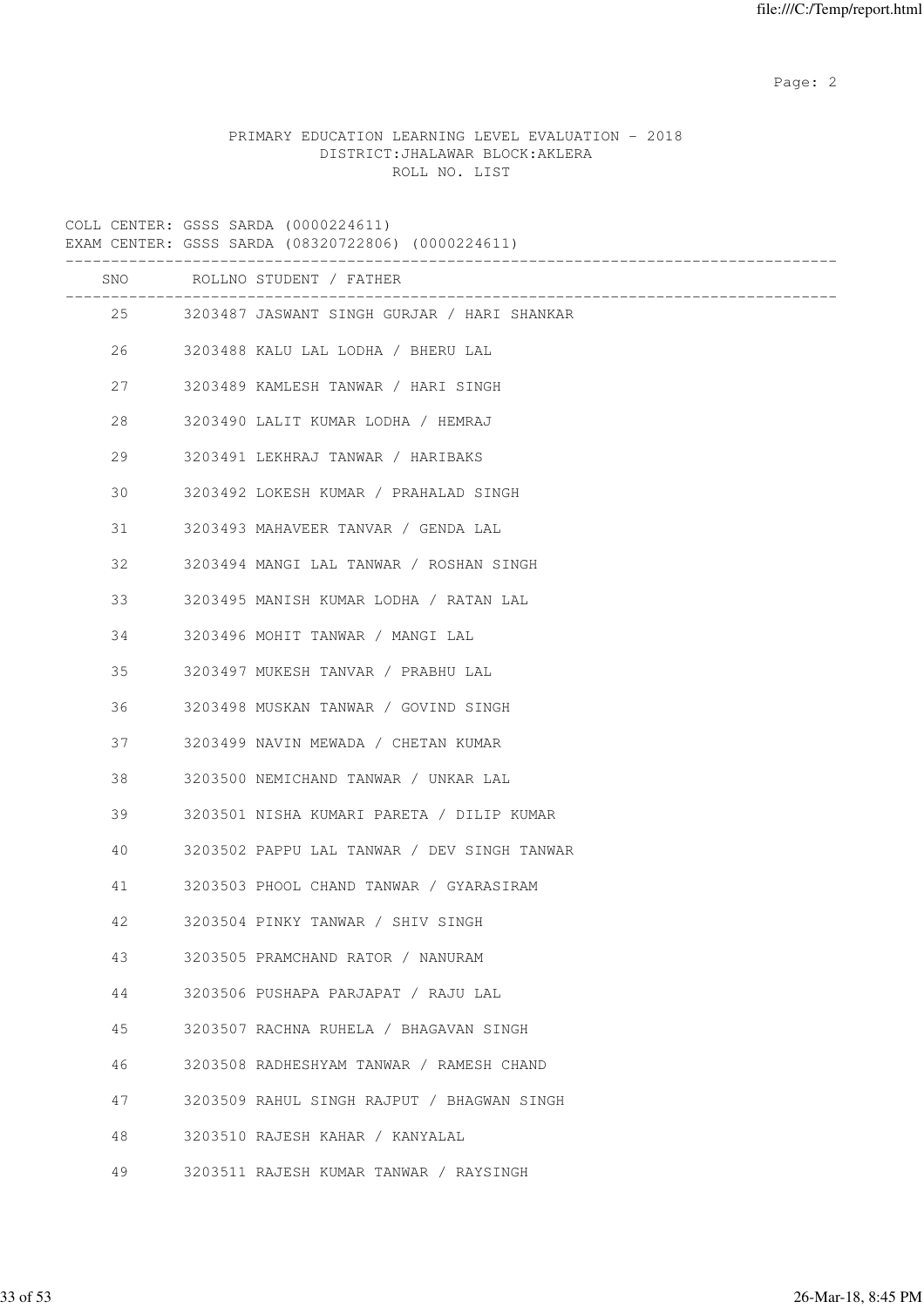Page: 3

# PRIMARY EDUCATION LEARNING LEVEL EVALUATION - 2018 DISTRICT:JHALAWAR BLOCK:AKLERA ROLL NO. LIST

|    | COLL CENTER: GSSS SARDA (0000224611)<br>EXAM CENTER: GSSS SARDA (08320722806) (0000224611) |
|----|--------------------------------------------------------------------------------------------|
|    | SNO ROLLNO STUDENT / FATHER                                                                |
|    | 50 3203512 RAJULAL TANWAR / RAMPRASAD                                                      |
| 51 | 3203513 RAKESH TANWAR / MANOHAR SINGH                                                      |
| 52 | 3203514 RAMBABU TANWAR / SHYAM LAL                                                         |
| 53 | 3203515 RAMBHROSH TANVAR / KARAN SINGH                                                     |
| 54 | 3203516 RAMLAL TANWAR / SHANKAR LAL                                                        |
| 55 | 3203517 RAMNIVAS TANWAR / BAPU LAL                                                         |
| 56 | 3203518 RAMSWARUP / SUJAN SINGH                                                            |
| 57 | 3203519 RAVINA MALI / RAMESH CHAND                                                         |
| 58 | 3203520 REHNUMA BEE / ANWAR ALI                                                            |
| 59 | 3203521 ROHITA TANWAR / RAJU LAL                                                           |
| 60 | 3203522 SANJAY GURJAR / SUJAN SINGH                                                        |
| 61 | 3203523 SHALU PARETA / DILIP KUMAR                                                         |
| 62 | 3203524 SONU MALI / GULAB CHAND                                                            |
| 63 | 3203525 SONU RATHOR / RAMESH CHAND                                                         |
| 64 | 3203526 SUMIT RATHOR / PRABHU LAL RATHOR                                                   |
| 65 | 3203527 SUMITRA TANWAR / SITARAM                                                           |
| 66 | 3203528 SUMITSINGH / PRALAD SINGH                                                          |
| 67 | 3203529 SURAJ ERVAL / BALCHAND                                                             |
| 68 | 3203530 SURESH KUMAR RUHELA / ROSHAN LAL                                                   |
| 69 | 3203531 VIKRAM SINGH GOTHWAL / RAMAVTAR BAIRWA                                             |
|    | SCHOOL: DAYANAND SARSWATI SHIKSHAN SANSTHAN SARDA (0000032584)                             |
| 70 | 3203532 BHAGAWAN SINGH TANWAR / BANSI LAL                                                  |
| 71 | 3203533 BIRAM CHAND TANWAR / BANSI LAL                                                     |
| 72 | 3203534 BIRAM TANWAR / PURI LAL TANWAR                                                     |

73 3203535 JAGDISH TANWAR / MADAN LAL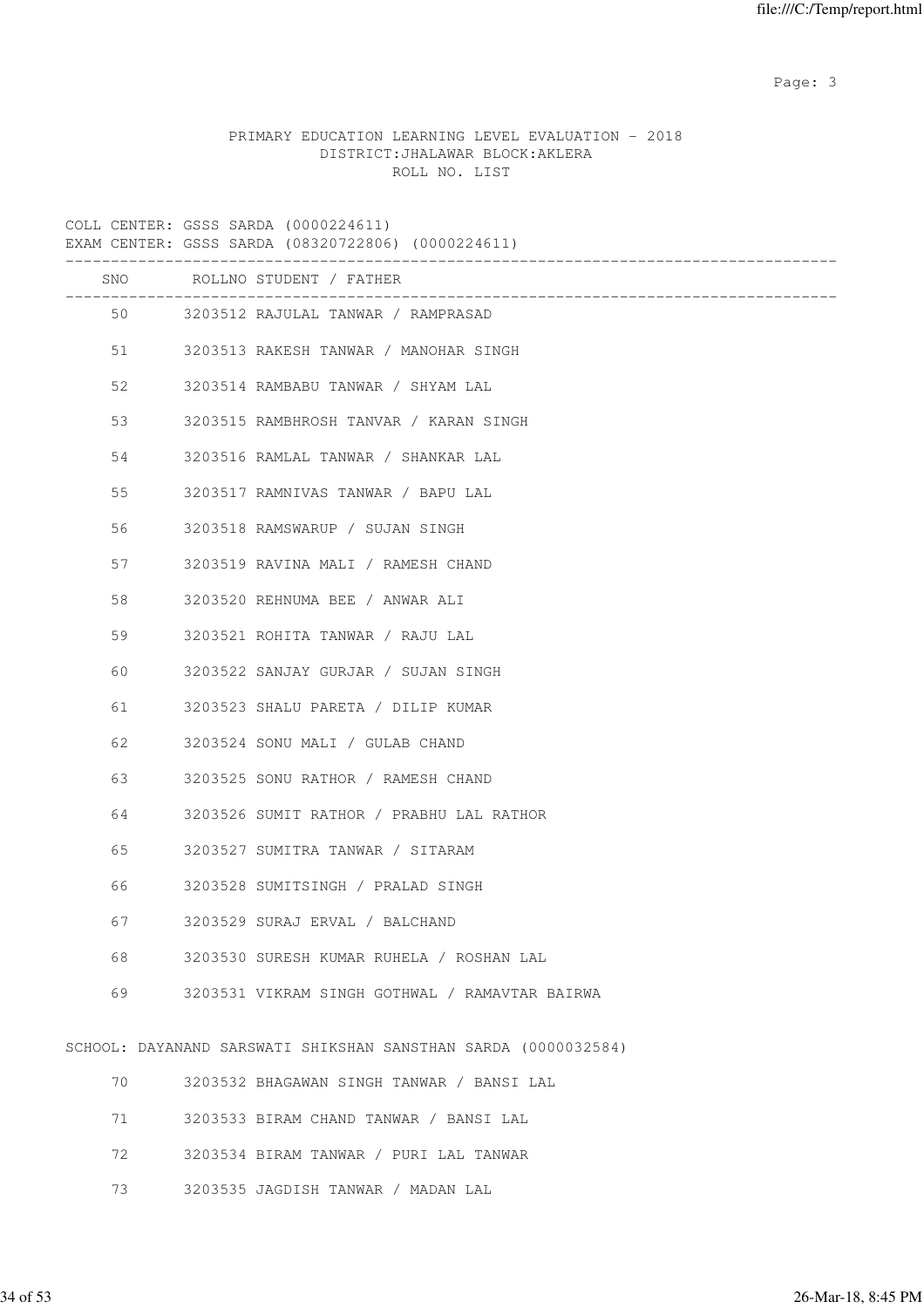Page: 4  $P$ 

# PRIMARY EDUCATION LEARNING LEVEL EVALUATION - 2018 DISTRICT:JHALAWAR BLOCK:AKLERA ROLL NO. LIST

|     | EXAM CENTER: GSSS SARDA (08320722806) (0000224611) |
|-----|----------------------------------------------------|
| SNO | ROLLNO STUDENT / FATHER                            |
|     | 74 3203536 KAMLESH KUMAR TANWAR / BAPU LAL         |
|     | 75 3203537 MANOHAR SINGH / RAYSING GURJAR          |
| 76  | 3203538 POONAM CHAND TANWAR / BANSI LAL            |
| 77  | 3203539 PRAKASH TANWAR / METAB TANWAR              |
| 78  | 3203540 ROSHAN TANWAR / PHOOL CHAND TANWAR         |
| 79  | 3203541 SAJAN BAI BHEEL / HAJARI LAL               |
|     | SCHOOL: MAA BHARTI UPS SARDA (0000033822)          |
| 80  | 3203542 ARUN HARIJAN / RAMDAS HARIJAN              |
| 81  | 3203543 BALCHAND / CHAMPALAL TANWAR                |
| 82  | 3203544 BANESINGH TANWAR / INDRASINGH              |
| 83  | 3203545 BIRAM TANWAR / NARAYANSINGH                |
| 84  | 3203546 BIRAM TANWAR / BANSHILAL TANWAR            |
| 85  | 3203547 BIRAM TANWAR / RATANLAL TANWAR             |
| 86  | 3203548 BIRAM TANWAR / MOHANLAL TANWAR             |
| 87  | 3203549 BIRAM TANWAR / MANGI LAL                   |
| 88  | 3203550 BIRAMI TANWAR / SHIVSINGH                  |
| 89  | 3203551 DEEPAK KUMAR TANWAR / MANGILAL             |
| 90  | 3203552 DEVILAL TANWAR / MOHANLAL TANWAR           |
| 91  | 3203553 DILKHUSH TANWAR / GIRDHARI TANWAR          |
| 92  | 3203554 GOPAL TANWAR / BAJEYSINGH                  |
| 93  | 3203555 GORILAL TANWAR / BHERULAL TANWAR           |
| 94  | 3203556 HARIOM LODHA / AMARSINGH                   |
| 95  | 3203557 HARIOM RUHELA / SOHANSINGH RUHELA          |
| 96  | 3203558 ISHWAR KUMAR MALI / KAILASH CHAND          |
| 97  | 3203559 JAGDISH TANWAR / PARBHU LAL                |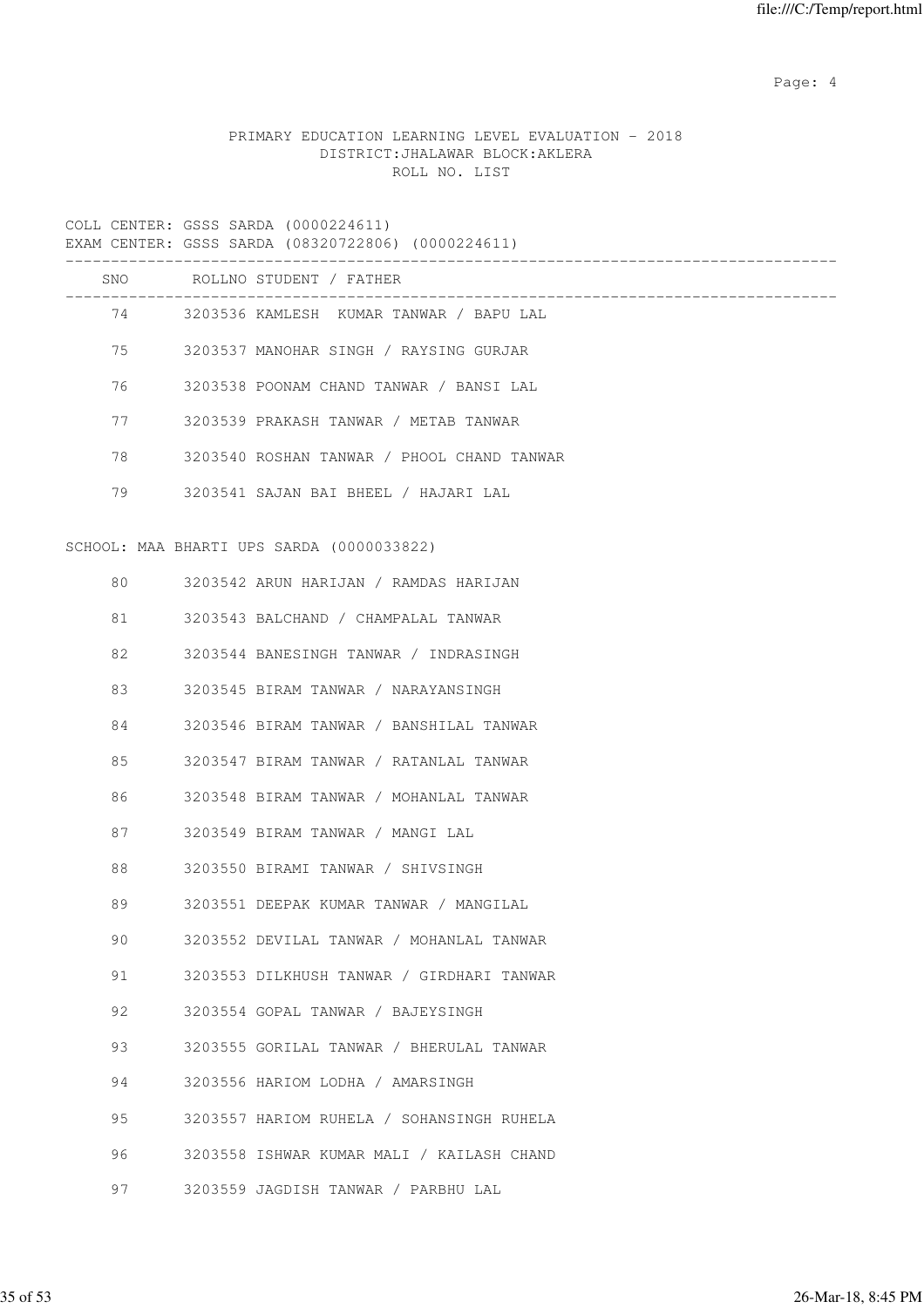Page: 5  $P$  and  $P$  and  $P$  and  $P$  and  $P$  and  $P$  and  $P$  and  $P$  and  $P$  and  $P$  and  $P$  and  $P$  and  $P$  and  $P$  and  $P$  and  $P$  and  $P$  and  $P$  and  $P$  and  $P$  and  $P$  and  $P$  and  $P$  and  $P$  and  $P$  and  $P$  and  $P$  an

# PRIMARY EDUCATION LEARNING LEVEL EVALUATION - 2018 DISTRICT:JHALAWAR BLOCK:AKLERA ROLL NO. LIST

|     | COLL CENTER: GSSS SARDA (0000224611)<br>EXAM CENTER: GSSS SARDA (08320722806) (0000224611) |
|-----|--------------------------------------------------------------------------------------------|
|     | SNO ROLLNO STUDENT / FATHER                                                                |
|     | 98 3203560 KAMLESH TANWAR / RAMCHANDRA TANWAR                                              |
| 99  | 3203561 MANOHAR SINGH GURJAR / RAYSINGH                                                    |
| 100 | 3203562 MANOHAR SINGH TANWAR / KISHAN LAL                                                  |
| 101 | 3203563 MINAKSHI MEWARA / BIRAM MEWARA                                                     |
| 102 | 3203564 NANURAM TANWAR / SHANKERLAL                                                        |
| 103 | 3203565 OMPRAKASH TANWAR / NANU RAM TANWAR                                                 |
| 104 | 3203566 POOJA KUMARI SEN / DHURGA SANKAR                                                   |
| 105 | 3203567 PREMSINGH TANWAR / BAPULAL TANWAR                                                  |
| 106 | 3203568 RAHUL TANWAR / RAMPRASAD                                                           |
| 107 | 3203569 RAKESH TANWAR / RADHAKISHAN                                                        |
| 108 | 3203570 RAKESH TANWAR / RADHESHYAM TANWAR                                                  |
| 109 | 3203571 RAMKELASH TANWAR / SHRINATH TANWAR                                                 |
| 110 | 3203572 RAMPRASAD TANWAR / PAANCHULAL                                                      |
| 111 | 3203573 ROSHAN TANWAR / CHENSINGH TANWAR                                                   |
| 112 | 3203574 SAAJNA GURJER / MADANLAL                                                           |
| 113 | 3203575 SAMUNDRASINGH GURJER / LAXMINARAYAN                                                |
| 114 | 3203576 SONU TANWAR / BIRAM TANWAR                                                         |
| 115 | 3203577 SURESH TANWAR / AMARSINGH                                                          |
| 116 | 3203578 SUSHILA TANWAR / RAMPRASAD TANWAR                                                  |
| 117 | 3203579 UMMED GURJER / SAPATERSINGH                                                        |
|     | SCHOOL: GSSS SARDA (0000224611)                                                            |
| 118 | 3203580 AADITYA GOYAL / MAHAVEER GOYAL                                                     |
| 119 | 3203581 AKASH TANWAR / RATANLAL                                                            |

- 120 3203582 ANITA SEN / HANSRAJ SEN
- 121 3203583 ANJALI KAHAR / MOHANLAL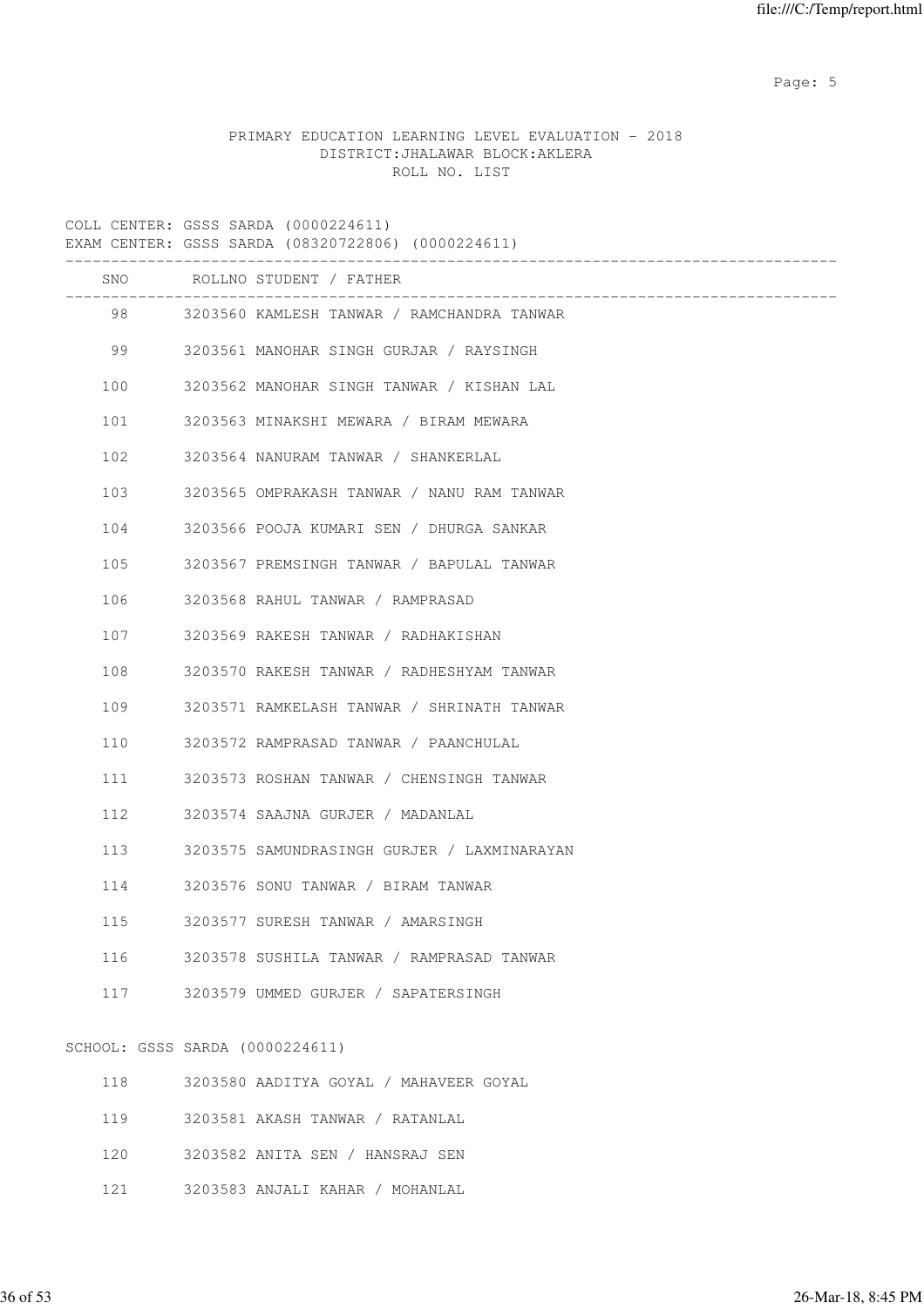Page: 6  $P$  and  $P$  and  $P$  and  $P$  and  $P$  and  $P$  and  $P$  and  $P$  and  $P$  and  $P$  and  $P$  and  $P$  and  $P$  and  $P$  and  $P$  and  $P$  and  $P$  and  $P$  and  $P$  and  $P$  and  $P$  and  $P$  and  $P$  and  $P$  and  $P$  and  $P$  and  $P$  an

# PRIMARY EDUCATION LEARNING LEVEL EVALUATION - 2018 DISTRICT:JHALAWAR BLOCK:AKLERA ROLL NO. LIST

COLL CENTER: GSSS SARDA (0000224611) EXAM CENTER: GSSS SARDA (08320722806) (0000224611) ------------------------------------------------------------------------------------- SNO ROLLNO STUDENT / FATHER ------------------------------------------------------------------------------------- 122 3203584 BANTI MEGHWAL / AMAR LAL 123 3203585 BASANTI BAI TANWAR / KALYAN SINGH 124 3203586 BIRAM TANWAR / PURSINGH 125 3203587 CHOTHMAL MEWADA / BAJRANG MEWADA 126 3203588 DROPATI BAI TANWAR / BANWARI TANWAR 127 3203589 DURGA SHANKAR MEGHWAL / BHANWAR LAL 128 3203590 DURGESH GURJAR / LACHIRAM 129 3203591 KANHIRAM ERWAL / PANNALAL 130 3203592 KANHIYALAL / GUDDU KAHAR 131 3203593 KAVITA BAI / PURI LAL 132 3203594 KAVITA BAI TANWAR / MANGI LAL 133 3203595 KAVITA KUMARI / BHAGWAN SINGH 134 3203596 LAXMI KAHAR / SEETARAM 135 3203597 MANGI BAI RUHELA / SEETARAM 136 3203598 MANJU MEWARA / RADHESHYAM 137 3203599 MANOHAR BAI TANWAR / NIRBHAY SINGH 138 3203600 NAVRANG BAI / SHIV SINGH TANWAR 139 3203601 NISHA MALI / LAL CHAND 140 3203602 PARKESH BAI / BADRILAL 141 3203603 PAYAL KAHAR / KANHIYALAL 142 3203604 PINKI BAI TANWAR / PRABHU LAL 143 3203605 POOJA MEHER / JAGDISH 144 3203606 PREETAM HARIJAN / RAMBHAJAN 145 3203607 RAHUL KAHAR / MOHAN LAL 146 3203608 RAJESH TANWAR / MOHAN LAL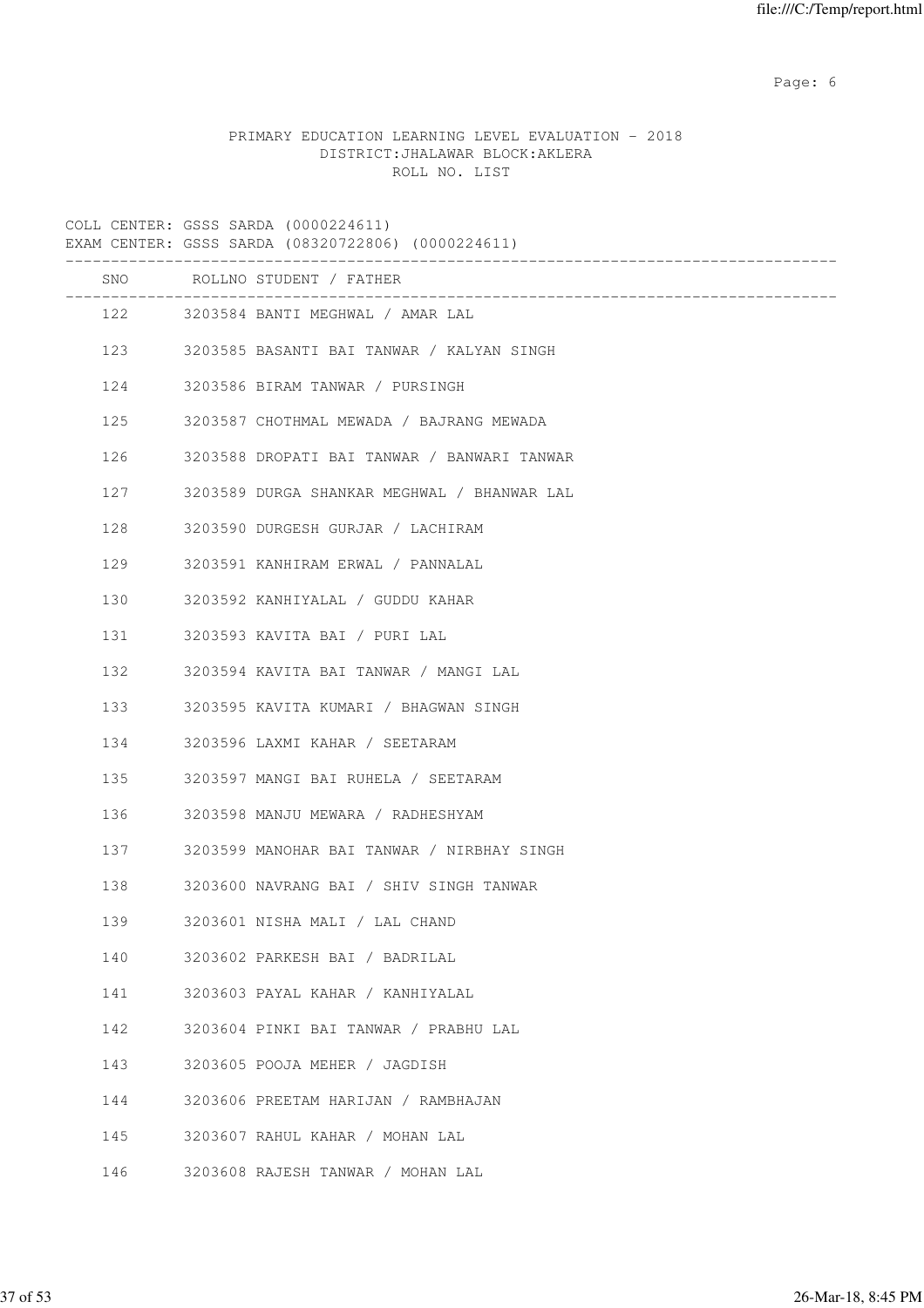Page: 7  $P$  and  $P$  and  $P$  and  $P$  and  $P$  and  $P$  and  $P$  and  $P$  and  $P$  and  $P$  and  $P$  and  $P$  and  $P$  and  $P$  and  $P$  and  $P$  and  $P$  and  $P$  and  $P$  and  $P$  and  $P$  and  $P$  and  $P$  and  $P$  and  $P$  and  $P$  and  $P$  an

# PRIMARY EDUCATION LEARNING LEVEL EVALUATION - 2018 DISTRICT:JHALAWAR BLOCK:AKLERA ROLL NO. LIST

COLL CENTER: GSSS SARDA (0000224611)

|     | EXAM CENTER: GSSS SARDA (08320722806) (0000224611)            |
|-----|---------------------------------------------------------------|
|     | SNO ROLLNO STUDENT / FATHER<br>------------------------------ |
|     | 147 3203609 RAMESHCHAND TANWAR / ARJUN SINGH                  |
|     | 148<br>3203610 RAVI KAHAR / JAGDISH                           |
|     | 149<br>3203611 REENA KUMARI GURJAR / BANE SINGH               |
| 150 | 3203612 REENA MEGHWAL / MADAN LAL                             |
|     | 151<br>3203613 REKHA KAHAR / SOHAN LAL                        |
| 152 | 3203614 REKHA MEGHWAL / BIRAM CHAND                           |
|     | 153<br>3203615 SAGAR MALI / MOHAN LAL                         |
|     | 154<br>3203616 SAPNA MEWARA / SHANKAR LAL                     |
| 155 | 3203617 SHIVANI KAHAR / RAMPARSAD                             |
| 156 | 3203618 SUJAN SINGH / SHIV SINGH                              |
| 157 | 3203619 SUSHILA TANWAR / RATAN SINGH                          |
| 158 | 3203620 URMILA TANWAR / PURI LAL                              |
|     | 159<br>3203621 YASODA MALI / GULAB CHAND                      |
|     | SCHOOL: G.P.S., SOHANKHERA (0000409926)                       |
|     | 160<br>3203622 LAKHANSING GURJAR / SUJAN SINGH                |
|     | 161 \<br>3203623 REENA BAI / RAY SINGH                        |
|     | SCHOOL: G.P.S., BINDALI (0000466732)                          |
| 162 | 3203624 BASATI BAI / OMPRAKASH                                |
| 163 | 3203625 KALAYAN SINGH / PANNA LAL                             |
| 164 | 3203626 SEEMA BAI / HEERA LAL                                 |
| 165 | 3203627 SITA BAI / PANNA LAL                                  |
|     | SCHOOL: G.P.S., MOTPURIA (0000467212)                         |
| 166 | 3203628 ANITA BAI / PARABHU LAL                               |

167 3203629 BABLU KUMAR / PURI LAL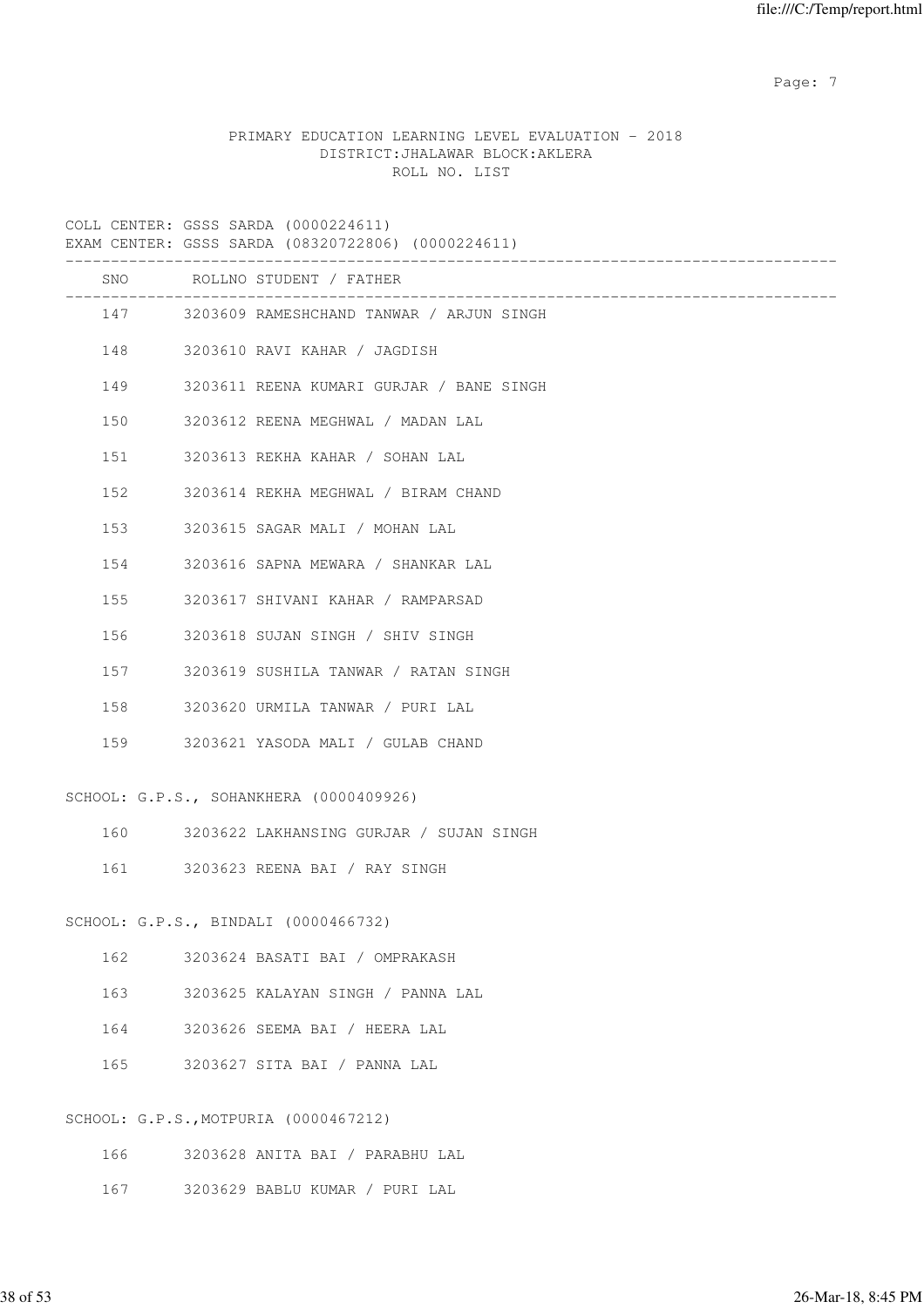Page: 8 and 20 and 20 and 20 and 20 and 20 and 20 and 20 and 20 and 20 and 20 and 20 and 20 and 20 and 20 and

|  |                                  |  | PRIMARY EDUCATION LEARNING LEVEL EVALUATION - 2018 |  |
|--|----------------------------------|--|----------------------------------------------------|--|
|  | DISTRICT: JHALAWAR BLOCK: AKLERA |  |                                                    |  |
|  | ROLL NO. LIST                    |  |                                                    |  |

|     | EXAM CENTER: GSSS SARDA (08320722806) (0000224611) |
|-----|----------------------------------------------------|
|     | SNO ROLLNO STUDENT / FATHER<br>__________________  |
|     | 168 3203630 BHAGAWAN SINGH / DEVI LAL              |
|     | 169<br>3203631 KAVITA BAI / BIRMA CHAND            |
| 170 | 3203632 KOSHLYA BAI / MANOHAR SINGH                |
| 171 | 3203633 MANGI BAI / PRABHU LAL                     |
| 172 | 3203634 PUJA KUMAR / RAMESH TANVAR                 |
| 173 | 3203635 RADHAYSHYAM / MANGI LAL                    |
| 174 | 3203636 RASIDA BAI / BAPU LAL                      |
| 175 | 3203637 SEEMA BAI / SOHAN LAL                      |
| 176 | 3203638 SURESH KUMAR / PURI LAL                    |
|     |                                                    |
|     | SCHOOL: G.P.S., PRATHVIPURA (SARDA) (0000467814)   |
|     | 177<br>3203639 MANISH MALI / KALU LAL              |
| 178 | 3203640 NANEE BAI / RAM LAL MALI                   |
| 179 | 3203641 NILU KUMARI / MANGI LAL                    |
| 180 | 3203642 RAVI KUMAR / PAPPU LAL                     |
| 181 | 3203643 RINKU KUMAR / CHOUTHMAL                    |
| 182 | 3203644 SUMAN KUMARI / BADRI LAL MALI              |
|     | SCHOOL: G.P.S., KHOKHARIYA (0000471447)            |
|     |                                                    |
|     | 183<br>3203645 KIRAN RUHELA / JAGDISH RUHELA       |
|     | 184<br>3203646 KIRAN RUHELA / AMAR SINGH           |
| 185 | 3203647 SUNITA RUHELA / UMED SINGH RUHELA          |
|     | SCHOOL: G.P.S., BAPAWAR (0000474266)               |
| 186 | 3203648 ANIL KUMAR LODHA / MADAN LAL               |
| 187 | 3203649 SANGITA BAI LODHA / MANGI LAL              |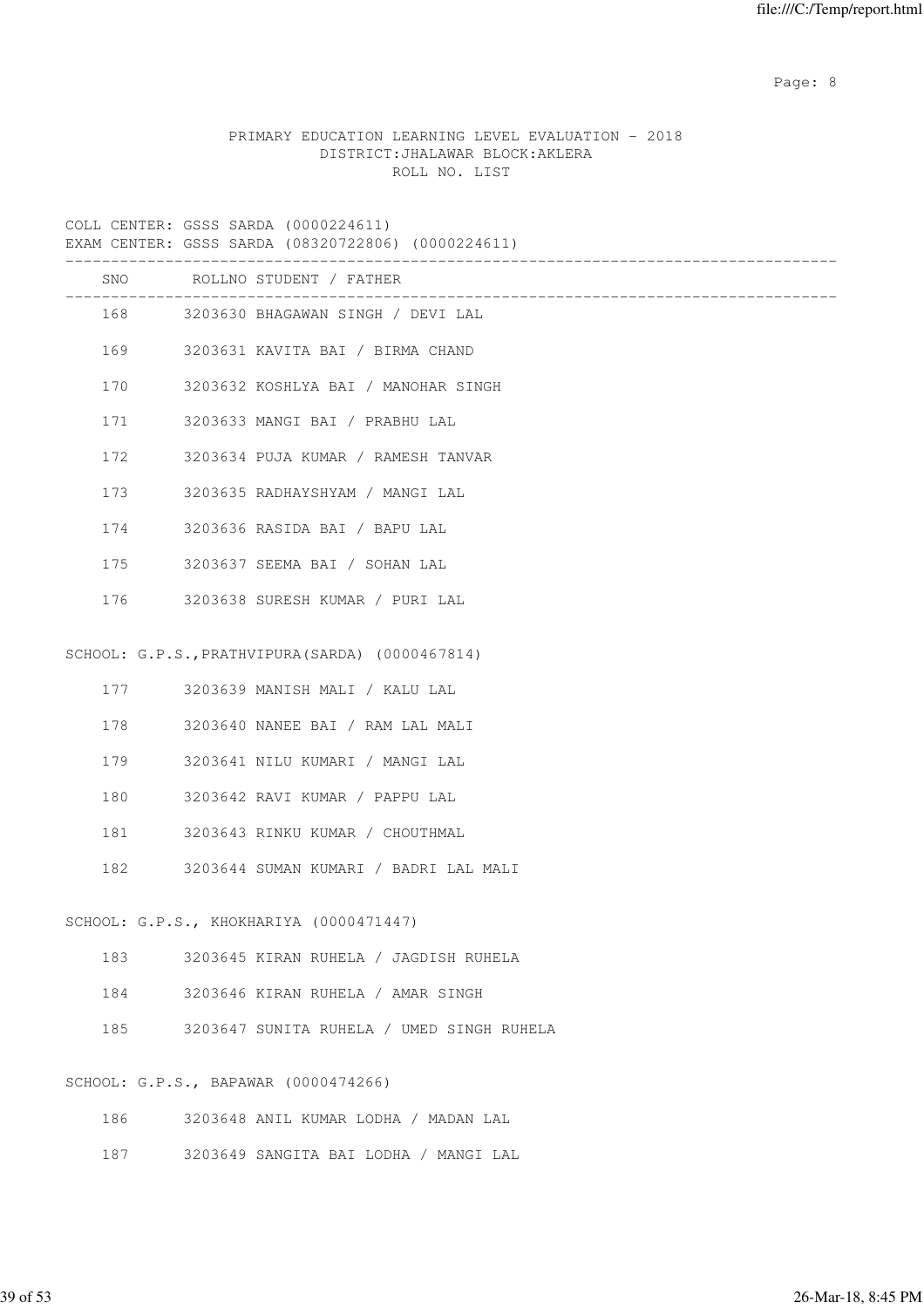en de la provincia de la provincia de la provincia de la provincia de la provincia de la provincia de la provi

#### PRIMARY EDUCATION LEARNING LEVEL EVALUATION - 2018 DISTRICT:JHALAWAR BLOCK:AKLERA ROLL NO. LIST

COLL CENTER: GSSS SARDA (0000224611) EXAM CENTER: GSSS SARDA (08320722806) (0000224611) ------------------------------------------------------------------------------------- SNO ROLLNO STUDENT / FATHER -------------------------------------------------------------------------------------

188 3203650 GAYATRI / PAACHU LAL

189 3203651 MITESH KUMAR LUHAR / GOPAL LUHAR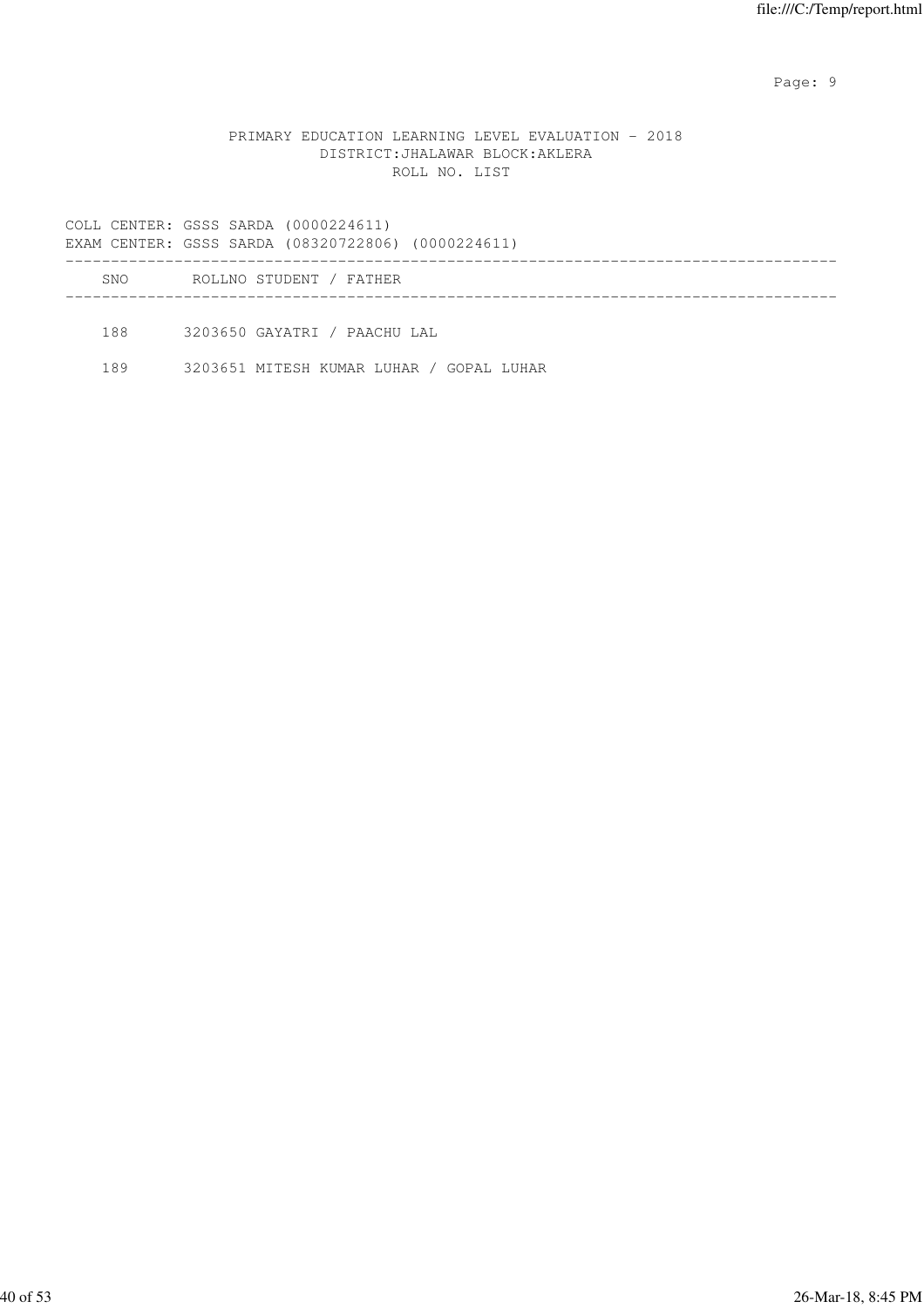example of the state of the state of the state of the state of the state of the state of the state of the state of the state of the state of the state of the state of the state of the state of the state of the state of the

#### PRIMARY EDUCATION LEARNING LEVEL EVALUATION - 2018 DISTRICT:JHALAWAR BLOCK:AKLERA ROLL NO. LIST

|                                | COLL CENTER: GSSS SARDA (0000224611)<br>EXAM CENTER: GSSS, KOHDIJHAR (08320721602) (0000224612) |
|--------------------------------|-------------------------------------------------------------------------------------------------|
|                                | SNO ROLLNO STUDENT / FATHER                                                                     |
|                                | SCHOOL: GSSS, KOHDIJHAR (0000224612)                                                            |
| $1 \qquad \qquad$              | 3203652 ANIL / BAJRANG                                                                          |
| $2 \left( \frac{1}{2} \right)$ | 3203653 ARVIND / DEVI LAL                                                                       |
| 3                              | 3203654 ASHA BAI / BABU LAL                                                                     |
| 4                              | 3203655 BEERAM / JASMAL                                                                         |
| 5                              | 3203656 CHOTHAMAL / MAV SINGH                                                                   |
| 6                              | 3203657 GOVIND / RAM LAL                                                                        |
| $7\phantom{.0}$                | 3203658 HARIOM / KANHIAYA LAL                                                                   |
| 8                              | 3203659 HEMRAJ / DEVI SINGH                                                                     |
| 9                              | 3203660 KALI BAI / BANE SINGH                                                                   |
| 10                             | 3203661 MANGI LAL / SAGAR SINGH                                                                 |
| 11                             | 3203662 MURARI LAL / PARMAL                                                                     |
| 12 <sup>°</sup>                | 3203663 PAHALWAN / RAY SINGH                                                                    |
| 13                             | 3203664 PAVAN SINGH / ROSHAN                                                                    |
|                                | 3203665 POOJA / KOMAL                                                                           |
| 15                             | 3203666 PRIYANKA / RAMBILAS                                                                     |
|                                | 3203667 RAHUL / RAMESH CHAND                                                                    |
| 17                             | 3203668 RAJENDRA / KARAN SINGH                                                                  |
| 18                             | 3203669 RAM LAL TANWAR / KALYAN                                                                 |
| 19                             | 3203670 RAVINA / BABU LAL                                                                       |
| 20                             | 3203671 SANTOSH BAI / MADAN LAL                                                                 |
| 21                             | 3203672 SHEELA BAI / KALYAN                                                                     |
|                                | (1)                                                                                             |

SCHOOL: G.P.S.,PATDI(KOHDIJHAR) (0000473548)

22 3203673 BHAGWAN SINGH / PREM NARAYAN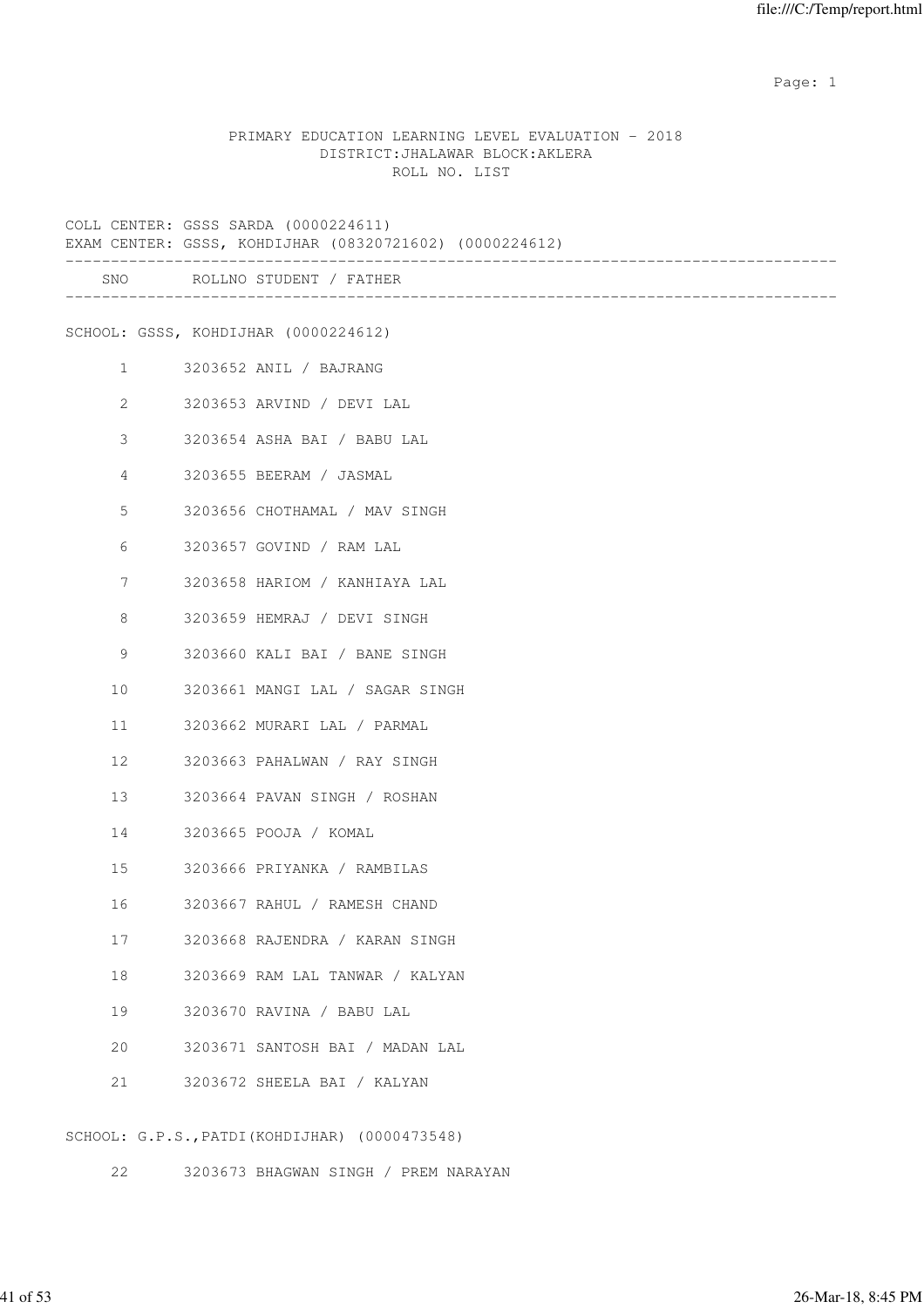Page: 2  $P$  and 2  $P$  and 2  $P$  and 2  $P$  and 2  $P$  and 2  $P$  and 2  $P$  and 2  $P$  and 2  $P$  and 2  $P$  and 2  $P$  and 2  $P$  and 2  $P$  and 2  $P$  and 2  $P$  and 2  $P$  and 2  $P$  and 2  $P$  and 2  $P$  and 2  $P$  and 2  $P$  and 2  $P$ 

# PRIMARY EDUCATION LEARNING LEVEL EVALUATION - 2018 DISTRICT:JHALAWAR BLOCK:AKLERA ROLL NO. LIST

| EXAM CENTER: GSSS, KOHDIJHAR (08320721602) (0000224612) |  |  |  |  |  |  |
|---------------------------------------------------------|--|--|--|--|--|--|
|---------------------------------------------------------|--|--|--|--|--|--|

|     | SNO ROLLNO STUDENT / FATHER            |
|-----|----------------------------------------|
|     | 23 3203674 HARIOM / KANHI RAM TANWAR   |
| 2.4 | 3203675 HEMRAJ RAIDAS / RATAN LAL      |
| 25  | 3203676 LAKSHMI KUMARI / RAMLAL        |
| 26  | 3203677 MADHUBALA / LAL CHAND          |
| 2.7 | 3203678 MANOHAR / RAMESH TANWAR        |
| 2.8 | 3203679 MOHARAM / CHANDA LAL TANWAR    |
| 29  | 3203680 PINKI KUMARI / GHANSHAYAM      |
| 30  | 3203681 PINTU KUMAR / LAL CHAND TANWAR |
| 31  | 3203682 REENA KUMARI / GORISHANKAR     |
| 32  | 3203683 SAKEENA / GORDHAN TANWAR       |
| 33  | 3203684 SANGEETA BAI / LAL CHAND       |
| 34  | 3203685 VIMLA / HARI SINGH             |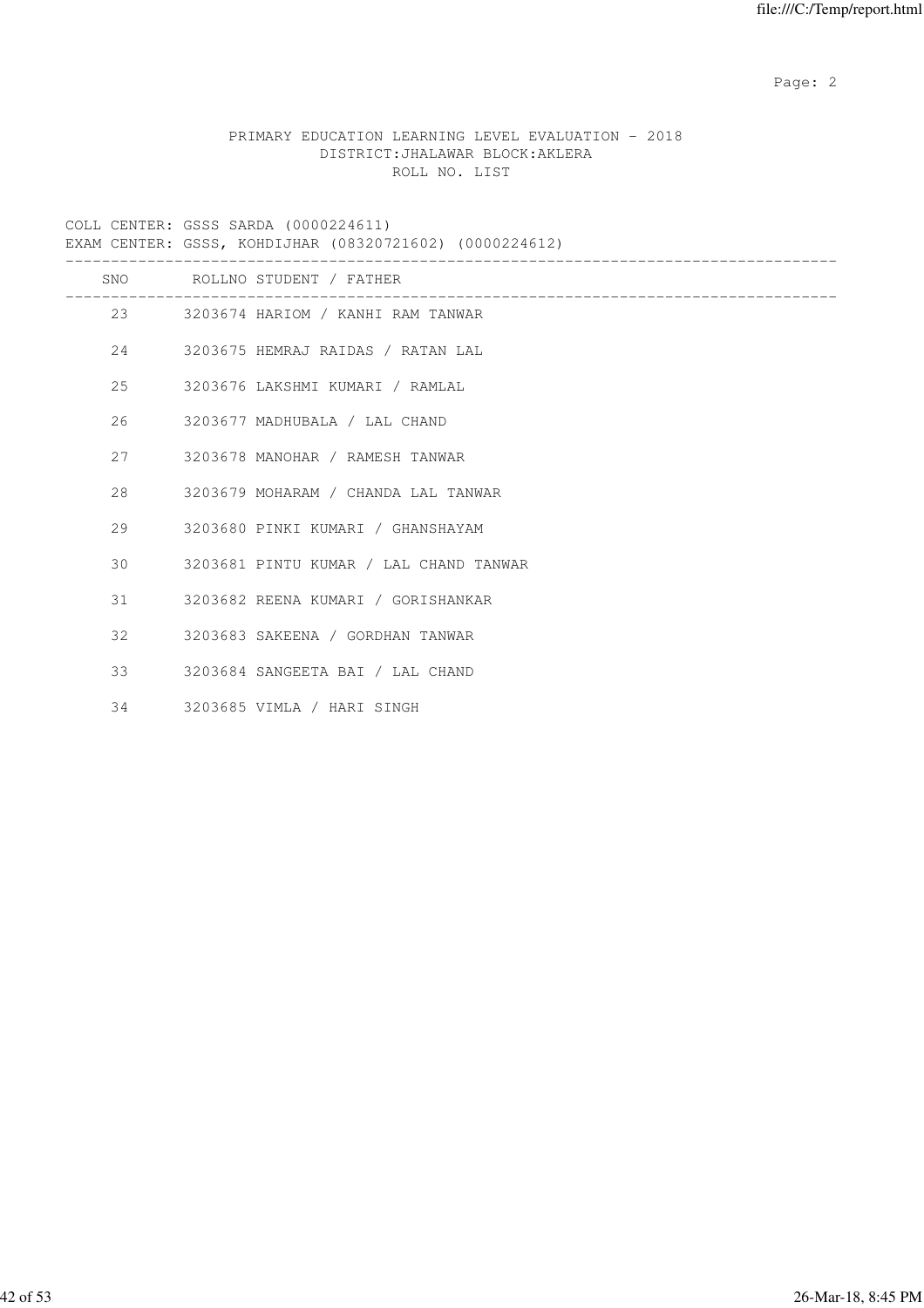example of the state of the state of the state of the state of the state of the state of the state of the state of the state of the state of the state of the state of the state of the state of the state of the state of the

#### PRIMARY EDUCATION LEARNING LEVEL EVALUATION - 2018 DISTRICT:JHALAWAR BLOCK:AKLERA ROLL NO. LIST

COLL CENTER: GSSS SARDA (0000224611)

EXAM CENTER: G.U.P.S., MANPURA LODHAN (KOHDIJHAR) (08320721701) (0000471435)

| SNC | ÞЛ<br>NK<br>N<br>$\sim$ $\sim$ |  |
|-----|--------------------------------|--|
|     |                                |  |

SCHOOL: G.P.S., KHOYARAGANV (0000406119)

- 1 3203686 GORDHAN / MANGI LAL
- 2 3203687 MANGI BAI / CHAND LAL
- 3 3203688 NANU RAM / PANNA LAL
- 4 3203689 REKHA KUMARI / HARI SINGH

#### SCHOOL: G.P.S.,BADIYA (0000467230)

- 5 3203690 GENDI LAL / BAKSU LAL
- 6 3203691 NIRMALA BAI / RADHESHYAM
- 7 3203692 RAJESH KUMAR / MOHAN LAL
- 8 3203693 RAJESH KUMAR / SHANKAR LAL
- 9 3203694 SANTOSH BAI / RAY SINGH

SCHOOL: G.U.P.S., MANPURA LODHAN (KOHDIJHAR) (0000471435)

- 10 3203695 GOVIND / PURILAL
- 11 3203696 GOVIND / DEVILAL
- 12 3203697 KAMLESH / PANNALAL
- 13 3203698 NANURAM / AMARSINGH
- 14 3203699 PAPPULAL / NANDLAL
- 15 3203700 PAPPULAL / RAMESH
- 16 3203701 RADHESYAM / DEVISINGJH
- 17 3203702 RADHI BAI / CHAMPALL
- 18 3203703 RAJESH / CHENSINGH
- 19 3203704 RAMBILAS / BANSILAL
- 20 3203705 RAMPRASAD / DEVILAL
- 21 3203706 SANJU / BANSHILAL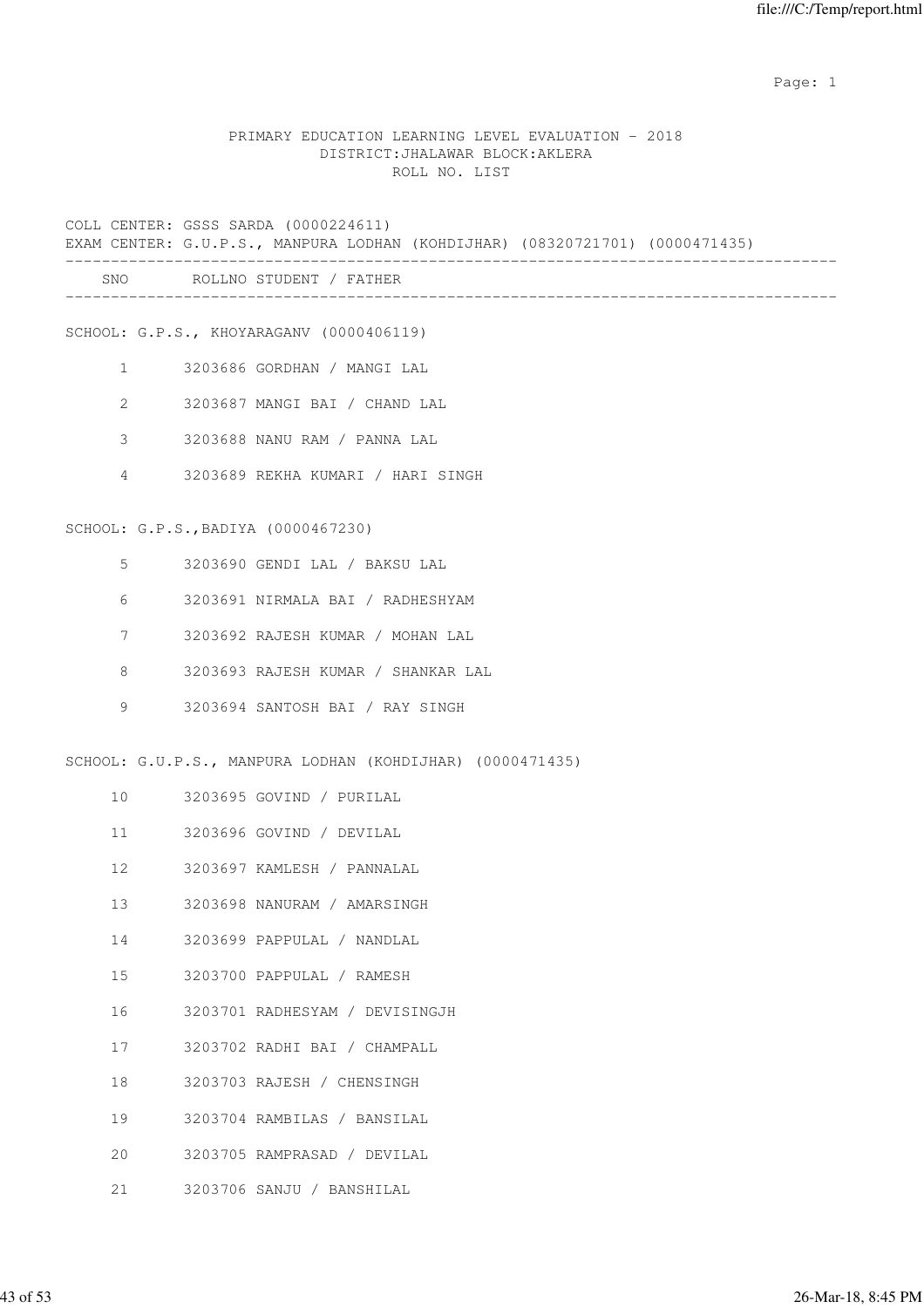Page: 2  $P$  and 2  $P$  and 2  $P$  and 2  $P$  and 2  $P$  and 2  $P$  and 2  $P$  and 2  $P$  and 2  $P$  and 2  $P$  and 2  $P$  and 2  $P$  and 2  $P$  and 2  $P$  and 2  $P$  and 2  $P$  and 2  $P$  and 2  $P$  and 2  $P$  and 2  $P$  and 2  $P$  and 2  $P$ 

## PRIMARY EDUCATION LEARNING LEVEL EVALUATION - 2018 DISTRICT:JHALAWAR BLOCK:AKLERA ROLL NO. LIST

COLL CENTER: GSSS SARDA (0000224611)

EXAM CENTER: G.U.P.S., MANPURA LODHAN (KOHDIJHAR) (08320721701) (0000471435)

| SNO | ROLLNO STUDENT / FATHER     |  |
|-----|-----------------------------|--|
| 2.2 | 3203707 SANWARIYA / BAPULAL |  |
| 23  | 3203708 SHAKKU / PANCHU LAL |  |
| 2.4 | 3203709 SUSHILA / MANGILAL  |  |

#### SCHOOL: G.P.S., DUNGARGANV (0000471436)

| 2.5 | 3203710 ANITA BAI TANWAR / NANURAM  |
|-----|-------------------------------------|
| 26  | 3203711 KAMLI BAI TANWAR / DEBILAL  |
| 27  | 3203712 PINKI BAI TANWAR / PYAR JI  |
| 2.8 | 3203713 PREMBAI / NARAYANSINGH      |
| 29  | 3203714 PUJABAI / RAYSINGH          |
| 30  | 3203715 SIMA BAI TANWAR / GOPI LAL  |
| 31  | 3203716 SUGANA BAI TANWAR / NANDLAL |

SCHOOL: G.P.S.,TOKADI(KOHDIJHAR) (0000471444)

32 3203717 HARI OM / JAGDISH

#### SCHOOL: G.P.S.,BANJARI (0000471462)

|  |  | 3203718 BAJRANGLAL |  | MOHAN LAL |  |
|--|--|--------------------|--|-----------|--|
|--|--|--------------------|--|-----------|--|

- 34 3203719 KANHEYA LAL / RADHESHAYAM
- 35 3203720 MINAKSHI BAI / BAL CHAND
- 36 3203721 PANI BAI / RAY SINGH
- 37 3203722 SIV LAL / BAPU LAL
- 38 3203723 VIKRAM SINGH / PANCHU LAL

#### SCHOOL: G.P.S.,MOIKHURD (0000471463)

- 39 3203724 BHULI BAI / INDRA SINGH
- 40 3203725 BIRAM / BADRI LAL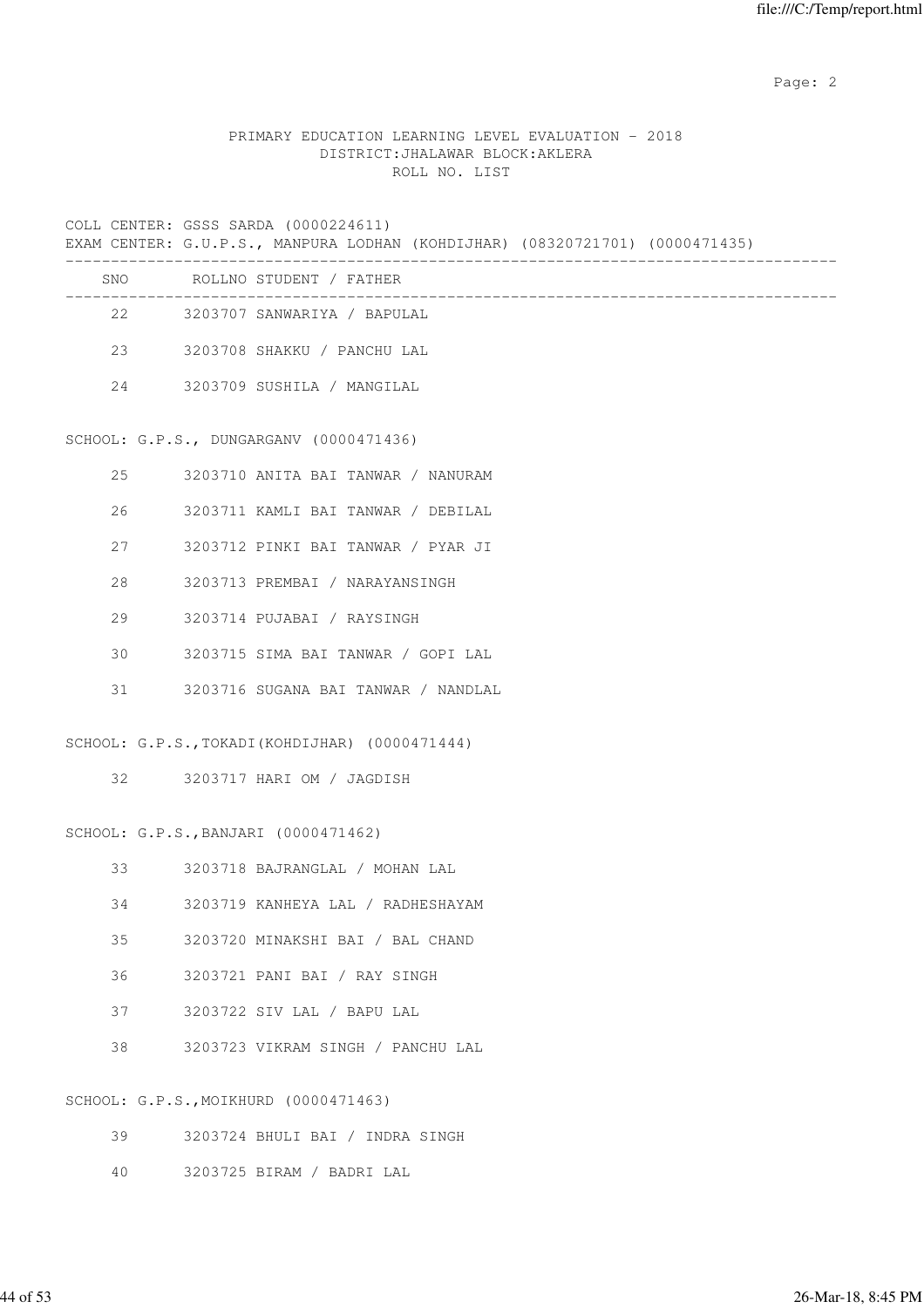Page: 3

## PRIMARY EDUCATION LEARNING LEVEL EVALUATION - 2018 DISTRICT:JHALAWAR BLOCK:AKLERA ROLL NO. LIST

COLL CENTER: GSSS SARDA (0000224611)

EXAM CENTER: G.U.P.S., MANPURA LODHAN (KOHDIJHAR) (08320721701) (0000471435)

|    |                       | SNO ROLLNO STUDENT / FATHER             |
|----|-----------------------|-----------------------------------------|
|    |                       | 41 3203726 DINESH / RAMDAYAL            |
|    | 42 and $\overline{a}$ | 3203727 GIRIRAJ BAI / CHAIN SINGH       |
| 43 |                       | 3203728 KIRAN BAI / SUJAN SINGH         |
| 44 |                       | 3203729 PAHALWAN SINGH BHEEL / JASMAL   |
| 45 |                       | 3203730 PARVATI BAI / BIRAM SINGH       |
| 46 |                       | 3203731 PRAHLAD BHEEL / MANGI LAL       |
| 47 |                       | 3203732 RAGHUVEER SINGH / POOR SINGH    |
| 48 |                       | 3203733 RAHUL SINGH / ROSHAN SINGH      |
| 49 |                       | 3203734 RAJENDRA SINGH / KISHAN LAL     |
| 50 |                       | 3203735 RANU BAI / BIRAM SINGH          |
| 51 |                       | 3203736 SHARDA BAI / BAPU LAL           |
|    |                       | 52 3203737 TEJPAL / RAI SINGH           |
|    |                       | SCHOOL: G.P.S., PEETHAPURA (0000473571) |
|    |                       | 3203738 ANITA BAI / LAL CHAND           |
| 54 |                       | 3203739 PREM SINGH TANWAR / GEETA RAM   |
| 55 |                       | 3203740 RAJESH KUMAR / FUL CHAND        |
| 56 |                       | 3203741 RAM BABU TANWAR / HEERA LAL     |
| 57 |                       | 3203742 SHOBHARAM TANWAR / GIRDHARI LAL |
|    |                       | SCHOOL: G.P.S., MOIKALA (0000474262)    |
| 58 |                       | 3203743 BABLU PRASAD / DEV SINGH        |
| 59 |                       | 3203744 DURGA BAI / RADHA KISHAN        |
| 60 |                       | 3203745 HEMLATA BAI / DEV SINGH         |
| 61 |                       | 3203746 HEMRAJ / RADHESHYAM             |

62 3203747 KALI BAI / NAND LAL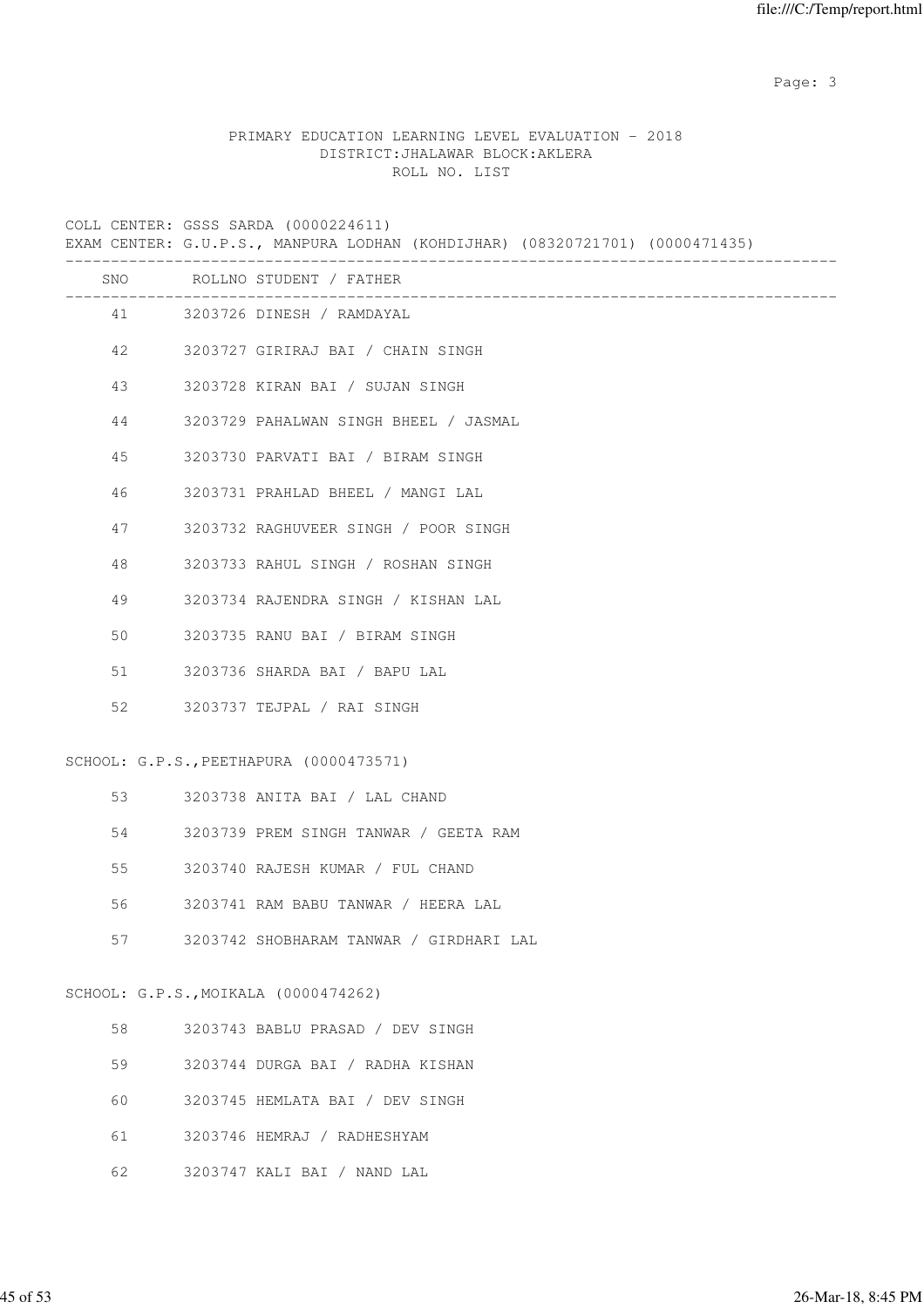Page: 4  $P$ 

# PRIMARY EDUCATION LEARNING LEVEL EVALUATION - 2018 DISTRICT:JHALAWAR BLOCK:AKLERA ROLL NO. LIST

COLL CENTER: GSSS SARDA (0000224611)

EXAM CENTER: G.U.P.S., MANPURA LODHAN (KOHDIJHAR) (08320721701) (0000471435)

|    |                                   | 63 3203748 POOJA KUMARI / LAL CHAND            |
|----|-----------------------------------|------------------------------------------------|
|    |                                   | 64 3203749 RADHE BAI / RAM LAL                 |
| 65 |                                   | 3203750 RAHUL KUMAR / FUL CHAND                |
| 66 |                                   | 3203751 RAJARAM / BADRI LAL                    |
| 67 |                                   | 3203752 SANTOSH BAI / HEERA LAL                |
| 68 |                                   | 3203753 SUNIL KUMAR / MOR SINGH                |
|    |                                   | SCHOOL: G.P.S, KHAJURI(KOHDIJHAR) (0000500428) |
| 69 |                                   | 3203754 CHINTU KUMAR RUHELA / BADRILAL         |
| 70 |                                   | 3203755 DULARI BAI / PAPPU LAL                 |
| 71 |                                   | 3203756 KANHIRAM RUHELA / RADHESHYAM           |
| 72 |                                   | 3203757 MANBHAR BAI / MADAN LAL                |
| 73 |                                   | 3203758 MANISH BAI RUHELA / PARVAT SINGH       |
|    | SCHOOL: GPS, TAPARIA (0000500558) |                                                |
| 74 |                                   | 3203759 BHAGWAN SINGH / BHANWAR LAL            |
| 75 |                                   | 3203760 GOPAL / KALYAN SINGH                   |
| 76 |                                   | 3203761 HARI OM / BHANWAR LAL                  |
| 77 |                                   | 3203762 KAMLESH / BHANWAR LAL                  |
| 78 |                                   | 3203763 KANTI BAI / MOHAN LAL                  |
| 79 |                                   | 3203764 KELA BAI / KAILASH                     |
| 80 |                                   | 3203765 RAKESH / BANSI LAL                     |
| 81 |                                   | 3203766 RAMNIWAS / SOHAN LAL                   |
| 82 |                                   | 3203767 RAMPRASAD / GORI LAL                   |
| 83 |                                   | 3203768 SANTRI BAI / CHEN SINGH                |
| 84 |                                   | 3203769 SEETA RAM / BHANWAR LAL                |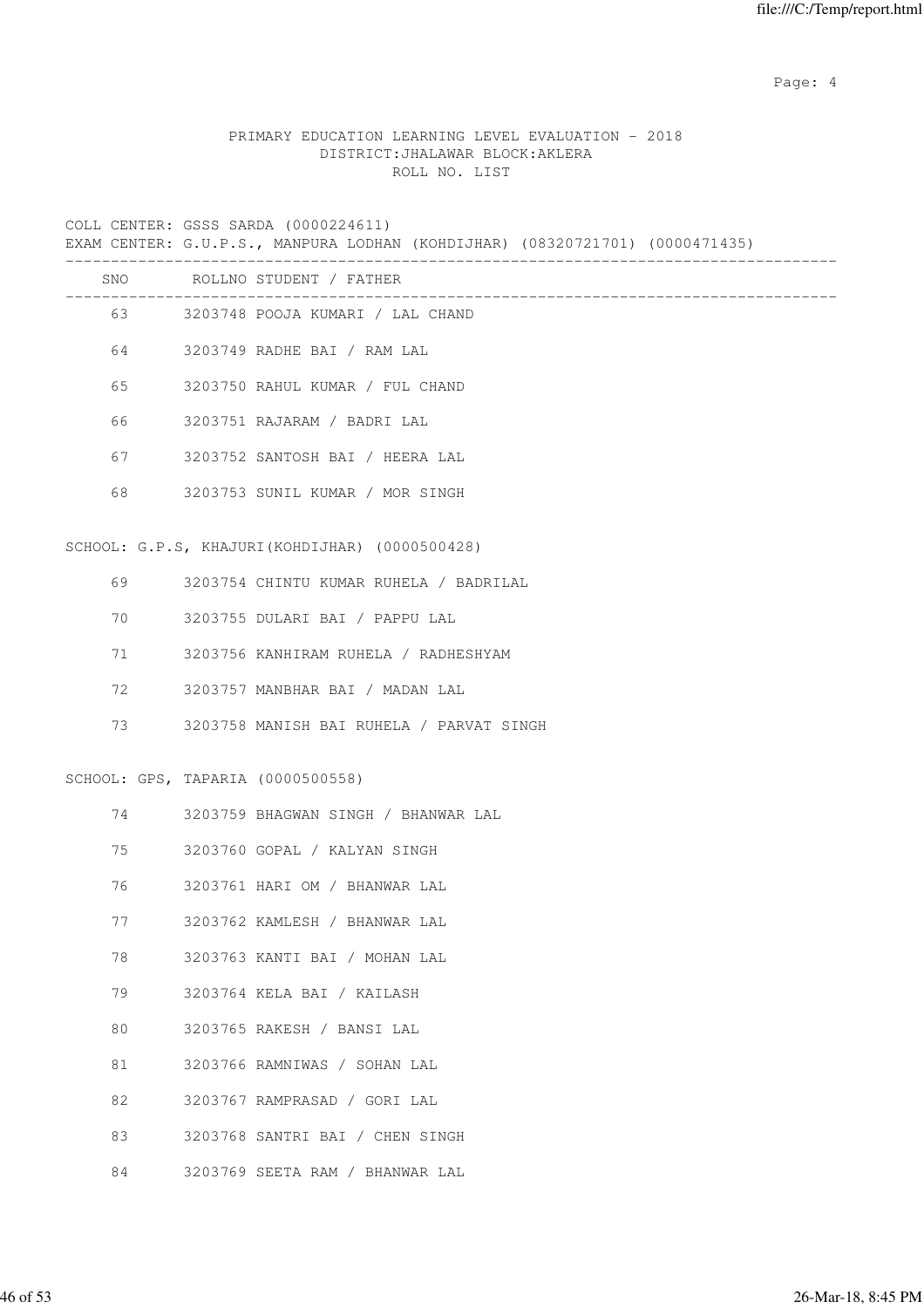Page: 5  $P$  and  $P$  and  $P$  and  $P$  and  $P$  and  $P$  and  $P$  and  $P$  and  $P$  and  $P$  and  $P$  and  $P$  and  $P$  and  $P$  and  $P$  and  $P$  and  $P$  and  $P$  and  $P$  and  $P$  and  $P$  and  $P$  and  $P$  and  $P$  and  $P$  and  $P$  and  $P$  an

#### PRIMARY EDUCATION LEARNING LEVEL EVALUATION - 2018 DISTRICT:JHALAWAR BLOCK:AKLERA ROLL NO. LIST

COLL CENTER: GSSS SARDA (0000224611)

EXAM CENTER: G.U.P.S., MANPURA LODHAN (KOHDIJHAR) (08320721701) (0000471435)

| SNO | ROLLNO STUDENT / FATHER          |
|-----|----------------------------------|
| 85  | 3203770 SHANTI BAI / MANGI LAL   |
| 86  | 3203771 SONU / PURI LAL          |
| 87  | 3203772 VISHNU KUMAR / MOHAN LAL |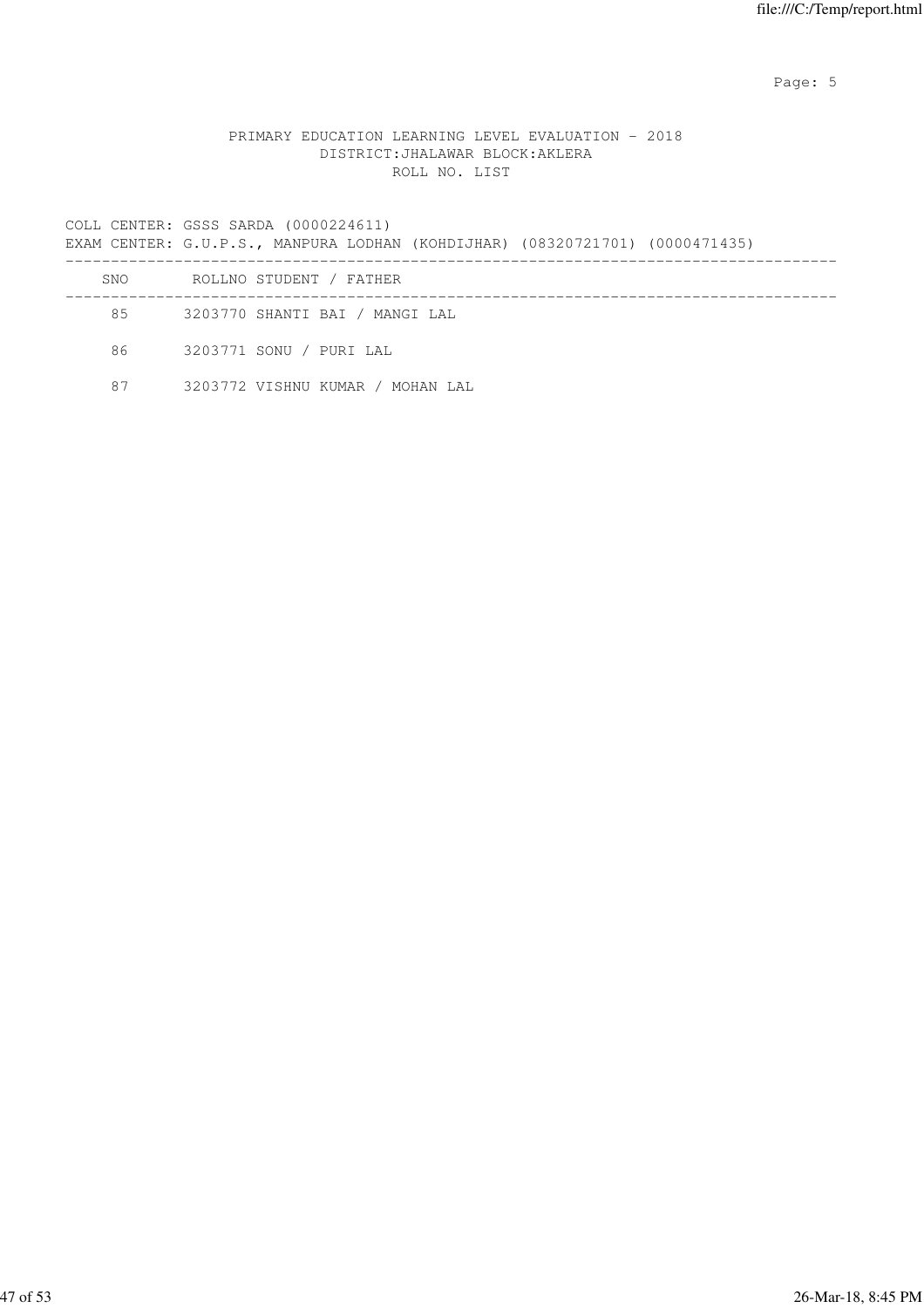example of the state of the state of the state of the state of the state of the state of the state of the state of the state of the state of the state of the state of the state of the state of the state of the state of the

# PRIMARY EDUCATION LEARNING LEVEL EVALUATION - 2018 DISTRICT:JHALAWAR BLOCK:AKLERA ROLL NO. LIST

|                   | COLL CENTER: GSSS SARDA (0000224611)<br>EXAM CENTER: G.U.P.S., BORKHERI LODAN (08320713601) (0000503933) |
|-------------------|----------------------------------------------------------------------------------------------------------|
|                   | SNO ROLLNO STUDENT / FATHER                                                                              |
|                   | SCHOOL: SVN NIKETAN SCHOOL BANKAD (0000019413)                                                           |
| $1 \qquad \qquad$ | 3203773 ARJUN SINGH / PREMCHAND                                                                          |
| $\overline{2}$    | 3203774 ARUN PRAJAPAT / KAOLASH CHAND                                                                    |
| 3                 | 3203775 ARVIND GURJAR / BHAGWAN SINGH                                                                    |
| 4                 | 3203776 BADESINGH / KALU LAL                                                                             |
| 5                 | 3203777 BADRI LAL TANWAR / MADAN LAL                                                                     |
| 6                 | 3203778 BANKAT / JAGDISH                                                                                 |
| $7\phantom{.0}$   | 3203779 BANWARI TANWAR / BJESINGH                                                                        |
| 8                 | 3203780 BARAJESH / KALULAL                                                                               |
| 9                 | 3203781 BHAGWAN SINGH / NARAYAN SINGH                                                                    |
| 10                | 3203782 BIRAM LAL / GOVARDHAN LAL                                                                        |
| 11                | 3203783 BIRAM LAL / CHAMPA LAL                                                                           |
| 12                | 3203784 CHANDRA KALA / NARAYAN SINGH                                                                     |
| 13                | 3203785 DALI BAI / NARAYAN SINGH                                                                         |
| 14                | 3203786 DHARMLAL / NANURAM                                                                               |
| 15                | 3203787 DILIP TANWAR / RAMPRASAD                                                                         |
| 16 16             | 3203788 DILKHUSH / GIRDHARI LAL                                                                          |
| 17                | 3203789 DURGESH GURJAR / BALU SINGH                                                                      |
| 18                | 3203790 GEETA BAI / SHIV SINGH                                                                           |
| 19                | 3203791 GIRRAJ RUHELA / MADANLAL                                                                         |
| 20                | 3203792 GOKUL TANWAR / PRABHU LAL                                                                        |
| 21                | 3203793 GOVIND TANWAR / RAYSINGH                                                                         |
| 22                | 3203794 JAGDISH GURJAR / UNKAR LAL                                                                       |
| 23                | 3203795 JASHWANT SINGH / PURI LAL                                                                        |
| 24                | 3203796 JUBENDRA / BHOJRAJ                                                                               |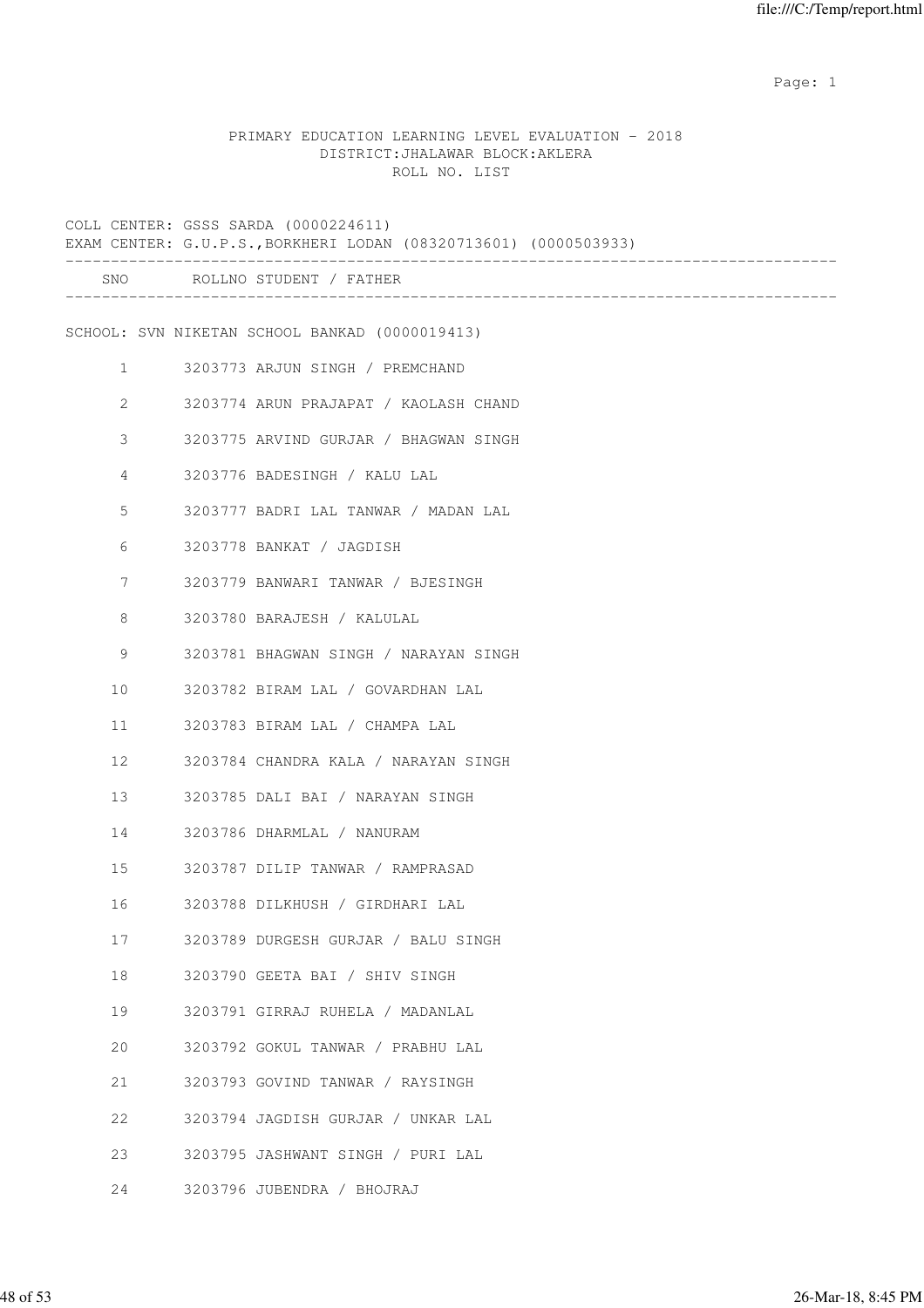Page: 2  $P$  and 2  $P$  and 2  $P$  and 2  $P$  and 2  $P$  and 2  $P$  and 2  $P$  and 2  $P$  and 2  $P$  and 2  $P$  and 2  $P$  and 2  $P$  and 2  $P$  and 2  $P$  and 2  $P$  and 2  $P$  and 2  $P$  and 2  $P$  and 2  $P$  and 2  $P$  and 2  $P$  and 2  $P$ 

### PRIMARY EDUCATION LEARNING LEVEL EVALUATION - 2018 DISTRICT:JHALAWAR BLOCK:AKLERA ROLL NO. LIST

COLL CENTER: GSSS SARDA (0000224611)

EXAM CENTER: G.U.P.S.,BORKHERI LODAN (08320713601) (0000503933)

|    | SNO ROLLNO STUDENT / FATHER             |
|----|-----------------------------------------|
|    | 25 3203797 KAMAL / MORSINGH             |
| 26 | 3203798 KAMAL SINGH / BHANWARLAL        |
| 27 | 3203799 KAMLA KUMARI / AMAR SINGH       |
| 28 | 3203800 KAVITA KUMARI / RAYSINGH        |
| 29 | 3203801 KAVITA TANWAR / BAPU LAL        |
| 30 | 3203802 KELASH CHAND TANWAR / LALCHAND  |
| 31 | 3203803 LOKESH / RADHAKISHAN            |
| 32 | 3203804 MAHENDRA TANWAR / MOHAN LAL     |
| 33 | 3203805 MANGI LAL / RAMCHANDRA          |
| 34 | 3203806 PINKI / RODULAL                 |
| 35 | 3203807 POOJA GURJAR / KISHAN LAL       |
| 36 | 3203808 PRAHALAD / PRABHU LAL           |
| 37 | 3203809 PRAKASH TANWAR / MEHTAB SINGH   |
| 38 | 3203810 RADHA KUMARI GURJAR / DEV SINGH |
| 39 | 3203811 RAJESH / RATANLAL               |
| 40 | 3203812 RAKESH / SALAGRAM               |
| 41 | 3203813 RAMBILAS / GOVARDHAN LAL        |
| 42 | 3203814 RAMBILASH / GOVARDHANLAL        |
| 43 | 3203815 RAMBILASH / BAJRANGLAL          |
| 44 | 3203816 RAMBILASH / FHULCHAND           |
| 45 | 3203817 RAMNIVAS TANWAR / LAL SINGH     |
| 46 | 3203818 RAWAL / JAGDISH                 |
| 47 | 3203819 RINA KUMARI / GOVARDHAN LAL     |
| 48 | 3203820 SHILPA CHAMAR / RATAN LAL       |
| 49 | 3203821 SULTAN SINGH / BALDEV           |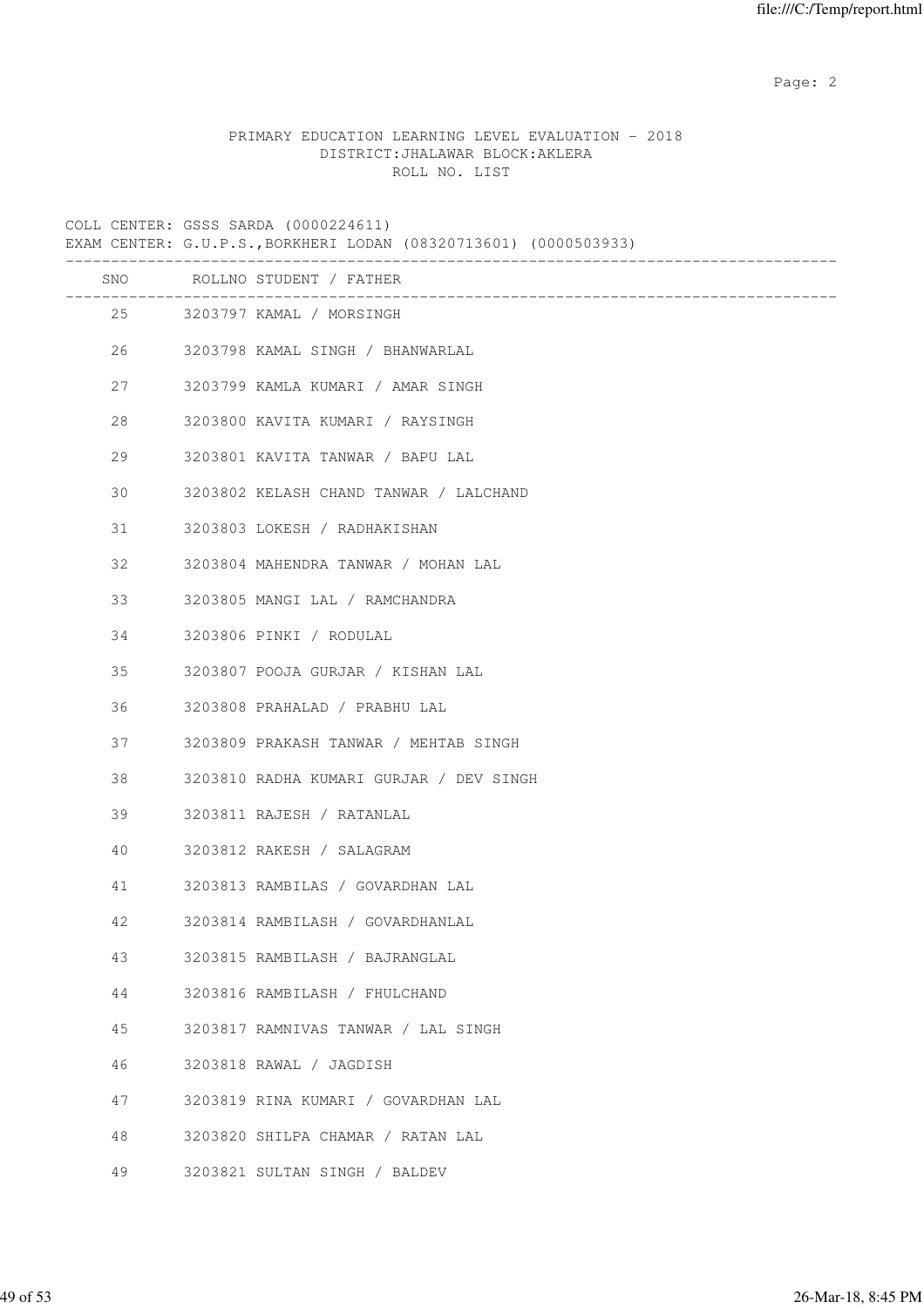Page: 3

# PRIMARY EDUCATION LEARNING LEVEL EVALUATION - 2018 DISTRICT:JHALAWAR BLOCK:AKLERA ROLL NO. LIST

#### COLL CENTER: GSSS SARDA (0000224611)

|     | EXAM CENTER: G.U.P.S., BORKHERI LODAN (08320713601) (0000503933) |
|-----|------------------------------------------------------------------|
| SNO | ROLLNO STUDENT / FATHER                                          |
| 50  | 3203822 SURAJ TANWAR / GORDHAN LAL                               |
| 51  | 3203823 VIKRAM SINGH / CHANDA LAL                                |

#### SCHOOL: G.P.S.,NAYAKHEDA (0000427707)

| 52 | 3203824 BASANTI BAI / RAMLAL TANWAR     |  |
|----|-----------------------------------------|--|
| 53 | 3203825 DHAPU BAI / SHANKAR LAL         |  |
| 54 | 3203826 GUDDI BAI / DEVI LAL            |  |
| 55 | 3203827 MANJU BAI / NANDLAL TANWAR      |  |
| 56 | 3203828 NANU RAM TANWAR / RAMESH TANWAR |  |
| 57 | 3203829 PINKY BAI / JAGDISH TANWAR      |  |
| 58 | 3203830 PINKY BAI / MOTI LAL TANWAR     |  |
| 59 | 3203831 SANTOSH BAI / GORDHAN TANWAR    |  |
| 60 | 3203832 SUGNA BAI / DEVI LAL TANWAR     |  |

#### SCHOOL: G.P.S.,SAGODIYA (0000471349)

| 61 | 3203833 ANITA KUMARI / RAY SINGH TANWAR       |
|----|-----------------------------------------------|
| 62 | 3203834 BIRAM KUMAR TANWAR / MANGI LAL TANWAR |
| 63 | 3203835 HARIOM TANWAR / MANGI LAL TANWAR      |
| 64 | 3203836 RAJARAM TANWAR / BDESINGH TANWAR      |
| 65 | 3203837 RAMNIVAS TANWAR / DEVI SHANKAR        |
|    |                                               |
|    | SCHOOL: G.P.S., BANKAD (0000471350)           |
| 66 | 3203838 ANITA BAI / MADANLAL                  |

| U U | JAVJ0J0 ANIIA DAI / MADANIAI       |
|-----|------------------------------------|
| 67  | 3203839 ANITA BAI / ROSHAN SINGH   |
| 68  | 3203840 ANUSUIYA BAI / MANGI LAL   |
| 69  | 3203841 ARJUN SINGH / DEVI LAL     |
| 70  | 3203842 BHAGWAN SINGH / RADHESHYAM |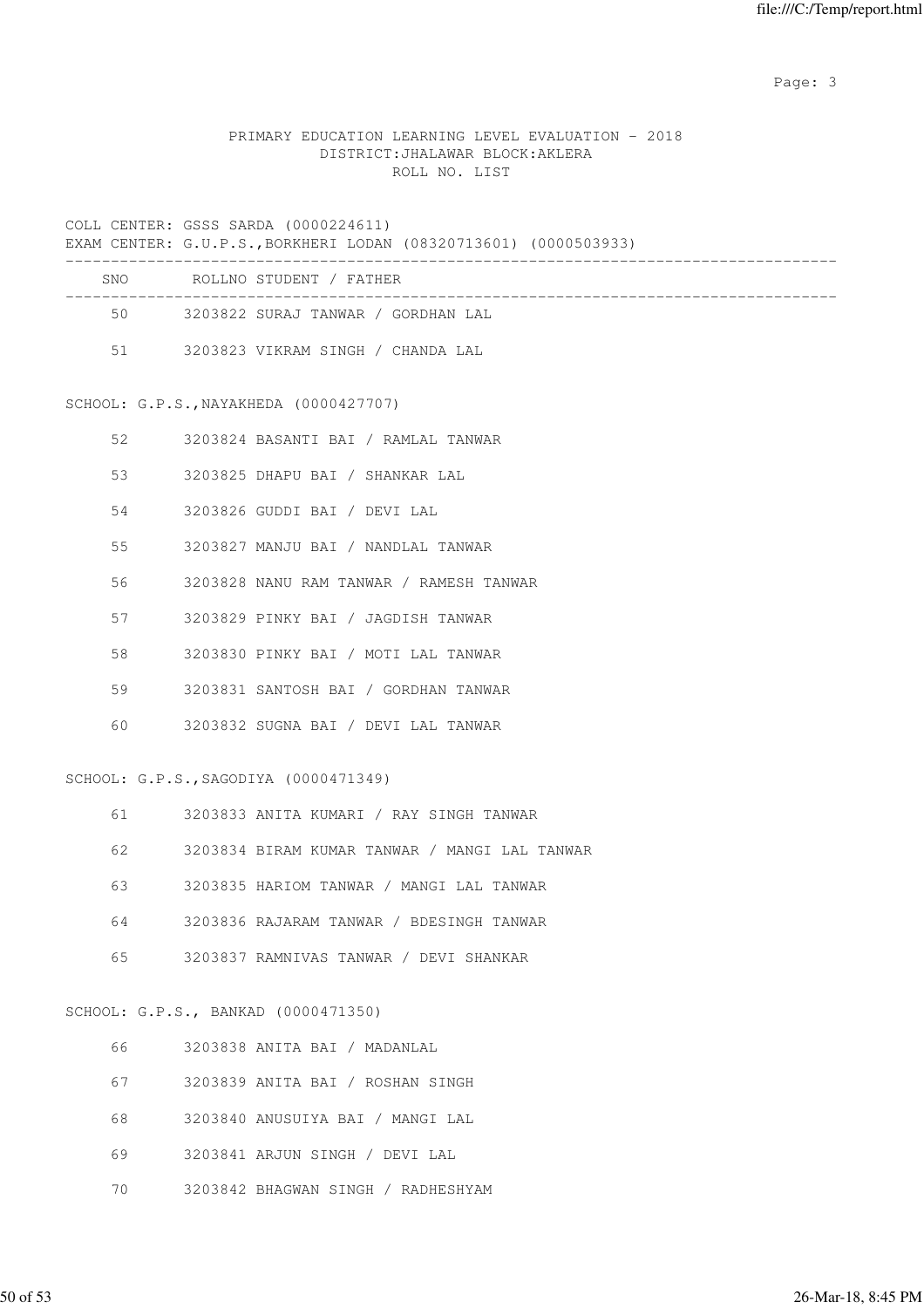Page: 4  $P$ 

# PRIMARY EDUCATION LEARNING LEVEL EVALUATION - 2018 DISTRICT:JHALAWAR BLOCK:AKLERA ROLL NO. LIST

|         | COLL CENTER: GSSS SARDA (0000224611)<br>EXAM CENTER: G.U.P.S., BORKHERI LODAN (08320713601) (0000503933) |
|---------|----------------------------------------------------------------------------------------------------------|
|         | SNO ROLLNO STUDENT / FATHER                                                                              |
| 71 — 20 | 3203843 DHIRAJ KUMAR / KHANIRAM                                                                          |
| 72 — 20 | 3203844 KALU LAL / FARTI SINGH                                                                           |
| 73      | 3203845 PINKI KUMARI / PARWAT SINGH                                                                      |
| 74      | 3203846 REENA KUMARI / KARAN SINGH                                                                       |
| 75      | 3203847 SANJU KUMAR / HARI SINGH                                                                         |
|         | SCHOOL: G, P.S, DEVALIBAD (0000471458)                                                                   |
| 76 — 17 | 3203848 KAYA SHARMA / VISHNU                                                                             |
| 77 — 20 | 3203849 SANTOSH BAI / RAMESHWAR                                                                          |
|         | SCHOOL: G.U.P.S., BORKHERI LODAN (0000503933)                                                            |
| 78      | 3203850 BANWARI RAIDAS / PHOOL CHAND                                                                     |
| 79      | 3203851 BHAGWAN SINGH TANWAR / KANWAR LAL                                                                |
| 80      | 3203852 BHAGWAN SINGH TANWAR / DURGA LAL                                                                 |
| 81      | 3203853 BHOOLI BAI RAIDAS / BHERU LAL                                                                    |
| 82      | 3203854 BISANI BAI TANWAR / MOHAN LAL                                                                    |
| 83      | 3203855 DEEPAK TANWAR / PREM SINGH                                                                       |
| 84      | 3203856 DURGA LAL RAIDAS / DEVI LAL                                                                      |
| 85      | 3203857 HARI OM TANWAR / DEVI LAL                                                                        |
| 86      | 3203858 HARI OM TANWAR / SUJAN SINGH                                                                     |
| 87      | 3203859 KALI BAI RAIDAS / BANE SINGH                                                                     |
| 88      | 3203860 KALI BAI TANWAR / BAPU LAL                                                                       |
| 89      | 3203861 KANHAIYA LAL TANWAR / MOHAN LAL                                                                  |
| 90      | 3203862 MANGI LAL RAIDAS / SINDHU LAL                                                                    |

- 91 3203863 POOJA BAI RAIDAS / PAPPU LAL
- 92 3203864 RAJESH TANWAR / MANGI LAL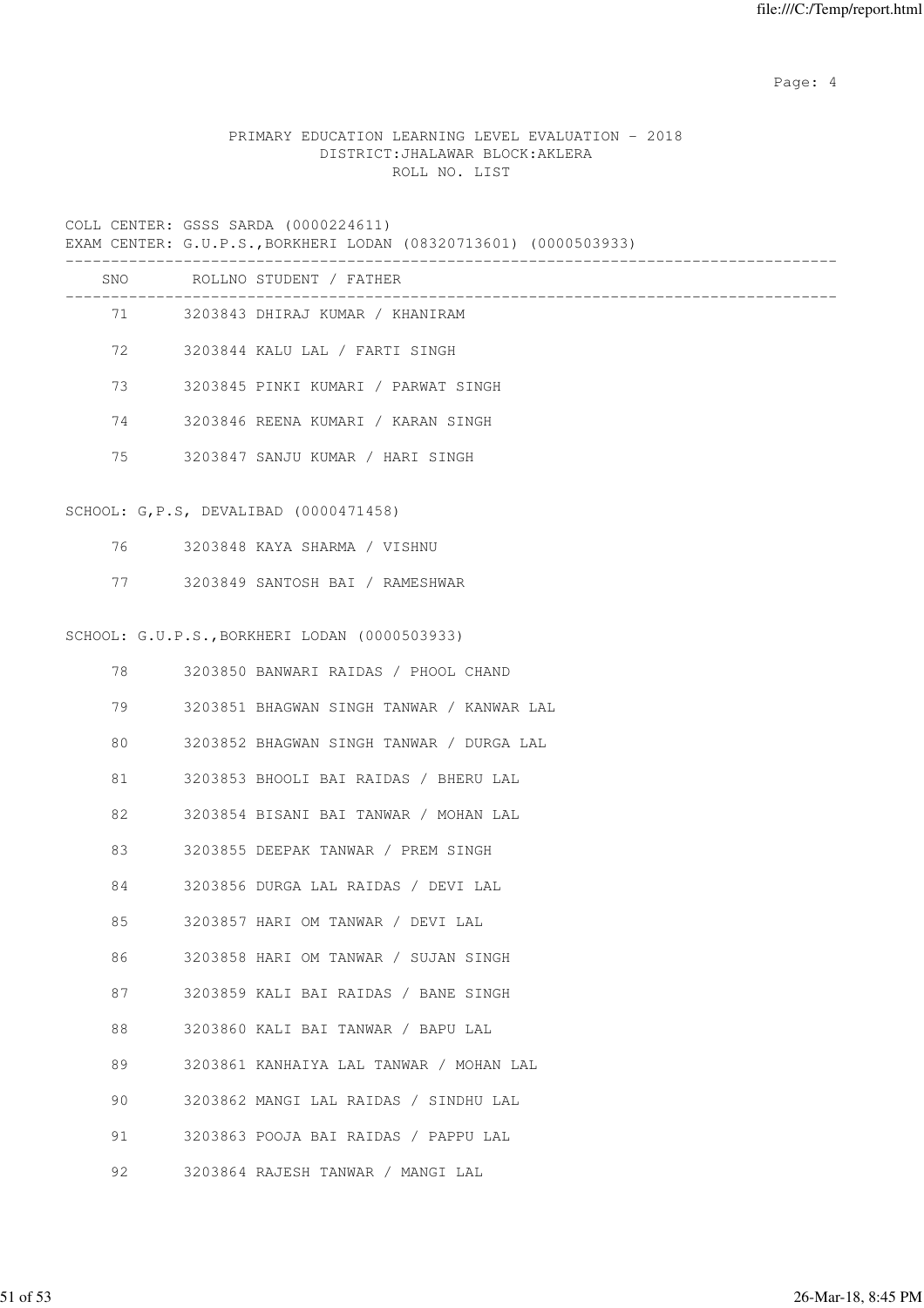Page: 5  $P$  and  $P$  and  $P$  and  $P$  and  $P$  and  $P$  and  $P$  and  $P$  and  $P$  and  $P$  and  $P$  and  $P$  and  $P$  and  $P$  and  $P$  and  $P$  and  $P$  and  $P$  and  $P$  and  $P$  and  $P$  and  $P$  and  $P$  and  $P$  and  $P$  and  $P$  and  $P$  an

# PRIMARY EDUCATION LEARNING LEVEL EVALUATION - 2018 DISTRICT:JHALAWAR BLOCK:AKLERA ROLL NO. LIST

|     | EXAM CENTER: G.U.P.S., BORKHERI LODAN (08320713601) (0000503933) |
|-----|------------------------------------------------------------------|
| SNO | ROLLNO STUDENT / FATHER                                          |
| 93  | 3203865 RAM LAL TANWAR / SUJAN SINGH TANWAR                      |
| 94  | 3203866 RAVEENA AHIRVAR / SUJAN SINGH                            |
| 95  | 3203867 SAKINA TANWAR / KARAN SINGH                              |
| 96  | 3203868 SANTOSH TANWAR / KALU LAL TANWAR                         |
| 97  | 3203869 SAPANA RAIDAS / PREM SINGH                               |
| 98  | 3203870 SURENDRA RAIDAS / KARAN SINGH                            |